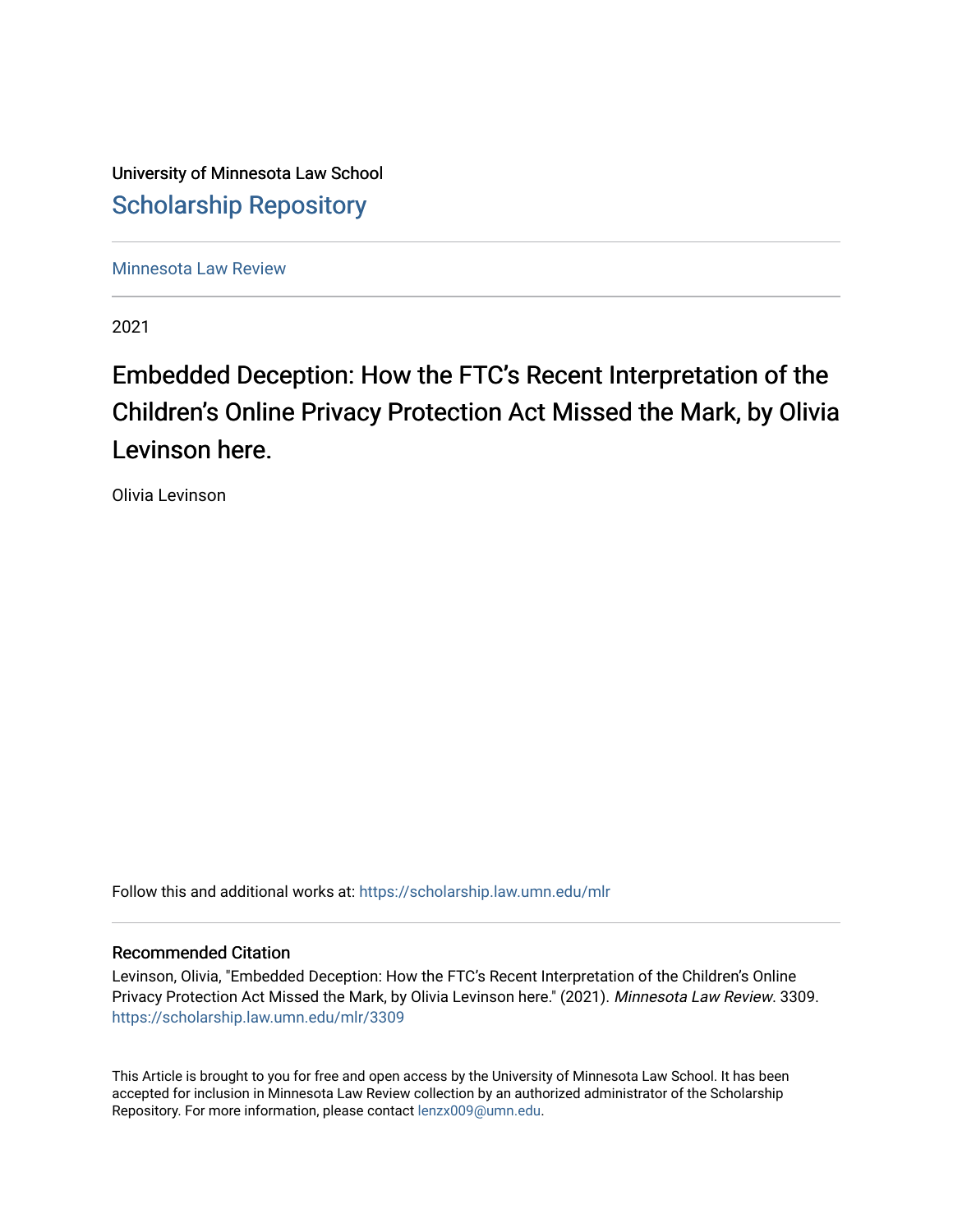# **Note**

# **Embedded Deception: How the FTC's Recent Interpretation of the Children's Online Privacy Protection Act Missed the Mark**

### *Olivia Levinson*\*

# INTRODUCTION

My nephew Theo cannot talk yet, $1$  but he is always eager to tap, slap, and lick the nearest iPhone.<sup>2</sup> By the time he is a toddler, he will be using an iPad to access digital games and videos.<sup>3</sup> Parents plop their kids in front of screens to get a break and peace of mind. During screen time, kids are shown advertisements in shows and YouTube channels.<sup>4</sup> Advertisements that are attached to popular Internet

1. At the time of publishing, Theo has started to develop his vocabulary. Some of his most frequent words are "Dory," "Nemo," "Auntie-O," and "iPad."

2. See, e.g., Bjorn Nansen & Darshana Jayemanne, *Infants, Interfaces, and Intermediation: Digital Parenting and the Production of "iPad Baby" Videos on YouTube*, 60 J. BROAD. & ELEC. MEDIA 587, 591 (2016) (describing videos of infants "encountering tablet computers, mostly iPads, and how they interact with these touchscreen interfaces, mostly banging and tapping, though also by licking, shaking, and sometimes swiping").

2007

J.D. Candidate 2021, University of Minnesota Law School. Thank you to my nephew Theo for teaching me the joys of being an aunt—all of the fun, (almost) none of the responsibility. To my sister and brother-in-law for hot meals and encouragement, my mom for catching the tiniest grammatical errors, and my late father who would have loved to turn this topic into an impassioned political debate. Finally, thank you to Professor Ann Burkhart and the *Minnesota Law Review* editors and staff members for their significant help throughout the writing and publication process. Copyright  $@$  2021 by Olivia Levinson.

<sup>3.</sup> COMMON SENSE MEDIA, ZERO TO EIGHT: CHILDREN'S MEDIA USE IN AMERICA 2013, at 23 (2013).

<sup>4.</sup> YouTube was founded in 2005 by former PayPal employees. Paige Leskin, *YouTube Is 15 Years Old: Here's a Timeline of How YouTube Was Founded, Its Rise to* Video Behemoth, and Its Biggest Controversies Along the Way, BUS. INSIDER (May 30, 2020, 10:00 AM), https://www.businessinsider.com/history-of-youtube-in-photos -2015-10 [https://perma.cc/EZ9U-B3EL]. It was sold to Google in 2006 for \$1.65 billion. *Id.* The basic premise of YouTube is to allow users to upload videos that are free for other users to view. Those who upload videos must establish accounts with the site, but accounts are not necessary to view most videos. See Viacom Int'l, Inc. v. YouTube,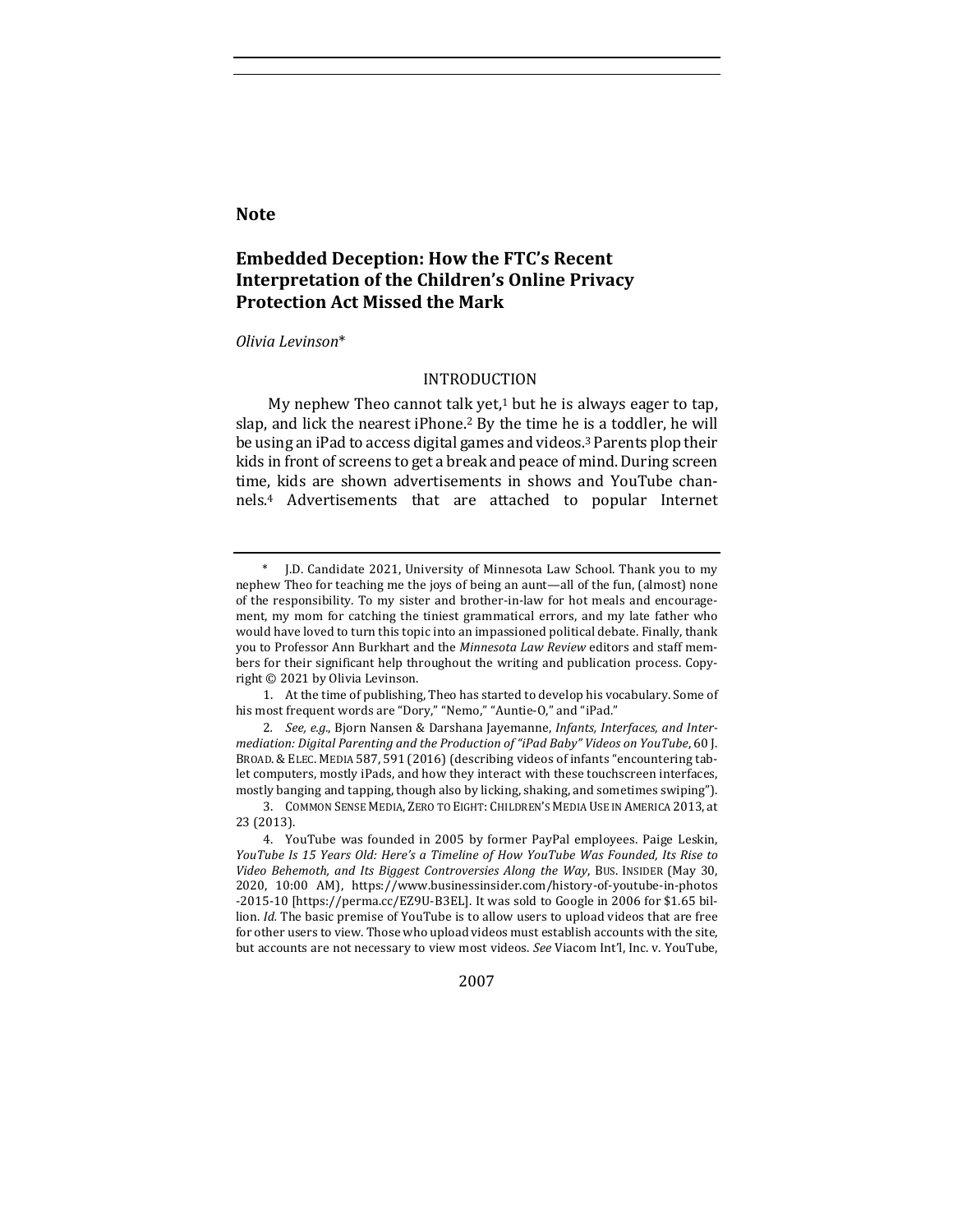personalities can impact a child's privacy on two fronts. On the consumer side, advertisements for products presented by YouTube stars can shift interests and entice children to request items like themed toothbrushes and "reviewed" toys.<sup>5</sup> From the business perspective, advertisers can learn about children's preferences by observing what videos they respond well to and suggesting new advertising content in a way that parents cannot readily control.<sup>6</sup>

The collection of online data from children was the basis of a 2019 settlement between the Federal Trade Commission (FTC) and YouTube, in which the tech giant agreed to \$170 million in damages and an injunction to comply with the Children's Online Privacy Protection Act (COPPA).<sup>7</sup> In response, YouTube revamped its YouTube Kids application<sup>8</sup> and placed the onus on content creators to comply with COPPA. While the changes from the settlement will have an impact on behavioral data collection, they fail to adequately address more deceptive embedded advertisements in children's videos.

Embedded advertisements weave consumer product placements into programs and videos.<sup>9</sup> The Federal Communications Commission (FCC) has approached regulation of embedded advertisements as a balance between First Amendment rights of programmers and the need to inform the public about the source of a product's sponsorship.<sup>10</sup> It is important for consumers to know if a product in a program is sponsored because that might impact their impression of the product.<sup>11</sup> This is especially relevant in programs that *review* products. If the sponsorship of a review is not disclosed, consumers will have a difficult time determining if the product is being promoted because

Inc., 676 F.3d 19, 28 (2d Cir. 2012) (noting that "[b]efore uploading a video to YouTube, a user must register and create an account with the website").

<sup>5.</sup> Pocket. Watch, an entertainment platform, partners with popular children's YouTube stars to create franchises out of their personalities. See POCKET.WATCH, https://pocket.watch [https://perma.cc/M47Y-MLRM].

<sup>6</sup>*. See* Steven C. Bennett, *Regulating Online Behavioral Advertising*, 44 J. MARSHALL L. REV. 899, 899 (2011) (describing online behavioral advertising as a way for advertisers to be more efficient and effective).

<sup>7.</sup> Press Release, Fed. Trade Comm'n, Google and YouTube Will Pay Record \$170 Million for Alleged Violations of Children's Privacy Law (Sept. 4, 2019), https://www .ftc.gov/news-events/press-releases/2019/09/google-youtube-will-pay-record-170 -million-alleged-violations [https://perma.cc/K7PF-QQQ].

<sup>8.</sup> YOUTUBE KIDS, https://www.youtube.com/kids [https://perma.cc/VSC7 -84JK]. 

<sup>9.</sup> *See* Sponsorship Identification Rules and Embedded Advertising, 23 FCC Rcd. 10,682 (June 26, 2008) (describing notice of inquiry and proposed rulemaking).

<sup>10</sup>*. Id.* at 10,689. 

<sup>11</sup>*. Id.*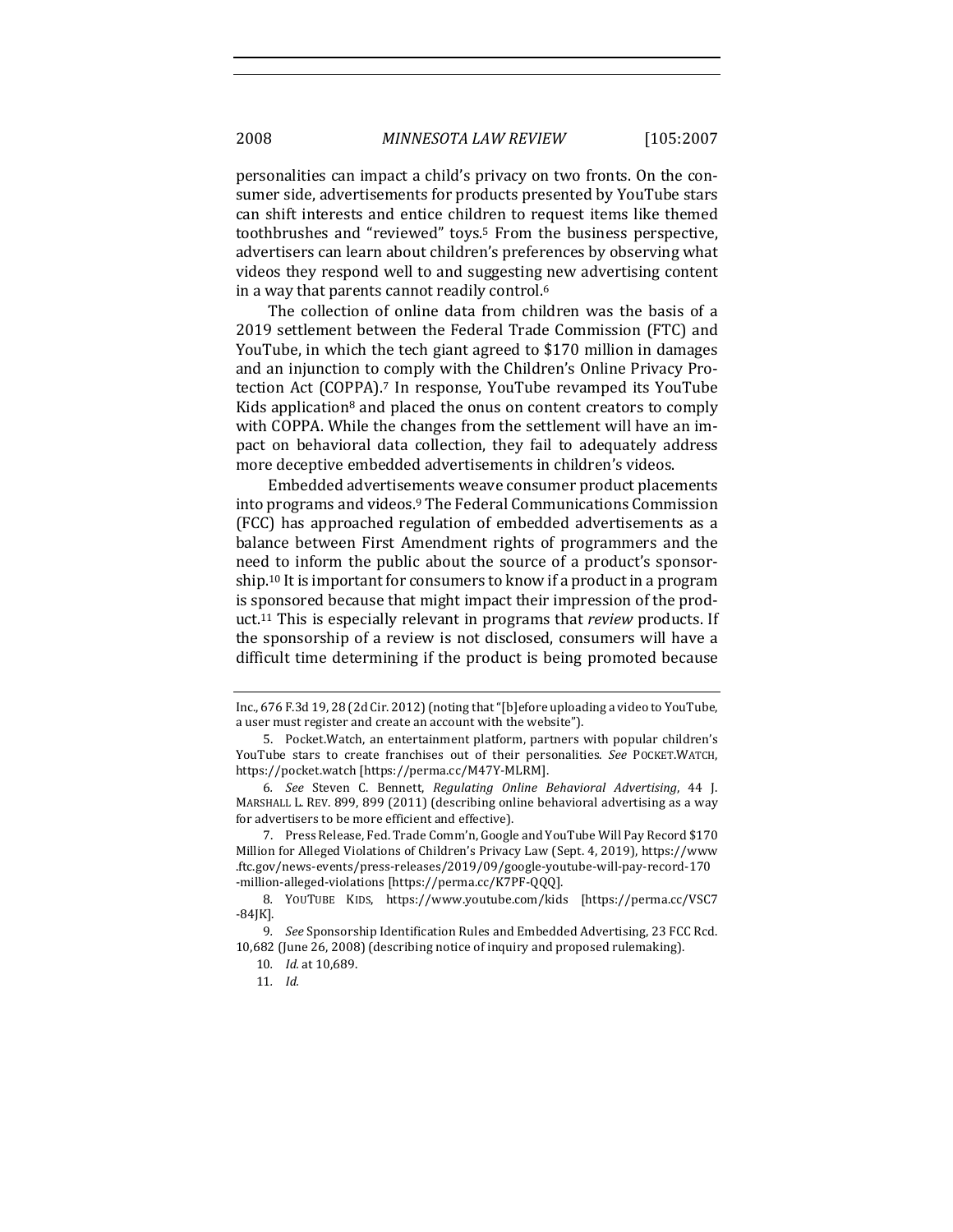the reviewer genuinely likes it or because the reviewer is being paid.<sup>12</sup> Adults may be able to rationalize that a product review is not entirely authentic, but children are not so distrusting, especially when the review comes from a peer.<sup>13</sup>

Ryan's World<sup>14</sup> is one of the most lucrative and frequently viewed YouTube channels in the platform's history.<sup>15</sup> Ryan got his start on YouTube in 2015 when he was just three years old.<sup>16</sup> His first videos consisted of his parents recording him playing with toys and describing his experience. Ryan has been the highest grossing YouTuber for several years in a row, in part due to advertisement revenue and his own line of products.<sup>17</sup> But he has drawn criticism from watch groups, like Truth in Advertising, for including embedded advertisements in his videos.<sup>18</sup> As a result of litigation over the issue, some of Ryan's videos now contain written disclaimers when he presents an advertisement. Disclaimers may be the most common consumer protection

15. Samantha Schmidt, 6-Year-Old Made \$11 Million in One Year Reviewing Toys on YouTube, WASH. POST (Dec. 11, 2017, 9:02 AM), https://www.washingtonpost.com/ news/morning-mix/wp/2017/12/11/6-year-old-made-11-million-in-one-year -reviewing-toys-on-you-tube [https://perma.cc/5XH6-UBVH]. 

16*. Id.*

17. Vicky McKeever, This Eight-Year-Old Remains YouTube's Highest-Earner, Taking Home \$26 Million in 2019, CNBC: MAKE IT (Dec. 20, 2019, 9:29 AM), https://www .cnbc.com/2019/12/20/ryan-kaji-remains-youtubes-highest-earner-making-26 -million-in-2019.html [https://perma.cc/2KFY-TAF8].

18. *See, e.g.*, Truth in Advertising Complaint, *supra* note 14.

<sup>12.</sup> Rebecca Tushnet, *Attention Must Be Paid: Commercial Speech, User-Generated* Ads, and the Challenge of Regulation, 58 BUFF. L. REV. 721, 759 (2010).

<sup>13.</sup> J. Howard Beales, *Advertising to Kids and the FTC: A Regulatory Retrospective that Advises the Present,* 12 GEO. MASON L. REV. 873, 873 (2004); *see also* Deborah Roedder John, Consumer Socialization of Children: A Retrospective Look at Twenty-Five Years of Research, 26 J. CONSUMER RSCH. 183, 185 (1999) ("In the preschool and kindergarten years, the egocentric stage (ages 3-6), children are unaware of any perspective other than their own.").

<sup>14.</sup> Ryan's World was called Ryan ToysReview until October 24, 2019. Ryan's World, *No More Ryan ToysReview*, YOUTUBE (Oct. 24, 2019), https://www.youtube .com/watch?v=VObZz6LquuY [https://perma.cc/25ZR-PYA3]. Ryan announced the change through a video, stating that he was no longer just doing toy reviews and was branching out to "science experiments," "challenges," and "educational videos." *Id.* This change came two months after Truth in Advertising made a complaint with the FTC about the deceptiveness of Ryan's toy reviews. See Letter from Laura Smith & Bonnie Patten, Dirs., Truth in Advert., Inc., to Andrew Smith & Mary Engle, Fed. Trade Comm'n (Aug. 28, 2019) [hereinafter Truth in Advertising Complaint], https://www .truthinadvertising.org/wp-content/uploads/2019/08/8\_28\_19-ltr-to-FTC-re-Ryan -ToysReview\_Redacted.pdf [https://perma.cc/4BQ2-PHB9].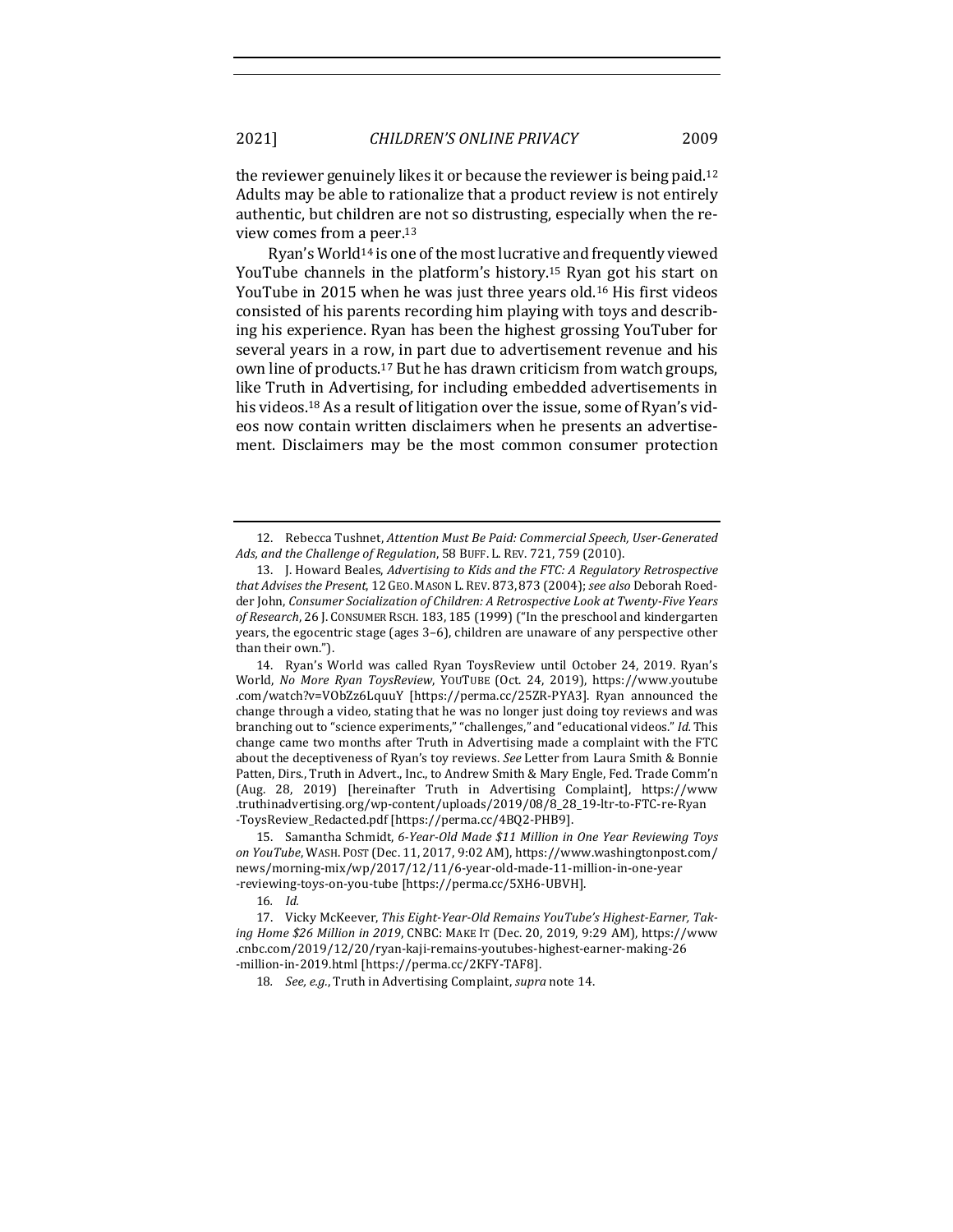remedy, but they fall short of COPPA's purpose.<sup>19</sup> An advertisement disclaimer will mean little to a toddler who is trusting the word of a YouTube "kidfluencer,"<sup>20</sup> especially because that toddler cannot read.21

The FTC should revisit COPPA to address problems that arose from the FTC's settlement with YouTube. This Note proposes that the FTC expand its interpretation of COPPA to encompass embedded advertisements within children's videos. First, this Note suggests that YouTube should be held responsible for COPPA compliance.<sup>22</sup> Putting the onus for regulatory compliance on YouTube may deter YouTubers from turning to more deceptive forms of advertising. Second, this Note suggests that the FTC should focus on the content of YouTube videos as opposed to their categorization as "child-directed."<sup>23</sup> Finally, this Note advocates two solutions: (1) a novel advertisement-detecting technology that YouTube could use to monitor the prevalence of embedded advertisements in its videos; and (2) legislation.<sup>24</sup> Working toward these proposals, this Note will analyze the role children play in the consumer market, the prevalence of embedded advertisements in children's media, the concept of "cookies" as it relates to privacy, and legislation around these issues. Throughout this Note, the YouTube channel Ryan's World will serve as a model for children's shows with embedded advertisements. 

This Note proceeds as follows: Part I gives an overview of the legal and regulatory landscape regarding online advertisements geared toward children and looks at Ryan's World as an example of how massive this industry is. Part II discusses how YouTube's 2019 settlement with the FTC incentivizes content creators to be deceitful about their content either through categorization or increasing embedded advertisements. Part III proposes that these advertisements can be 

<sup>19</sup>*. See* Children's Online Privacy Protection Act, 15 U.S.C. §§ 6501–6506 (imposing requirements for operators of sites with content directed toward children to protect the information they are gathering from children).

<sup>20.</sup> A term used to describe young social media influencers. Sapna Maheshwari, *Online and Making Thousands, at Age 4: Meet the Kidfluencers, N.Y. TIMES* (Mar. 1, 2019), https://www.nytimes.com/2019/03/01/business/media/social-media-influencers -kids.html [https://perma.cc/3FD5-6XVG]. 

<sup>21</sup>*. But see* IAHP Videos, *14-Month-Old Zeke Can Read!*, YOUTUBE (Apr. 27, 2015), https://www.youtube.com/watch?v=unccWxXPvP8 [https://perma.cc/3GK5-ELS7] (showcasing a toddler who can apparently read). Note that this is an anomaly and perhaps toddlers who could read would not be impacted by the issues identified in this Note. 

<sup>22</sup>*. See infra* Part III.A. 

<sup>23.</sup> See infra Part III.B.

<sup>24.</sup> *See infra Part III.C.*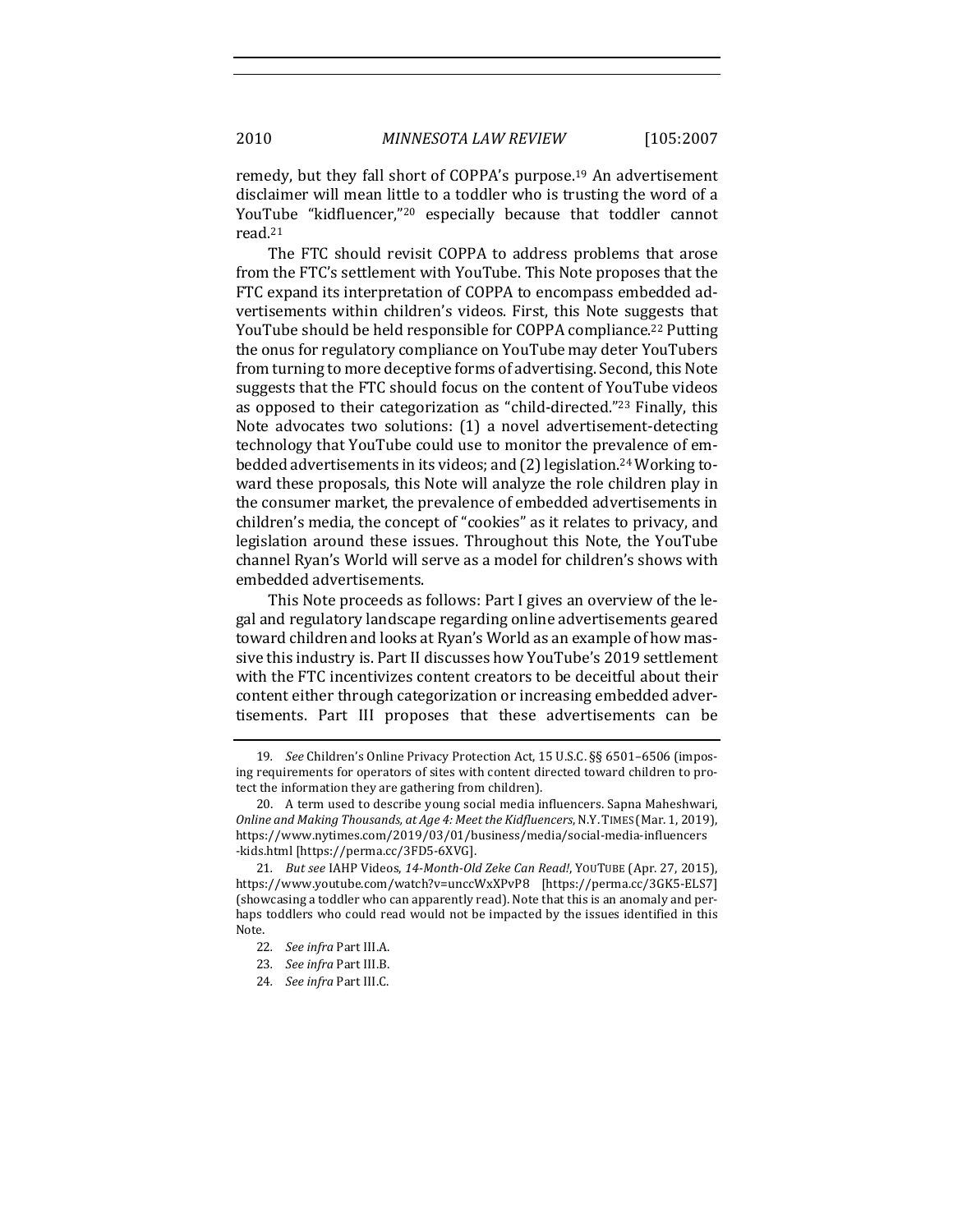monitored through an expanded interpretation of COPPA and a mandate that YouTube monitor the content of videos. The ideas introduced throughout the Note will prove valuable for pending legislation about children's online privacy protection.<sup>25</sup>

# I. TECHNOLOGY AIMED AT CHILDREN IS DEVELOPING AT A QUICKER PACE THAN PROTECTIVE REGULATIONS

While children's technological capabilities are rapidly developing, protections around the types of media they are consuming are at risk of weakening.<sup>26</sup> FTC regulations particularly affect YouTube because of the platform's wide use and accessibility, making it a representative example of online protection efforts.<sup>27</sup> This Part begins by discussing the role of children as consumers and how COPPA was designed to protect children online.<sup>28</sup> Children's advertising has transcended Saturday-morning cartoons into the online arena. In turn, the rest of Part I focuses on online advertising<sup>29</sup> and YouTube's role in children's advertising.<sup>30</sup> This Part concludes with an explanation of YouTube's approach to COPPA compliance and an example of YouTuber Ryan Kaji's successful advertising techniques despite COPPA regulations. 31

30*. See infra* Part I.E.

<sup>25.</sup> See, e.g., Press Release, Kathy Castor, Representative, U.S. Congress, Castor Introduces Kids PRIVCY Act To Strengthen COPPA (Jan. 30, 2020), https://castor.house .gov/news/documentsingle.aspx?DocumentID=403195 [https://perma.cc/XB6E -NEER] (arguing for an expansion of COPPA); Press Release, Tim Walberg, Representative, U.S. Congress, Walberg, Rush Introduce Bipartisan Legislation To Protect Children's Privacy Online (Jan. 9, 2020), https://walberg.house.gov/media/press -releases/walberg-rush-introduce-bipartisan-legislation-protect-children-s-privacy -online [https://perma.cc/H4WF-GFC4] (proposing a slightly less extreme expansion of COPPA than Castor).

<sup>26.</sup> *See, e.g.*, Editorial Board, *Don't Weaken Privacy Protections for Children*, N.Y. TIMES: OP. (Oct. 10, 2019), https://www.nytimes.com/2019/10/10/opinion/coppa -children-online-privacy.html [https://perma.cc/GUX9-AARZ] (arguing that the FTC might be becoming too friendly toward behavioral-targeted advertising and that the recent settlement with YouTube was too lax).

<sup>27.</sup> See, e.g., Natasha Singer & Kate Conger, *Google Is Fined \$170 Million for Violat*ing Children's Privacy on YouTube, N.Y. TIMES (Sept. 4, 2019), https://www.nytimes .com/2019/09/04/technology/google-youtube-fine-ftc.html [https://perma.cc/TE4T -BXZE] (describing the recent settlement between YouTube and the FTC).

<sup>28.</sup> *See infra* Part I.B.

<sup>29</sup>*. See infra* Parts I.C–D. 

<sup>31</sup>*. See infra* Parts I.F–G.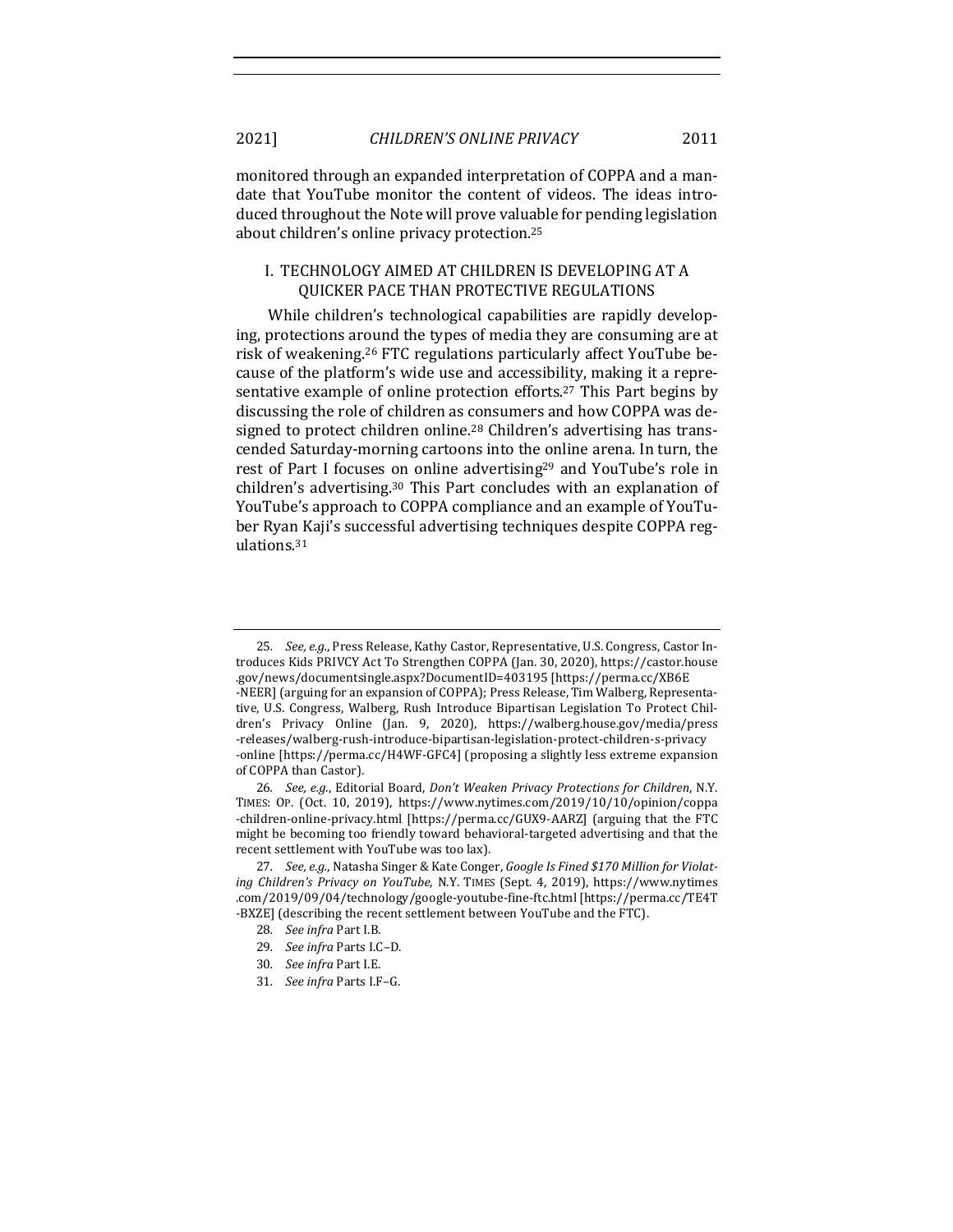A. CHILDREN ARE PARTICULARLY VULNERABLE CONSUMERS OF GOODS AND MEDIA

The family-room radios of the 1950s have been usurped by TVs in every room, video-enabled smartphones in hand, and iPads in strollers' storage compartments.<sup>32</sup> New methods of media consumption are rolled out every year, and parents are taking advantage of these technologies to provide streams of entertainment to their children.<sup>33</sup> In 2013, seventy-two percent of American children under eight years old and thirty-two percent under two used a mobile device for media activity. $34$  While this increase in media mobility makes it easier for parents to do other things while their children are entertained, it also creates new opportunities for advertisers to target young audiences.

Children are an attractive audience for marketers because their interest in a product can influence a family's purchasing habits and shape future behaviors.<sup>35</sup> Studies have shown that children who watch alcohol advertisements are more likely to start drinking at an earlier age and have a higher likelihood of adult alcohol dependence.<sup>36</sup> Exposure to e-cigarette ads is linked to underage tobacco use.<sup>37</sup> Curiosity for learning about the world means that children are more vulnerable to persuasion.<sup>38</sup> They develop consumer behaviors by absorbing attitudes about products through advertisements without being able to attribute those attitudes to someone else.<sup>39</sup>

Preschool-age children are especially susceptible to advertisements because they have a harder time parsing out what

a special stand that connects iPads to strollers).

<sup>32.</sup> *See, e.g.,* Shane McGlaun, *iStroll Kid iPad Holder Connects to a Stroller Letting Kids Communicate, Play, and Learn*, SLASH GEAR (Jan. 31, 2013, 4:28 AM), https://www .slashgear.com/istroll-kid-ipad-holder-connects-to-a-stroller-letting-kids -communicate-play-and-learn-31267555 [https://perma.cc/M48P-BJPN] (marketing

<sup>33.</sup> Cf. Teresa Correa, Acquiring a New Technology at Home: A ParentChild Study About Youths' *Influence on Digital Media Adoption* in a Family, 60 J. BROAD. & ELEC. MEDIA 123, 125  $(2016)$  (arguing that because youth are more technologically savvy than adults, they drive household technological adoption).

<sup>34.</sup> COMMON SENSE MEDIA, *supra* note 3.

<sup>35.</sup> Matthew A. Lapierre, Frances Fleming-Milici, Esther Rozendaal, Anna R. McAlister & Jessica Casonguay, *The Effect of Advertising on Children and Adolescents*, 140 PEDIATRICS S152, S153 (2017).

<sup>36</sup>*. Id.*

<sup>37</sup>*. Id.*

<sup>38</sup>*. Id.*

<sup>39.</sup> *See* Roedder John, *supra* note 13, at 187 (describing three- to seven-year-olds as being unable to juggle both their perspective and another's at the same time).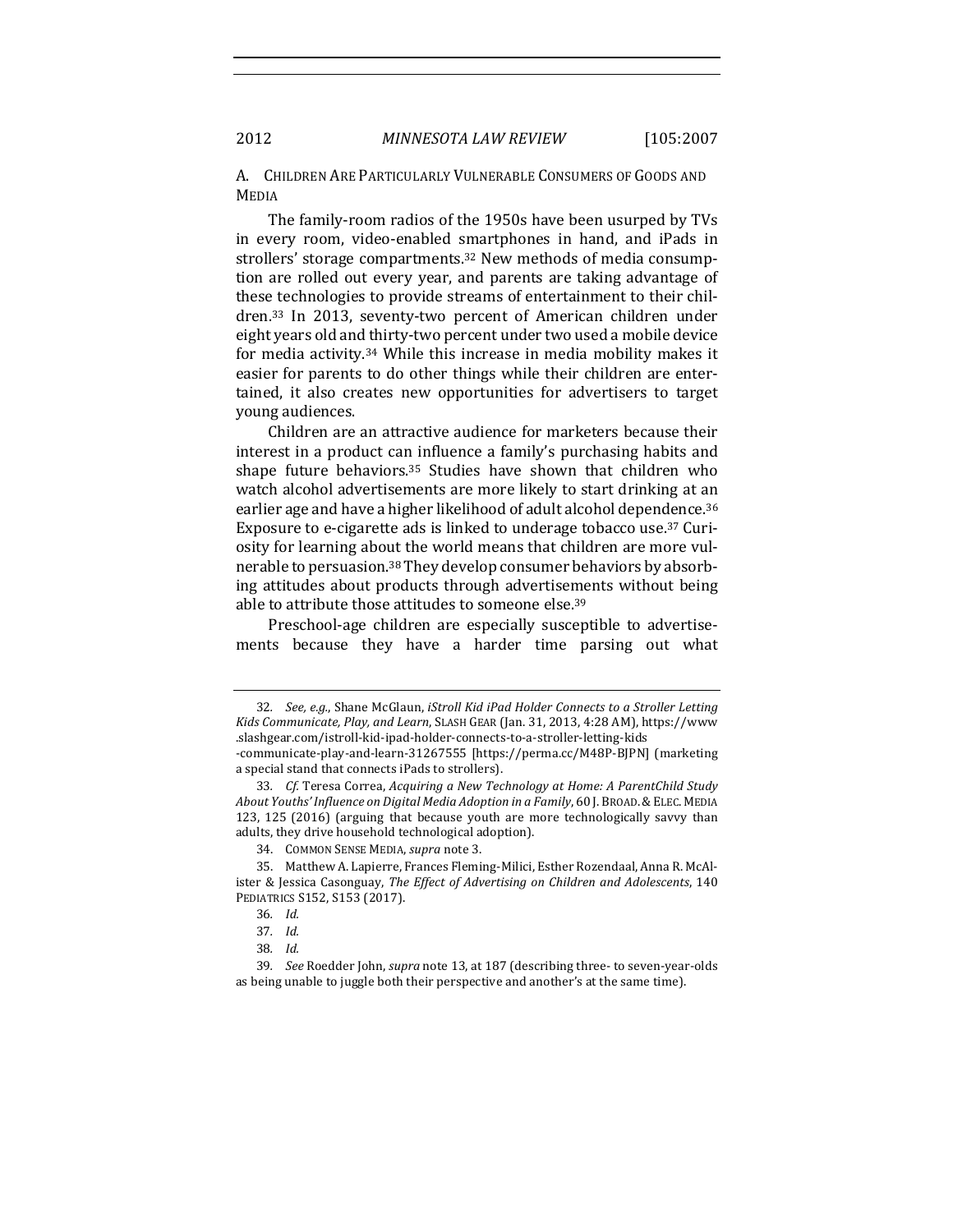representations of a product are real and what are puffery.<sup>40</sup> For instance, a child may see a toy helicopter floating in a TV ad and expect that helicopter to float in real life, when in reality the toy is operated with strings.<sup>41</sup> An older child might have a better grasp of the physics of that toy, whereas a preschooler will take advertisements suggesting that the toy can fly on its own at face value.<sup>42</sup> The confusion between advertising and reality makes preschoolers more vulnerable to deceptive marketing techniques.<sup>43</sup> Developmental differences in perceptions of advertisements<sup>44</sup> impact which specific age groups need to be protected from unsolicited advertising.

In response, the FCC created limits around the amount of time commercials could be shown during kids' programming.<sup>45</sup> These FCC limits may not have much of an impact given that children are able to remember the content of commercials, regardless of their length.<sup>46</sup> It is possible for a thirty-second advertisement to make a lasting impression on a child, especially a younger child who is less able to distinguish their own reality from what is on the screen.<sup>47</sup> For the small percentage of children who are able to recognize the fantasy or deceit involved in an advertisement, they still may not objectively judge the merits of the advertised product.<sup>48</sup> This is particularly a problem

44. See Roedder John, *supra* note 13, at 184 (introducing a conceptual framework to understand the effects of advertising on children at different levels of development).

<sup>40.</sup> Beales, *supra* note 13, at 874-75; *see also* Roedder John, *supra* note 13.

<sup>41.</sup> Beales, *supra* note 13, at 874; Hasbro, Inc., 116 F.T.C. 657, 659 (1993) ("In truth and in fact, Battle Copter toys cannot hover and are not able to fly in a sustained and directed manner. Therefore, the representation set forth . . . was, and is, false and misleading."). 

<sup>42.</sup> Beales, *supra* note 13, at 874.

<sup>43</sup>*. Id.* 

<sup>45</sup>*. Id.* 

<sup>46.</sup> BRIAN L. WILCOX, DALE KUNKEL, JOANNE CANTOR, PETER DOWRICK, SUSAN LINN & EDWARD PALMER, AM. PSYCH. ASS'N, REPORT OF THE APA TASK FORCE ON ADVERTISING AND CHILDREN 28 (2004), https://www.apa.org/pi/families/resources/advertising -children.pdf [https://perma.cc/NDJ6-3ZLJ] ("When experiments measure recall of advertisements immediately following viewing, more than half of the children studied tended to remember an ad for such products as toys, cereals, and ice cream even when each ad is shown just once during a program." (citing Gerald J. Gorn & Marvin E. Goldberg, The Impact of Television Advertising on Children from Low-Income Families, 4 J. CONSUMER RSCH. 86, 86-88 (1977))).

<sup>47.</sup> Sidney M. Wolinsky & Janet Econome, *Seduction in Wonderland: The Need for a Seller's Fiduciary Duty Toward Children*, 4 HASTINGS CONST. L.Q. 249, 249–50 (1977). 48*. Id.* at 252.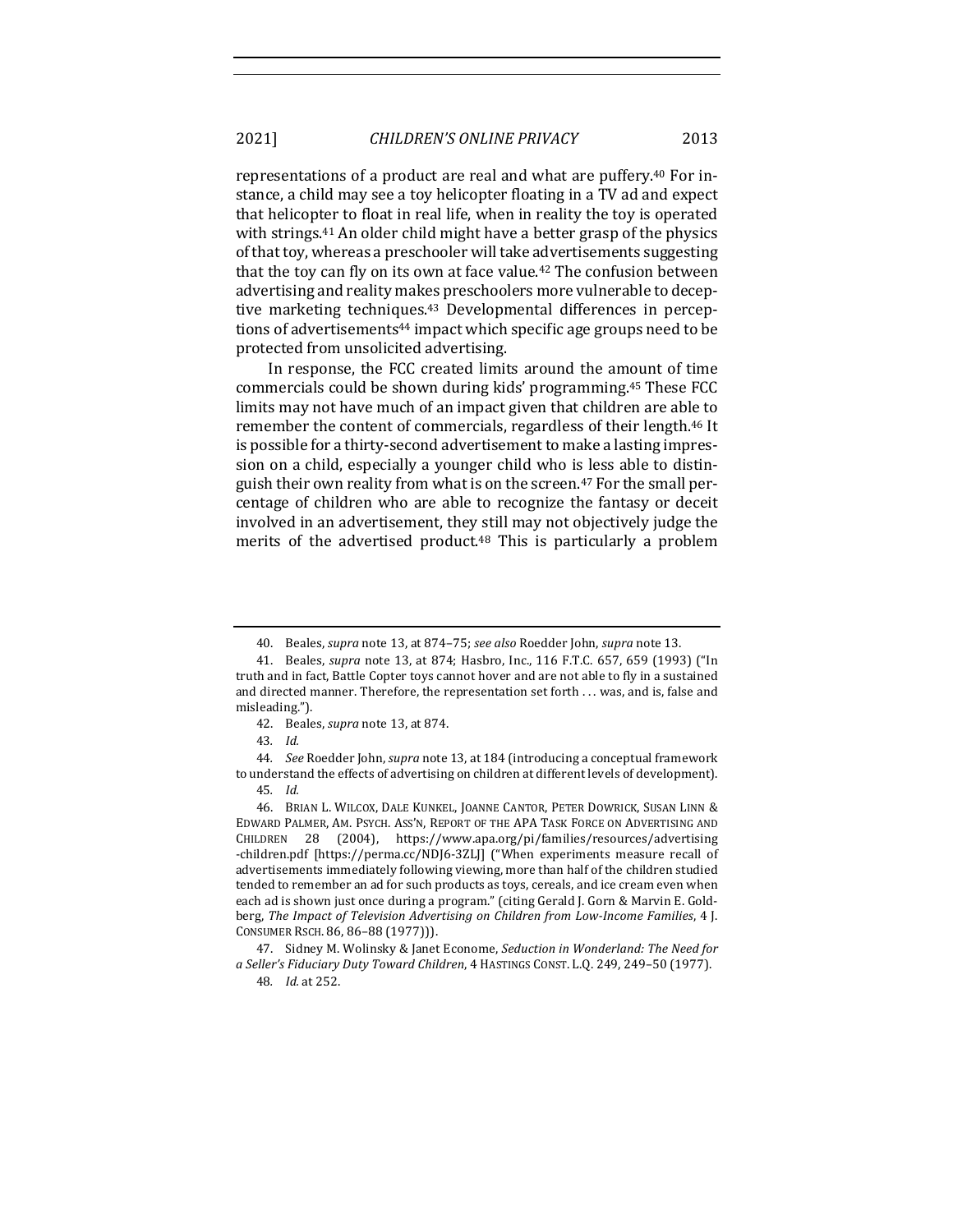when advertisers use children to market their products to other children.49

Despite these examples of negative advertising outcomes, "marketing may help socialize children as consumers, inform them about products, and help them carve out unique identities."<sup>50</sup> Children as young as two or three are able to recognize brands and product packaging which helps them develop their abilities to categorize objects with similar attributes.<sup>51</sup> Advertisements also help children learn about "marketplace transactions" through consumerism.<sup>52</sup> It is impossible to navigate the global economy without having working knowledge of what money looks like and how it works. While children do not need to interact with money on a global scale just yet, knowing how to navigate retail stores and shopping is an essential skill.<sup>53</sup>

In addition to learning how to shop, children also develop abilities to influence their parents' purchasing patterns.<sup>54</sup> Once a parent knows which toys, candy, and food their children like, they are more likely to purchase it.<sup>55</sup> Expressing their likes and dislikes of these

<sup>49.</sup> *See, e.g.*, Truth in Advertising Complaint, *supra* note 14 (asserting that "[a] preschooler's cognitive ability to identify and understand that they are being presented with marketing materials is generally lacking" and "there can be no support for the proposition that a preschool YouTube channel  $\ldots$  can present its target audience with native advertising videos and expect that any disclosure will clearly and conspicuously inform this young and vulnerable population that they are being lobbed a sales pitch"). 

<sup>50.</sup> Lapierre et al., *supra* note 35 (citing Roedder John, *supra* note 13, at 183-213).

<sup>51</sup>*. See* Roedder John, *supra* note 13, at 192–93 (dividing the types of knowledge young children may develop through categorizing advertisements as "structural" and "symbolic"). Structural knowledge governs the ability to categorize like-objects through "perceptual cues." *Id.* at 192. Symbolic knowledge tends to develop during the analytical stage of adolescence (ages seven to eleven) and represents the understood meaning behind a brand or object. *Id.* at 193. For instance, the symbolic meaning of a luxury vehicle is that it is owned by a wealthy person. The older a child is, the more likely they are to attribute symbolic values to objects and brands. A toddler likely does not know the status symbol of Adidas shoes, whereas a pre-teen might wear Adidas strictly because of their symbolic value.

<sup>52</sup>*. Id.* at 194. 

<sup>53.</sup> Cf. id. There was a program at my elementary school that allowed seven-yearold students to accumulate mock-money for performing well in class. The students could then use that classroom money to "buy" trinkets like pencils and erasers from the instructor. Ironically, the items bought in class were then used to complete classroom work, which in turn generated more money. This classroom structure was the epitome of the "spend money to make money" trope.

<sup>54</sup>*. Id.* at 200. 

<sup>55.</sup> *Id.* Of course, this depends on a parent's purchasing ability.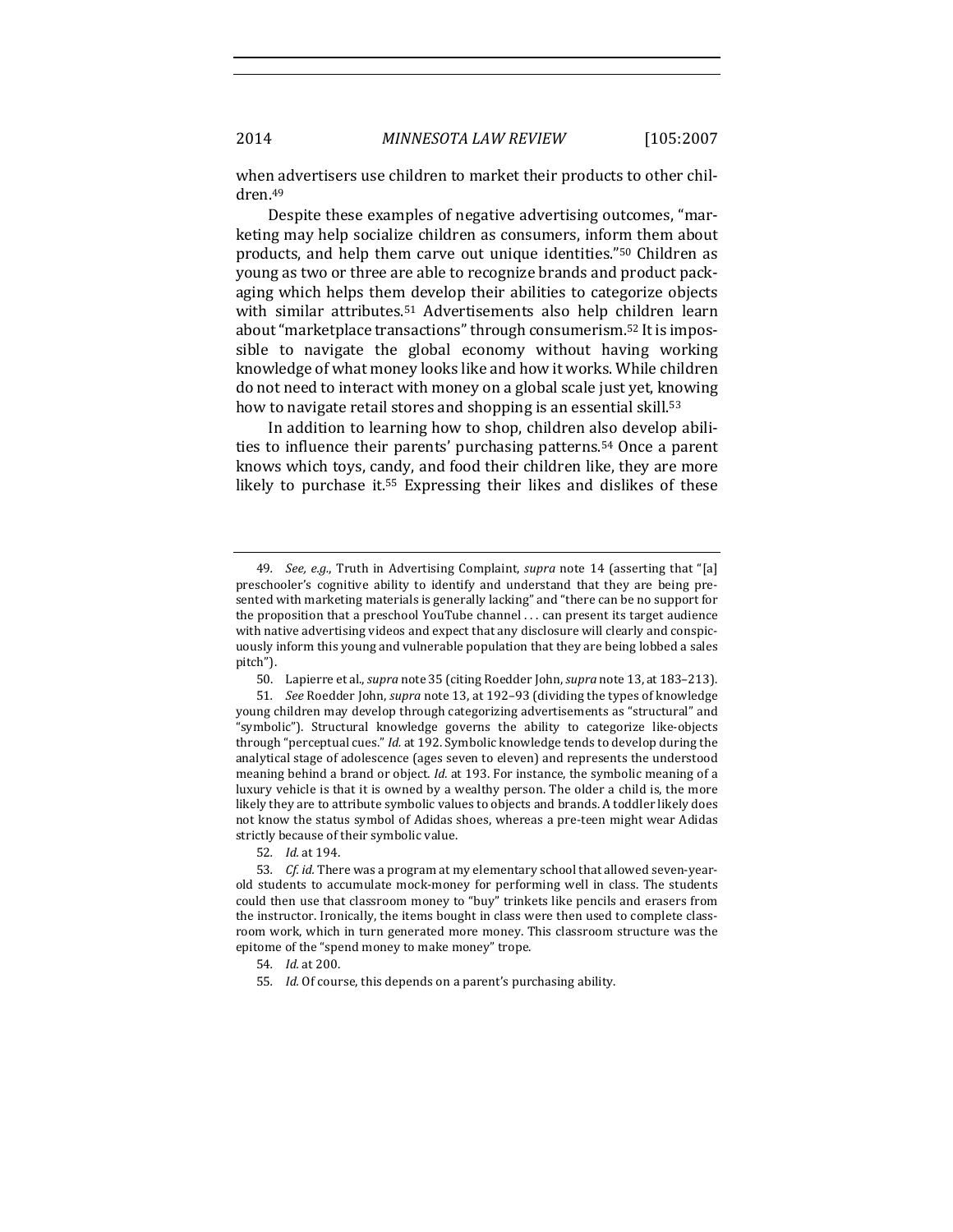products helps children to develop bargaining and persuasion skills.<sup>56</sup> These outcomes might be desirable developmental achievements,<sup>57</sup> but they can also be influenced by advertisers. When a child repeatedly sees a brand represented in advertisements and develops a recognition for that brand, they are more likely to then want to own that brand.<sup>58</sup>

As advertising toward children expanded beyond television to online forum, Congress tried to keep pace through enactments like the Children's Online Privacy Protection Act (COPPA). The next Section gives a brief history of COPPA.

B. THE CHILDREN'S ONLINE PRIVACY PROTECTION ACT WAS DESIGNED TO GIVE PARENTS CONTROL OVER THEIR CHILDREN'S ONLINE EXPERIENCES

COPPA was enacted in 1998 to protect the privacy and safety of children under age thirteen during their online activities and give parents more control over what information websites gather from their children's online activities.<sup>59</sup> Congress gave the FTC rule-making authority under COPPA to achieve its goals.<sup>60</sup> Two primary aims of COPPA were to stop invasive collection of data from children that would then be sold to third parties and to protect children from Internet predators.<sup>61</sup> COPPA makes it unlawful for an operator of a website to collect personal information from a child without obtaining parental consent and disclosing what information they are collecting.<sup>62</sup> If a

60. Complaint at 2, United States v. Playdom, Inc., No. 102-3036 (C.D. Cal. May 11, 2011) [hereinafter Playdom Complaint].

61. Nancy L. Savitt, *A Synopsis of the Children's Online Privacy Protection Act*, 16 ST. JOHN'S J. LEGAL COMMENT. 631, 633-34 (2002).

<sup>56.</sup> *Id.* at 201 (describing the classic child sitting in a shopping cart who grabs items off of store shelves and plops them into the carriage). Of course, this characterization of children as consumerist influencers is narrowed to those in socioeconomic classes that allow for it.

<sup>57.</sup> Though parents who are returning grabbed items to store-shelves may disagree. 

<sup>58.</sup> *See* Roedder John, *supra* note 13, at 196 (noting the importance of brand names to children as compared to factors like price).

<sup>59. 15</sup> U.S.C.  $\S 6502(a)(1)$  ("It is unlawful for an operator of a website or online service directed to children, or any operator that has actual knowledge that it is collecting personal information from a child, to collect personal information from a child in a manner that violates the regulations prescribed  $\dots$ .").

<sup>62. 15</sup> U.S.C.  $\S 6502(a)(1)$ . The Act does, however, allow websites to make good faith disclosures of a child's personal information to that child's parent. *Id.*  $\S 6502(a)(2)$ . Personal information includes a child's name, address, email, phone number, Social Security number, and any other identifier that the FTC determines could be used to contact the child. *Id.* § 6501(8). The FTC expanded this definition in 2013 to include the passive tracking of a child online, which covers Internet cookies.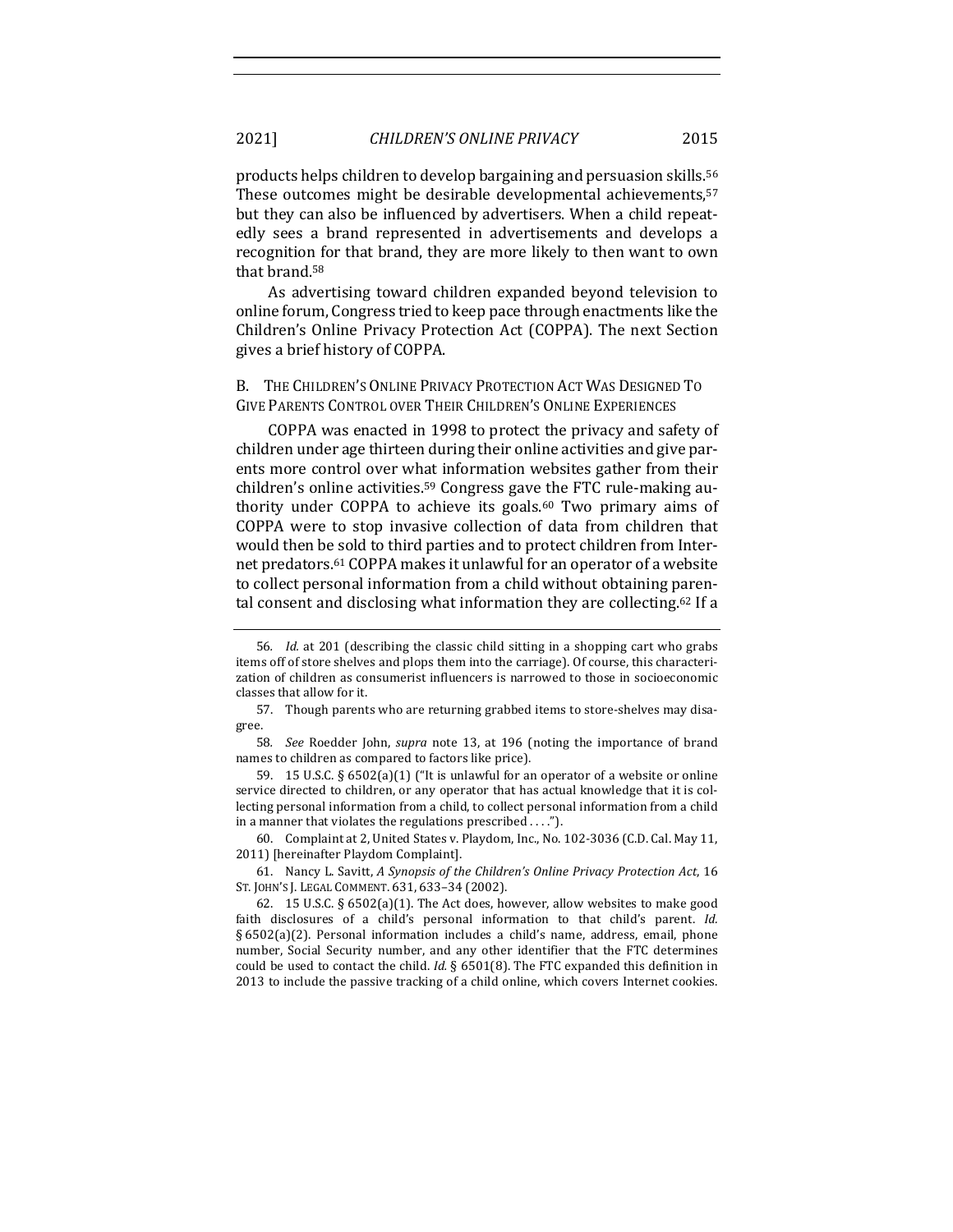website does not comply with the requirements of COPPA, it can face civil fines and penalties of up to  $$43,792$  per violation.<sup>63</sup> There is no private right of action under COPPA, but public enforcement agencies, such as the FTC, can request an injunction, compliance, and damages in addition to the fine.<sup>64</sup> COPPA only applies to content that is considered child-oriented, which can be determined using a set of factors laid out by the FTC.<sup>65</sup> COPPA protections extend to anyone under the age of thirteen but are not differentiated for younger age groups.<sup>66</sup>

Under COPPA's disclosure requirement, website operators must "provide notice on the website of what information is collected from children by the operator, how the operator uses such information, and the operator's disclosure practices for such information."67 After providing notice, the website must then obtain revocable consent from parents for the "collection, use, or disclosure of personal information from children."<sup>68</sup> No more information should be collected from children than is necessary to participate in the website's activities, and whatever information is collected should be secure and confidential.<sup>69</sup> Any information that is collected from children should be reviewable by parents and able to be limited to strictly internal use by the operator, or rather, restricted from being disclosed to third

66. There are not stricter rules for younger children like preschoolers. Id. ("Child means an individual under the age of 13.").

- 68*. Id.* § 6502(b)(1)(A)(ii).
- 69*. Id.* § 6502(b)(1)(D).

<sup>16</sup> C.F.R. § 312.2 (2013). See *infra* Part I.C.1 for an explanation of cookies. The FTC's authority to alter the reach of COPPA gives the Act flexibility to change at pace with technology. See, e.g., In re Nickelodeon Consumer Priv. Litig., 827 F.3d 262, 287 (3d Cir. 2016).

<sup>63</sup>*. Complying with COPPA: Frequently Asked Questions*, FED. TRADE COMM'N, https://www.ftc.gov/tips-advice/business-center/guidance/complying-coppa

<sup>-</sup>frequently-asked-questions [https://perma.cc/3NBW-H32D] ("A court can hold operators who violate the Rule liable for civil penalties of up to \$43,792 per violation."). COPPA does not offer a private right of action, so only public agencies can enforce it. *See* 15 U.S.C. § 6504 (describing the process for states and the FTC to bring actions under the Act).

<sup>64.</sup> 15 U.S.C. § 6504(a)(1)(A)–(D). 

<sup>65.</sup> The Commission looks at:  $(1)$  the "subject matter";  $(2)$  "visual . . . content";  $(3)$ use of "animated characters and/or child-oriented activities and incentives"; (4) the kind of music or other "audio content";  $(5)$  "age of models";  $(6)$  "presence of child celebrities or celebrities who appeal to children"; (7) "language or other characteristics of the ... site"; (8) "whether advertising promoting or appearing on the website ... is directed to children"; and (9) "competent and reliable empirical evidence" about the age of the audience and intended audience. 16 C.F.R. § 312.2 (2013).

<sup>67.</sup> 15 U.S.C. § 6502(b)(1)(A)(i).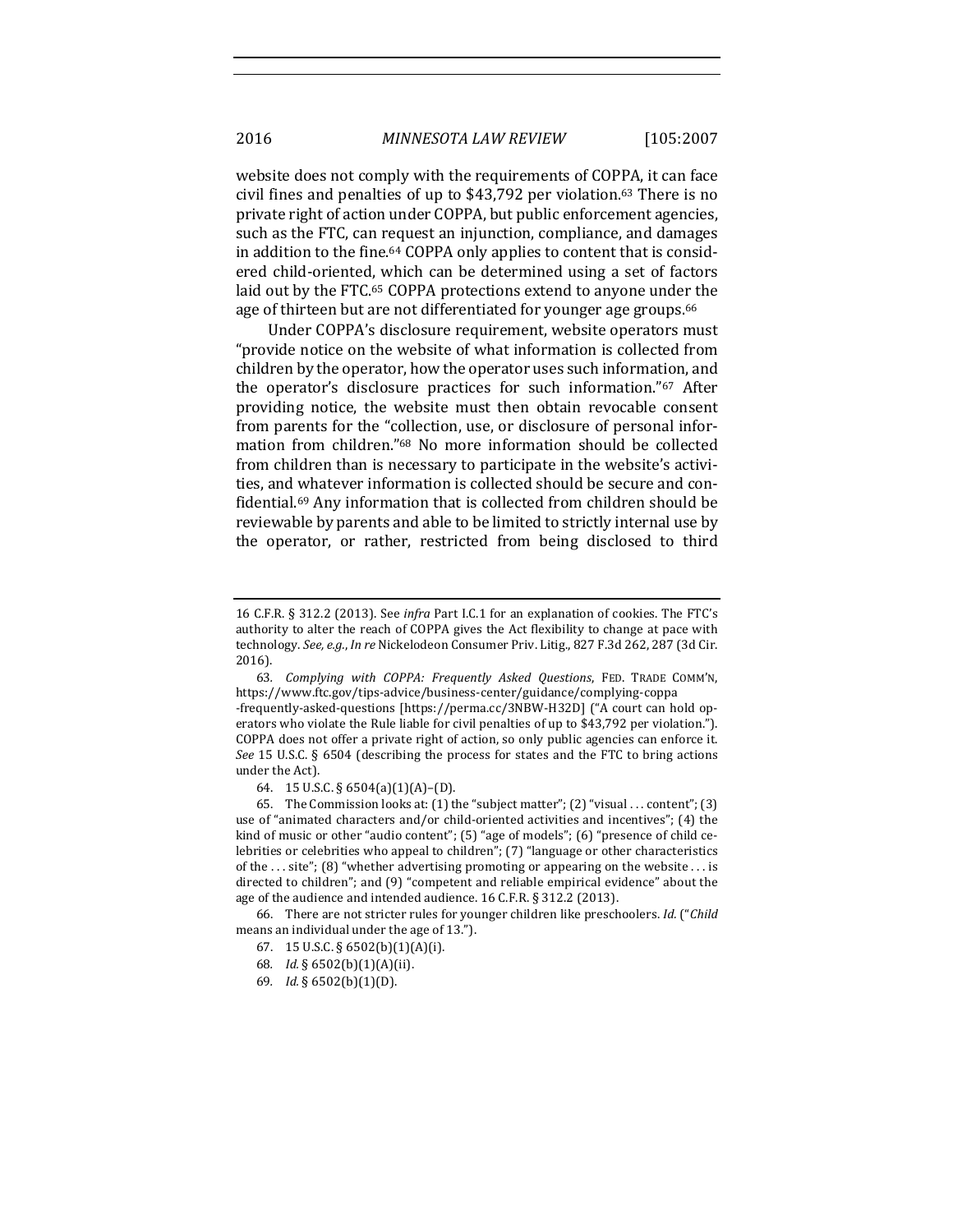parties.<sup>70</sup> The COPPA rule disclosures can take different forms and are typically triggered when a child tries to register a profile for a website and indicates that they are under thirteen.<sup>71</sup> Some disclosures simply ask for a parent's email address in lieu of the child's,<sup>72</sup> whereas others describe COPPA protections in more detail.<sup>73</sup>

### 1. COPPA Violations

COPPA violations can have large ramifications. In a 2011 complaint against Playdom Inc., an online gaming company, the FTC alleged that the website asked for parental permission for users under age thirteen but then allowed those users to engage in online forums that were open to people of all ages.<sup>74</sup> Users were registered to use Playdom's gaming sites once they pressed "Register," regardless of whether the email address they entered was verified by a parent.<sup>75</sup> Registered children had full access to the sites, including community forums, and could create profiles with their real names, locations, emails, and instant messenger IDs.<sup>76</sup> The FTC brought suit on the grounds that the up-front disclosures were inadequate, parental consent was unverifiable, and Playdom used the children's information unlawfully.<sup>77</sup> As part of Playdom's settlement with the FTC, the

73*. See, e.g.*, *COPPA Privacy Policy*, CLASSKICK, https://classkick.com/coppa -privacy-policy [https://perma.cc/QCT7-6LUW] (listing the information collected from children as "the minimal amount of information from students necessary to work or create accounts on our Service"). Some examples of information collected are names, passwords, usernames, and/or email addresses. Id.

74. Playdom Complaint, *supra* note 60, at 6. Playdom became a subsidiary of Disney Enterprises, Inc. in 2010. Press Release, Fed. Trade Comm'n, Operators of Online "Virtual Worlds" To Pay \$3 Million To Settle FTC Charges that They Illegally Collected and Disclosed Children's Personal Information (May 12, 2011), https://www.ftc.gov/ news-events/press-releases/2011/05/operators-online-virtual-worlds-pay-3 -million-settle-ftc-charges [https://perma.cc/29L7-D7BN]. 

<sup>70.</sup> Playdom Complaint, *supra* note 60, at 3.

<sup>71.</sup> *See, e.g., id.* at 5-6 (describing a pop-up disclosure that appears after a child under thirteen attempted to register for a website).

<sup>72.</sup> Id.; see also Press Release, Fed. Trade Comm'n, FTC Alleges Operators of Two Commercial Websites Failed To Protect Consumers' Data (Apr. 24, 2019), https:// www.ftc.gov/news-events/press-releases/2019/04/ftc-alleges-operators-two -commercial-websites-failed-protect [https://perma.cc/C3AB-SGN2] ("If a user indicated he or she was under 13, the registration field asked for a parent's email. When a user clicked the 'Join Now' button, an email notice was sent to the parental email address the user entered. In that email, parents could provide consent by clicking the 'Activate Now' button in the email.").

<sup>75.</sup> Playdom Complaint, *supra* note 60, at 6.

<sup>76</sup>*. Id.* 

<sup>77</sup>*. Id.* at 8.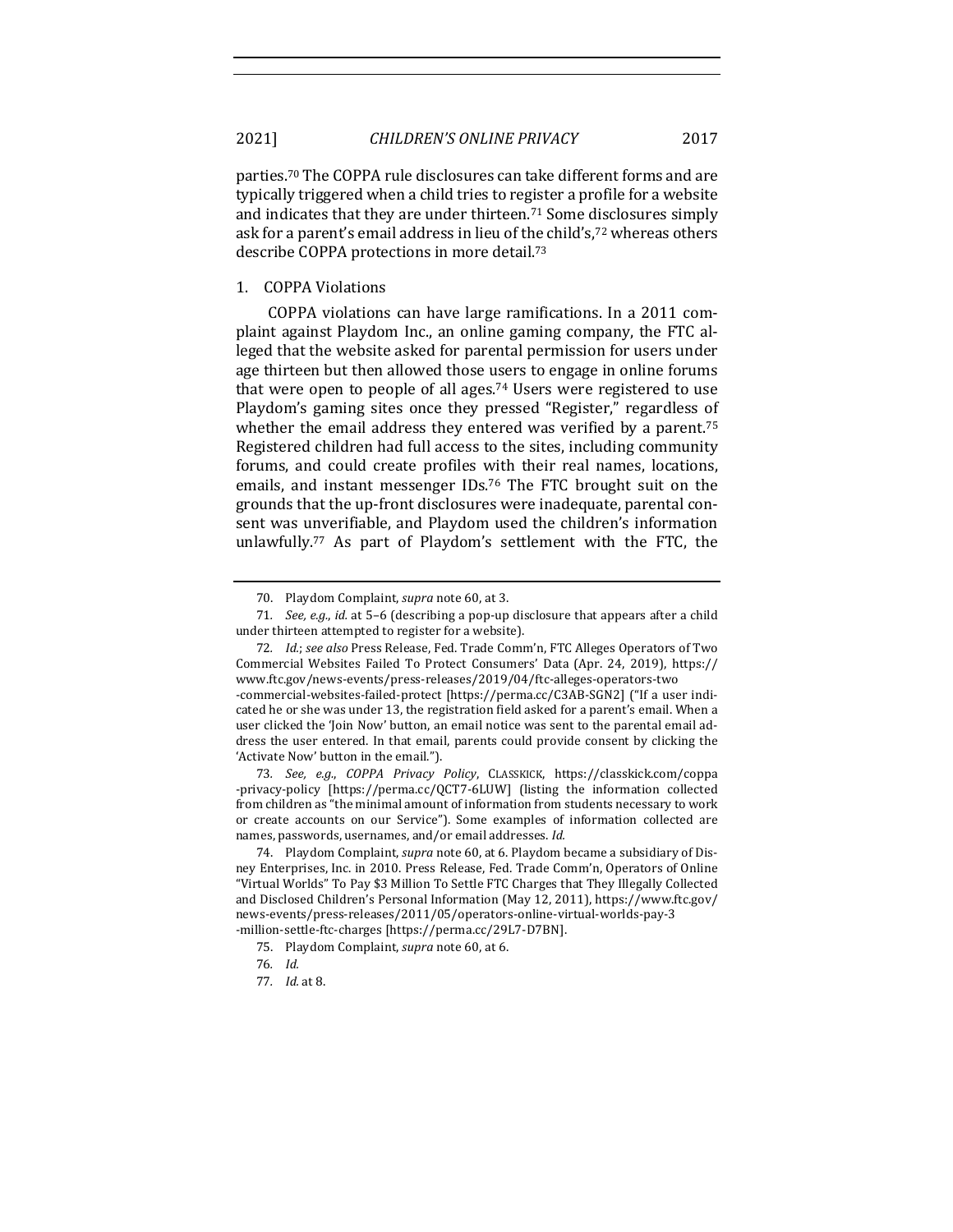company had to disgorge all stored information about children from its sites, pay three million dollars, and subject itself to agency oversight for four years.<sup>78</sup>

Technology has changed immensely since the 2011 Playdom settlement, and the FTC is trying to keep up.<sup>79</sup> The agency started a new review of COPPA in 2019 to address changes in the educational technology sector, voice-enabled devices (such as Siri and Google Home), and general-audience platforms that host third-party child-directed content (such as YouTube). $80$  The Commission sought comment on whether the definition of "website or online service directed to children" should be amended to cover websites that are accessed by people of all ages but have a large number of child users.<sup>81</sup> The review looked at advertising attributions, the methods used to determine whether a particular advertisement enticed behavior in the consumer, which are not currently regulated by COPPA.<sup>82</sup> In essence, advertising attributions can measure what advertisements are effective for each user, which will lead to more targeted ads in the future. One of the ways that regulators are able to keep up with changing technology is to delegate some responsibility for compliance to more easily adaptable safe harbor programs.<sup>83</sup>

### 2. COPPA's Safe Harbor Provision

COPPA contains a safe harbor provision that enables industry groups to submit self-regulatory guidelines to the FTC.<sup>84</sup> These programs are supposed to be as strong as COPPA and require groups to submit annual reports to the FTC.85 Congress and the FTC intended

85*. See* Ctr. for Digit. Democracy v. FTC, 189 F. Supp. 3d 151, 153 (D.D.C. 2016)  $("In 2014, the FTC began requiring safe harbor programs to submit annual reports to$ 

<sup>78.</sup> Settlement Order, United States v. Playdom, Inc., No. 102-3036 (C.D. Cal. May 11, 2011).

<sup>79.</sup> The Future of the COPPA Rule: An FTC Workshop, FED. TRADE COMM'N (Oct. 7, 2019), https://www.ftc.gov/system/files/documents/public\_events/1535372/ transcript\_of\_coppa\_workshop\_part\_1\_1.pdf [https://perma.cc/5G8P-KMW2]. 

<sup>80.</sup> Request for Public Comment on the Federal Trade Commission's Implementation of the Children's Online Privacy Protection Rule, 84 Fed. Reg. 35,842 (July 25, 2019). 

<sup>81</sup>*. Id.* at 35,844.

<sup>82</sup>*. Id.* 

<sup>83. 15</sup> U.S.C. § 6503 (COPPA's safe harbor provision); 16 C.F.R. § 312.11 (2013) (FTC rules for safe harbor programs). For a list of currently approved safe harbor organizations, see *COPPA Safe Harbor Program*, FED. TRADE COMM'N, https://www.ftc .gov/safe-harbor-program [https://perma.cc/LK9E-V6XE]. Safe harbor organizations typically have a specialized focus, such as video games or educational software. *Id.* 

<sup>84. 15</sup> U.S.C. § 6503.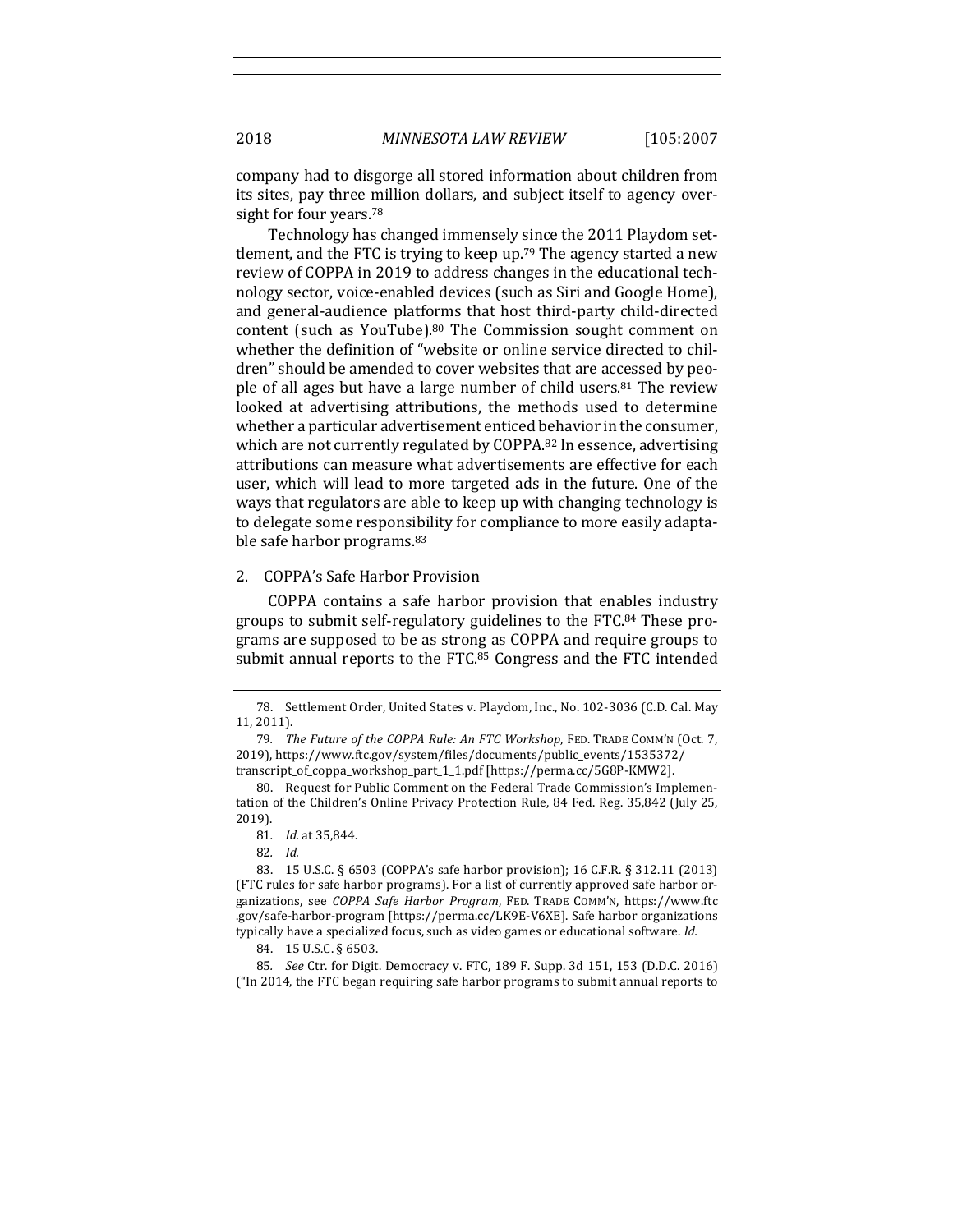the self-regulation aspect of COPPA to lead to industry-specific developments and concerns.<sup>86</sup> For example, advertising agencies are incentivized to develop controls that both apply to their needs and comply with COPPA.87 Safe harbor programs are only approved after a public notice-and-comment period.<sup>88</sup> Once the program is approved, businesses and programs can subscribe. These subscriptions take fees, which creates a competitive market of safe harbor programs.<sup>89</sup> Programs distinguish themselves through "the strength of [their] protections," "compliance guidance [they] provide," "the sophistication and reliability of [their] privacy oversight technology," "the effectiveness of [their] approved parental consent methods," "[their] ability to resolve compliance issues," and "the trust [they] generate[]" among parents.90

Safe harbor programs "must:  $(1)$  'provide substantially the same or greater protections for children' as the COPPA Rule; (2) implement '[a]n effective, mandatory mechanism for the independent assessment' of operators' compliance that includes 'a comprehensive review' of each operators' [sic] 'information policies, practices, and representations'; and (3) impose '[d]isciplinary actions for subject operators' non-compliance with self-regulatory program guidelines. $10^{91}$  Disciplinary actions allow the safe harbor programs to internally regulate the privacy procedures of subscribers, which

the  $a$ gency  $\dots$  concerning safe harbor program's monitoring and enforcement of their members."). "Although Congress left it to the FTC to develop rules to implement COPPA, in a rather unique regulatory scheme, it largely left the enforcement of those rules to the private industry." *Id.* at 154.

<sup>86</sup>*. Id.* at 154.

<sup>87.</sup> *COPPA Safe Harbor Services*, BBB NAT'L PROGRAMS, https://bbbprograms.org/ programs/all-programs/children's-advertising-review-unit/COPPA-Safe-Harbor -Services [https://perma.cc/4WZ5-KDEC].

<sup>88.</sup> *See Ctr. for Digit. Democracy*, 189 F. Supp. 3d at 155 (citing 15 U.S.C. § 6503(b)(2)).

<sup>89</sup>*. Id.*

<sup>90</sup>*. Id.*

<sup>91.</sup> *Id.* (first and third alterations in original) (quoting 16 C.F.R.  $\S$  312.11(b)); *see* also Lesley Fair, *FTC Gives New COPPA Safe Harbor the Aye-Aye*, FED. TRADE COMM'N (Aug. 6, 2014, 11:04 AM), https://www.ftc.gov/news-events/blogs/business-blog/ 2014/08/ftc-gives-new-coppa-safe-harbor-aye-aye [https://perma.cc/Z2AC-XBKN] (arguing that safe harbor programs must be approved by the FTC and implement "the same or greater protections for children" as COPPA). These goals are reiterated when the FTC approves of new safe harbor organizations. *See, e.g.*, Letter from Donald S. Clark, Sec'y, Fed. Trade Comm'n, to Marsali S. Hancock, President, Internet Keep Safe Coal. (Aug. 1, 2014), https://www.ftc.gov/system/files/documents/public\_ statements/573811/140806ikeepsafeapp.pdf [https://perma.cc/D3FM-YKS8].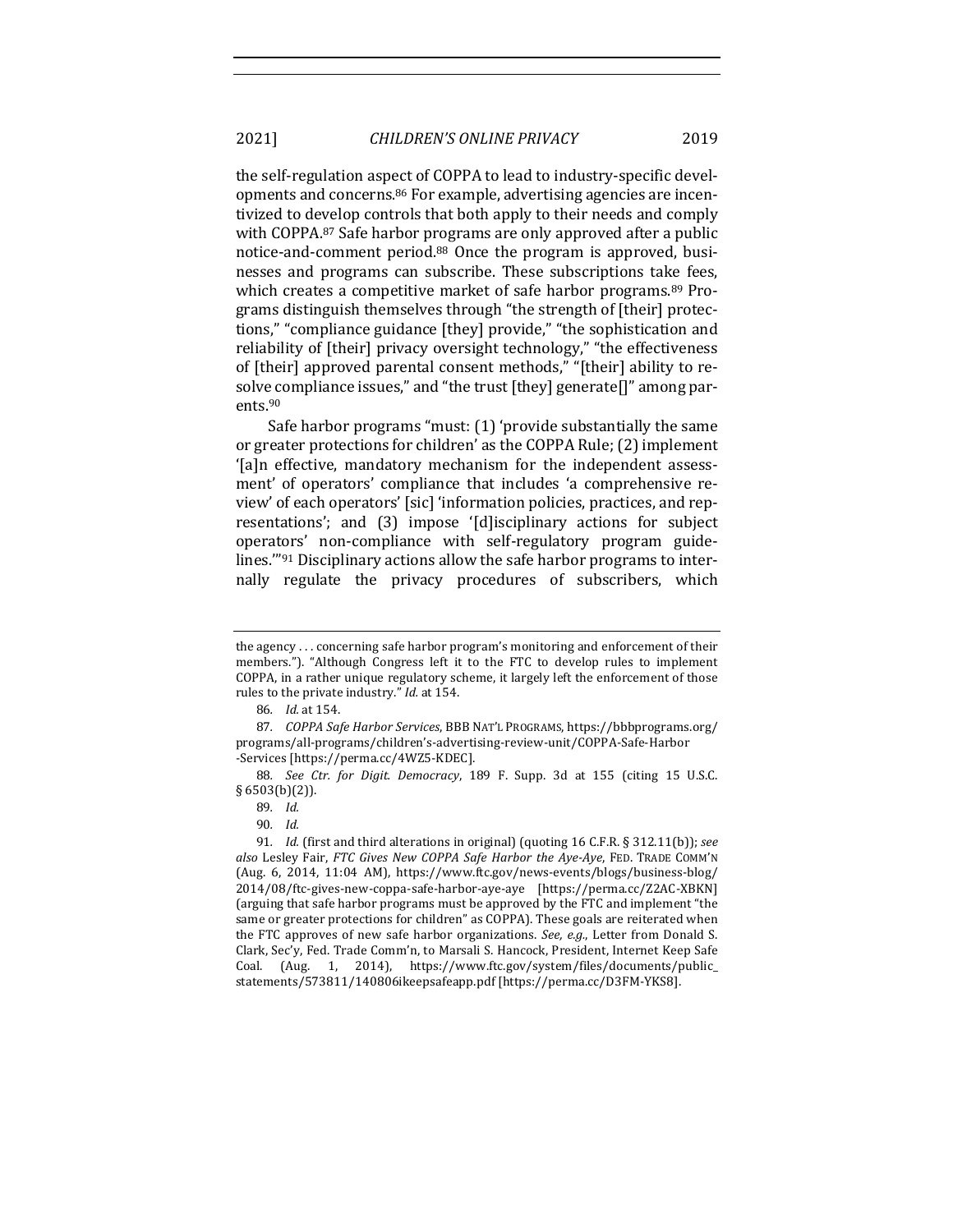circumvents FTC law enforcement.<sup>92</sup> Because of the safe harbor program subscription fees, organizations that create the programs are incentivized to develop programs that industry members find favorable.<sup>93</sup> That incentive does not necessarily translate to better protection for children.

One of the primary COPPA safe harbor programs that regulates advertising to children is the Children's Advertising Review Unit  $(CARU)$ .<sup>94</sup> CARU works toward its goals of protecting children from deceptive advertising and data collection by "work[ing] with companies to ensure their advertising and data collection practices comply with all relevant laws . . . which take into account the uniquely impressionable and vulnerable child audience."<sup>95</sup> If a company chooses to participate with CARU and adhere to its guidelines, it will be "deemed in compliance with COPPA and essentially insulated from FTC enforcement action."<sup>96</sup> This insulation takes form when problems in children's advertising are detected and concerned parties file reports with CARU as opposed to with the source of the ad itself.  $97$ 

CARU offers general guidance on deceptive advertising practices that may be inappropriate when directed toward children.<sup>98</sup> Advertising toward children is measured for deception through a "net impression" approach which considers express and implied claims in the advertisement that might be misleading to children.<sup>99</sup> Misleading impressions are "determined by assessing how reasonable children in

<sup>92.</sup> Fair, *supra* note 91 (describing this internal regulation as "a win-win-win for industry compliance, parental control, and efficient government").

<sup>93.</sup> *See, e.g., Ctr. for Digit. Democracy,* 189 F. Supp. 3d at 161-62 (describing how safe harbor programs have confidential information about the marketplace that could be used by "rivals").

<sup>94.</sup> *COPPA Safe Harbor Services, supra* note 87.

<sup>95</sup>*. Id.*

<sup>96</sup>*. Id.*

<sup>97.</sup> See, e.g., Ellen J. Fried, Assessing Effectiveness of Self-Regulation: A Case Study of the Children's Advertising Review Unit, 39 Loy. L.A. L. REV. 93, 93 (2006) (describing the process by which a private organization filed complaints). Reports can be filed by consumers and competitors through CARU's website. *CARU Complaints and Challenges*, BBB NAT'L PROGRAMS, https://bbbprograms.org/programs/all-programs/children's -advertising-review-unit/complaintsandchallenges [https://perma.cc/QK9X-XFSS]. Once a report is filed, CARU will investigate the site's compliance and either approve it, recommend changes, or refer it to the FTC. *Id.* 

<sup>98.</sup> CHILD.'S ADVERT. REV. UNIT, CARU'S REQUEST FOR COMMISSION APPROVAL OF CONTINUANCE OF SAFE HARBOR STATUS, exhibit B at 5 (2013), https://www.ftc.gov/ system/files/attachments/press-releases/revised-childrens-online-privacy -protection-rule-goes-effect-today/130701carusafeharborapp.pdf [https://perma .cc/D68N-5PEQ] (Self-Regulatory Program for Children's Advertising).

<sup>99</sup>*. Id.* at 6.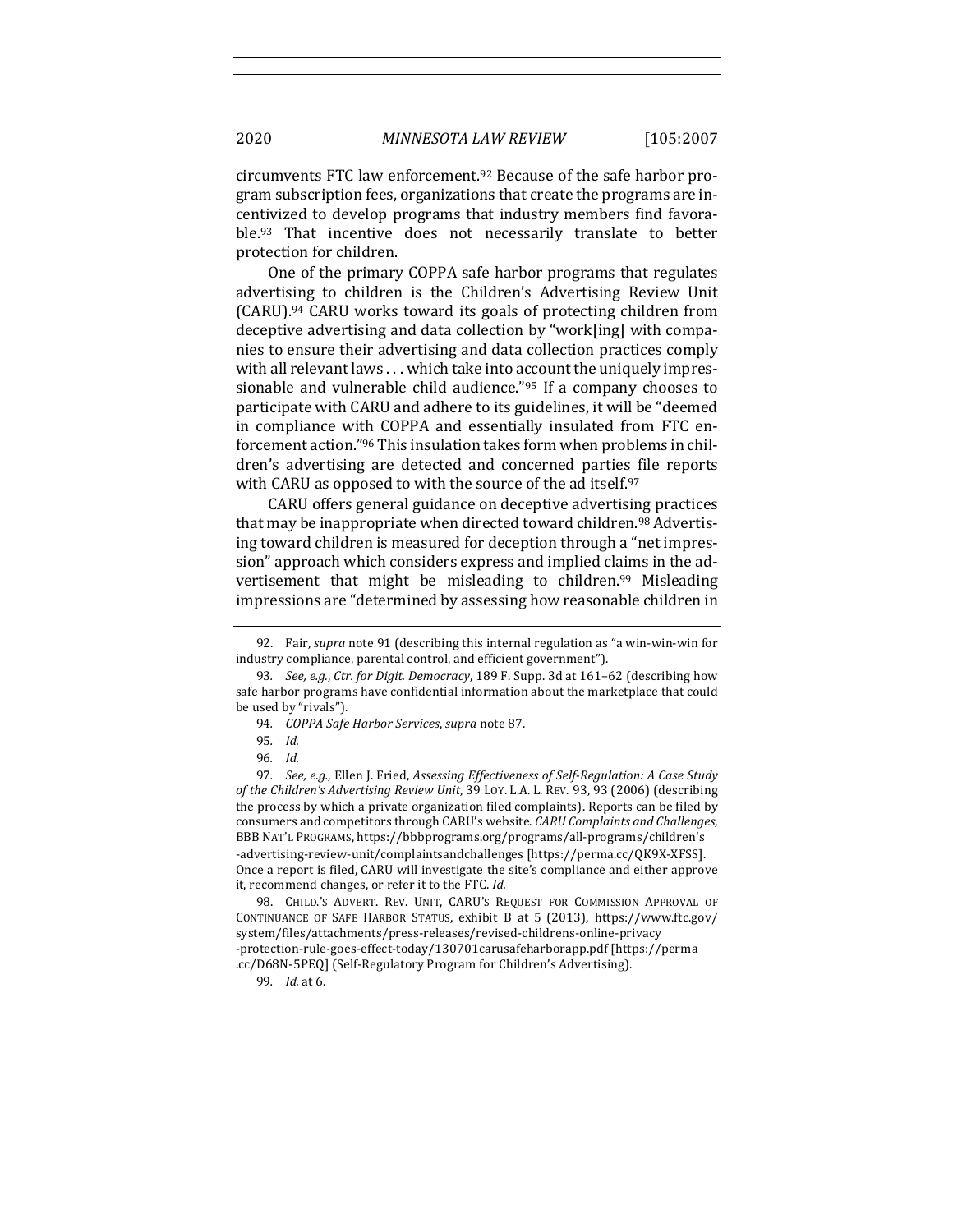the intended audience would interpret the message, taking into account their level of experience, sophistication, and maturity; limits on their cognitive abilities; and their ability to evaluate the advertising claims."<sup>100</sup> Personal endorsements must be a representation of the actual thoughts and experience of the endorser.<sup>101</sup> This endorsement rule aligns with federal guidelines,<sup>102</sup> and the consideration of varying maturity reflects research about how young children are more susceptible to manipulation through advertisements. $103$ 

Industry self-regulation can pave the way for industry self-interest which is evident, in part, by CARU's sponsorship and fee structure.<sup>104</sup> The specific fees that CARU charges certain organizations are only available upon request.<sup>105</sup> Special interest groups such as the Grocery Manufacturers of America sponsor CARU and play a role in the assessment of its guidelines.<sup>106</sup> What results is a kind of half-regulation in which food manufacturers continue to publish deceptive ads long after CARU requests that they be modified.<sup>107</sup> Kellogg's has even gone so far as to ignore CARU guidelines and decisions condemning certain types of advertisements.<sup>108</sup> This may mean that companies are buying into CARU's system of self-regulation through its sponsorship and membership fees, purporting their commitment to CARU's selfregulatory process, while seemingly exempting themselves from those very regulations.<sup>109</sup>

### 3. Legislative Proposals for Revamping COPPA

Legislators have recently been stepping up to address how COPPA's current regulatory system is failing to keep pace with

<sup>100</sup>*. Id.*

<sup>101</sup>*. Id.* at 9. 

<sup>102.</sup> Guides Concerning Use of Endorsements and Testimonials in Advertising, 16 C.F.R. § 255.1 (2009).

<sup>103.</sup> See generally Roedder John, *supra* note 13 (researching the effect of advertisements on children).

<sup>104.</sup> Elizabeth L. Lascoutx, *Children's Advertising Review Unit*, 16 ST. JOHN'S J. LEGAL COMMENT. 649, 650 (2002).

<sup>105.</sup> *COPPA Safe Harbor Services, supra* note 87. Organizations can receive discounts on CARU services by joining CARU's National Partner Program. The National Partner Program uses a tiered revenue system to determine annual dues. BBB NAT'L PROGRAMS, NATIONAL PARTNER PROGRAM APPLICATION 2 (2020), https://bbbnp-bbbp-stf -use1-01.s3.amazonaws.com/docs/default-source/national-partners-program/bbb\_ national\_programs\_national\_partner\_application.pdf [https://perma.cc/HVB7-6PC6].

<sup>106.</sup> Fried, *supra* note 97, at 100.

<sup>107.</sup> *Id.* at 118.

<sup>108.</sup> *Id.* at 126.

<sup>109.</sup> *Cf. id.* (discussing how large corporations have ignored CARU guidelines).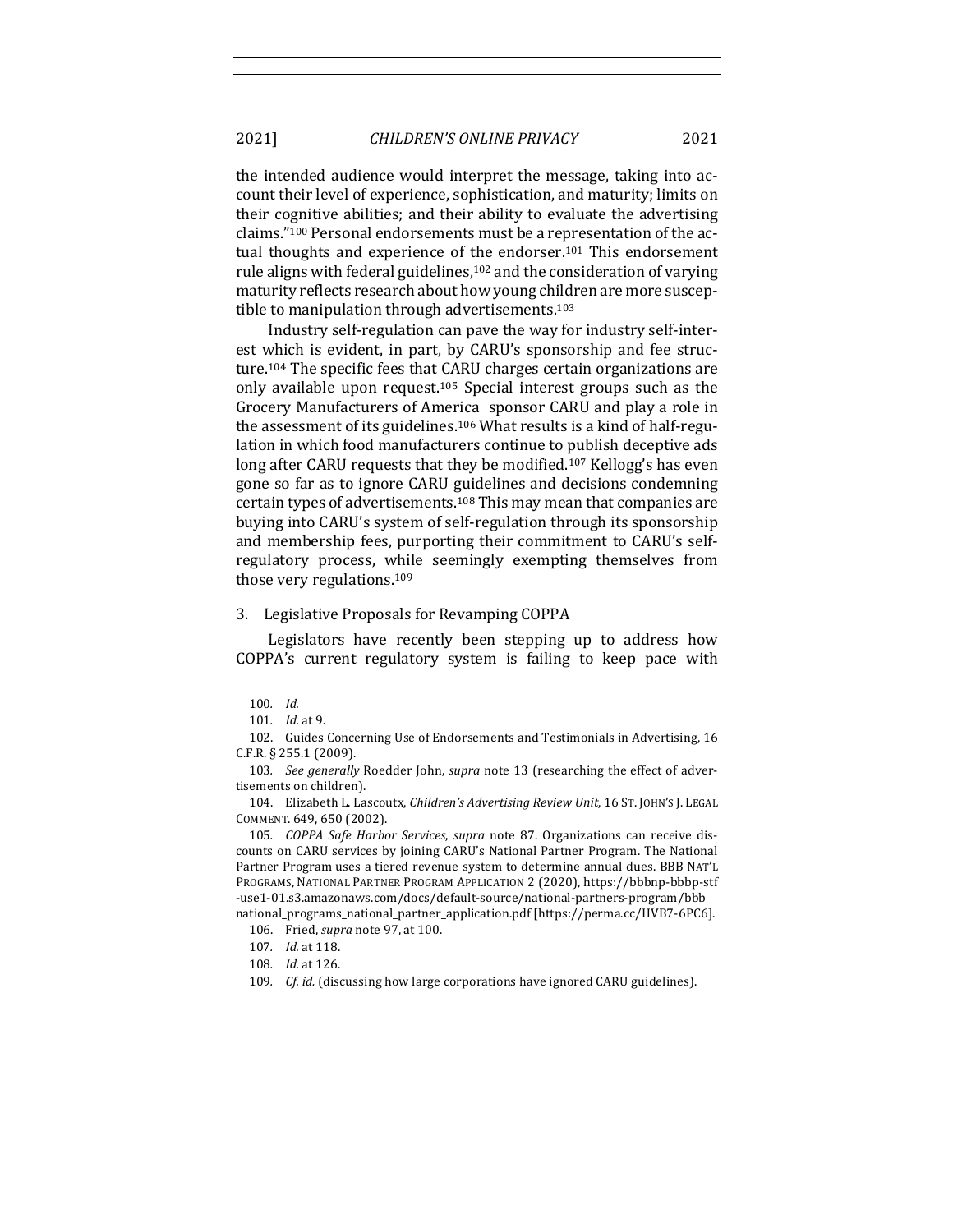industry developments and online data collection.<sup>110</sup> In 2020, U.S. Representative Kathy Castor, a Democrat out of Florida's 14th District, proposed a large expansion of COPPA called the "Vulnerable Children and Youth Act" (Kids PRIVCY Act).<sup>111</sup> Her bill would create a class of "young consumers" ages thirteen to seventeen that would have control over what companies could do with their personal information.<sup>112</sup> Children under thirteen would have increased protections stemming from a prohibition on targeted advertisements, an expansion of protected information, $113$  and an opportunity for individuals to "access, correct, or delete their personal information at any time."<sup>114</sup> Castor also proposed removing COPPA's safe harbor provision, which would prohibit industry self-regulation.<sup>115</sup> Finally, her bill would give parents a private right of action for violations of the  $Act,116$  whereas COPPA currently lacks private enforcement.<sup>117</sup> Though this legislation is in its infant stages, it received endorsements from a number of children's advocacy groups such as Common Sense and the Center for Digital Democracy.<sup>118</sup> If this legislation were enacted, it would significantly impact how Big Tech companies like YouTube conduct business.119

YouTube does not participate in a safe harbor program, which means that it is directly responsible to the FTC as opposed to an industry regulator.<sup>120</sup> However, the FTC cannot solely moderate COPPA

<sup>110</sup>*. See* Castor Introduces Kids PRIVCY Act To Strengthen COPPA, *supra* note 25 ("Online and digital technology, tracking and data gathering have outpaced current privacy protections for children and consumers .... Companies shouldn't be allowed to unreasonably use and abuse our children's personal information, yet many companies have been violating the minimal privacy protections in place today, while devices and applications have become more sophisticated in targeting kids.").

<sup>111</sup>*. Id.* 

<sup>112</sup>*. Id.*

<sup>113.</sup> *Id.* (explaining that the Act seeks to "[e]xpand[] the type of information explicitly covered to include physical characteristics, biometric information, health information, education information, contents of messages and calls, browsing and search history, geolocation information, and latent audio or visual recordings").

<sup>114</sup>*. Id.* 

<sup>115.</sup> *Id.* (arguing that safe harbor provisions "allow for lax enforcement and rubberstamping of potentially unlawful practices").

<sup>116</sup>*. Id.*

<sup>117. 15</sup> U.S.C. § 6504(a)(1).

<sup>118.</sup> Castor Introduces Kids PRIVCY Act To Strengthen COPPA, *supra* note 25 (claiming that Castor's proposed legislation would give more teeth to COPPA).

<sup>119</sup>*. Id.* 

<sup>120.</sup> Safe harbor programs act as the first check for compliance and only refer their participants to federal regulators if the participants fail to take remedial measures. See Lascoutx, *supra* note 104.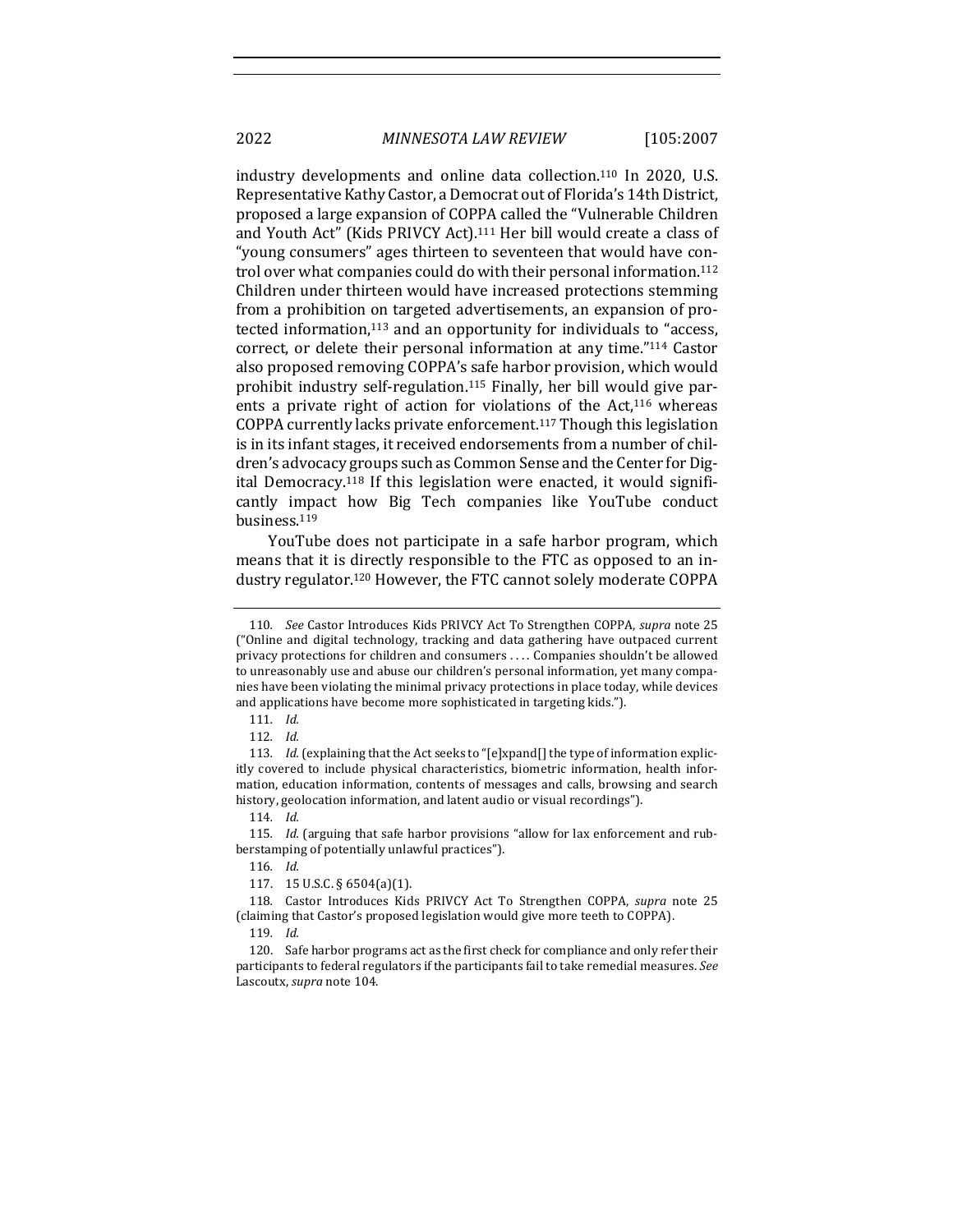compliance for all of YouTube and other Big Tech companies' practices. In the absence of a private right of action under COPPA, YouTube might be more regulated if it was part of a safe harbor program. Until legislation like the Kids PRIVCY Act is enacted,<sup>121</sup> CARU and other safe harbor programs<sup>122</sup> may help the FTC keep up with emerging advertising strategies, $123$  despite concerns about industry bias. The next Section takes a step back to look at aspects of advertising strategies, from cookies to behavioral advertising.

# C. THE MECHANICS OF ONLINE ADVERTISING

This Section discusses the mechanisms behind online advertising, specifically looking at Internet cookies. These cookies are used to store information about Internet users that can then be sold to third parties for advertising or data-tracking purposes.<sup>124</sup> Cookies are particularly relevant to conversations around children's online privacy because they operate regardless of a user's age.<sup>125</sup>

### 1. Cookies as Tools for Storing User Data

Despite their cute name, Internet cookies are a stealth way for web providers to store information about users across multiple websites.<sup>126</sup> Cookies are small text files that a web server places on a computer or tablet that allows the server to remember information about the user.<sup>127</sup> This data can be used to save login information and make the Internet user's experience faster and easier, but it can also be used for behavioral advertising.<sup>128</sup> Advertising companies can use these data-bits to target customers who might be more prone to purchase a

<sup>121.</sup> Castor Introduces Kids PRIVCY Act To Strengthen COPPA, *supra* note 25.

<sup>122</sup>*. See COPPA Safe Harbor Program, supra* note 83 (providing a list of different safe harbor programs, some of which focus on education).

<sup>123.</sup> Lascoutx, *supra* note 104, at 652.

<sup>124.</sup> Bennett, *supra* note 6, at 901.

<sup>125.</sup> *In re* Nickelodeon Consumer Priv. Litig., 827 F.3d 262, 268 (3d Cir. 2016).

<sup>126.</sup> These cookies can remain in effect even when users opt out of them through their web browsers. This has created questions about cookies, privacy, and seclusion. See, e.g., In re Google Inc. Cookie Placement Consumer Priv. Litig., 934 F.3d 316, 320 (3d Cir. 2019) (describing how Google "created a web browser 'cookie' that tracks an internet user's data" and how "[f]or some Safari or Internet Explorer browser users, the cookie may have operated even if the user configured privacy settings to prevent it from tracking data").

<sup>127.</sup> *Cf.* In re Nickelodeon, 827 F.3d at 268 (describing cookies as small files that websites can put on computers to remember user information).

<sup>128</sup>*. See infra* I.C.2.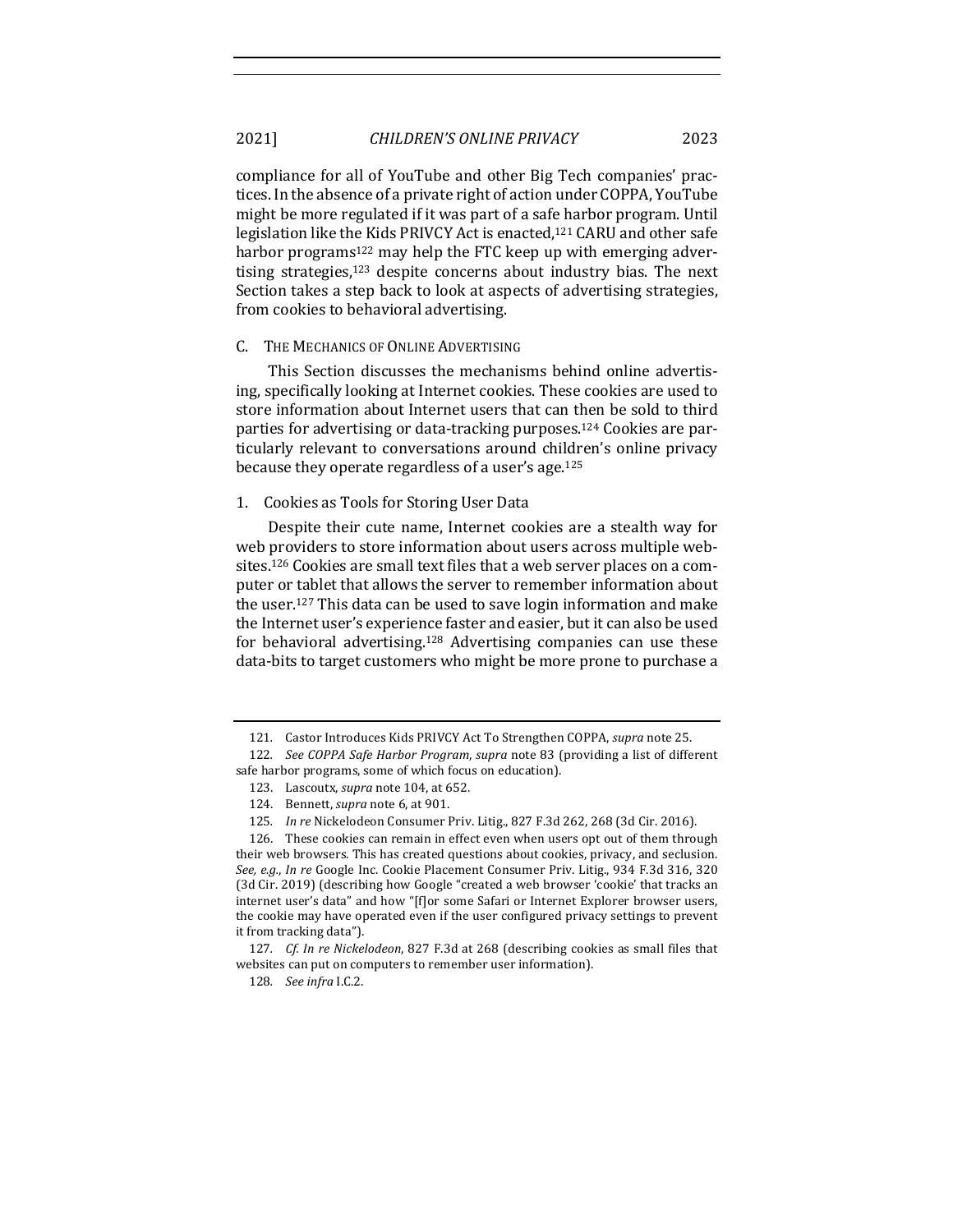certain product.<sup>129</sup> When a host site, such as Google or its affiliate YouTube, collects information from a user on one of its sites, it can use that information to manipulate the user's experience on other sites.<sup>130</sup> By tracking a user's interaction with the web across multiple sites, Google can use information from one site to inform targeted ads on another.131

Cookies can be used as safeguards to prevent children from lying about being over thirteen.<sup>132</sup> If a child was honest on one site about being under thirteen, that information could be stored in a cookie which can then be used by other sites to prevent that child from accessing information for older children.<sup>133</sup> Advertising regulation safe harbor programs like CARU<sup>134</sup> have even worked with websites that might be accessed by children under thirteen to utilize these agecheck cookies.<sup>135</sup> While these age-check cookies are arguably a benefit of storing personal information when children visit websites, that data can still be used to learn about children's preferences for targeted advertisements.136

# 2. Behavioral Advertising Monetizes Cookies

Advertisers can buy information about Internet users stored in cookies and use that information to effectively target audiences by tailoring ads to their individual interests.<sup>137</sup> This process, known as behavioral advertising, uses data that was compiled across multiple site

137. *See* Bennett, *supra* note 6, at 901; *see also* Letter from Donald S. Clark, Sec'y, Fed. Trade Comm'n, to Bobby Rush & Rick Boucher, Representatives, U.S. House of Representatives 1 (June 16, 2009), https://www.ftc.gov/system/files/documents/ public\_statements/309751/p095413onlineadvertising.pdf [https://perma.cc/349V -CD9G ] ("[O]nline behavioral advertising - the practice of collecting information about an individual's online activities in order to serve advertisements tailored to that individual's interests.").

<sup>129.</sup> *In re Nickelodeon*, 827 F.3d at 268 ("Advertising companies use third-party cookies to help them target advertisements more effectively at customers who might be interested in buying a particular product.").

<sup>130.</sup> Bennett, *supra* note 6, at 901.

<sup>131</sup>*. Id.*

<sup>132.</sup> Savitt, *supra* note 61, at 633.

<sup>133</sup>*. Id.*

<sup>134.</sup> *See supra* notes 94-96 and accompanying text.

<sup>135.</sup> Lascoutx, *supra* note 104, at 652.

<sup>136.</sup> *Cf.* Erica M. Scott, *Protecting Consumer Data While Allowing the Web To De*velop Self-Sustaining Architecture: Is a Trans-Atlantic Browser-Based Opt-In for Behav*ioral Tracking the Right Solution,* 26 PAC. MCGEORGE GLOB. BUS. & DEV. L.J. 285, 290 (2013) ("Ad servers analyze this data to make inferences about the consumer's preferences, including habits and hobbies.").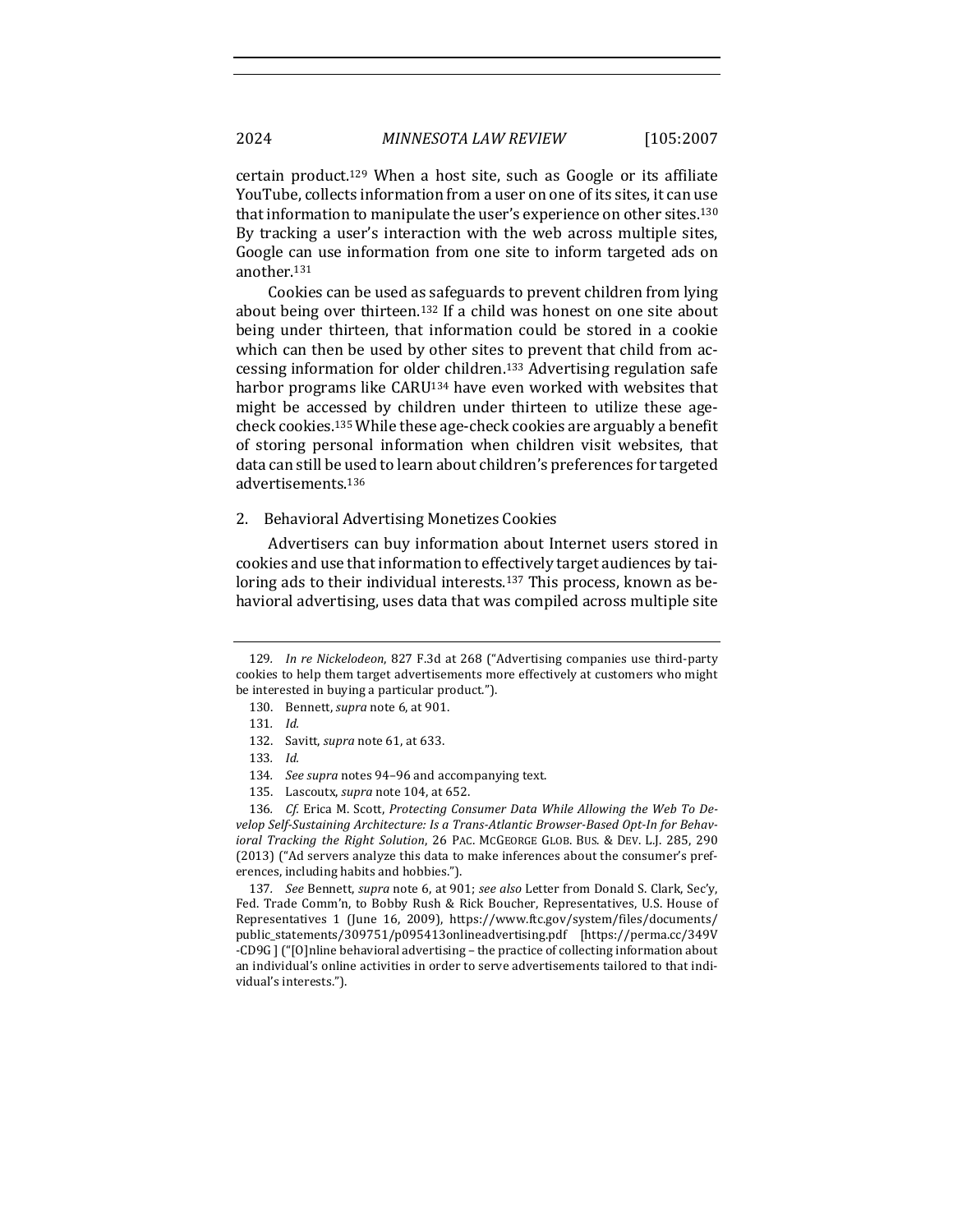operators to create profiles for Internet users.<sup>138</sup> The user's profile allows advertisers to choose what ads to present, leading to an increase in "clicks" and likelihood that the advertisement will result in a purchase.<sup>139</sup> This benefits advertisers because it "avoids wast[ing]  $\dots$  advertising money in marketing to consumers who have 'no interest' in the products and services offered." $140$  Consumers are also able to avoid seeing advertisements that are of no interest to them.<sup>141</sup> While consumers may be more likely to follow up on advertisements that are catered to them, there is a tradeoff for privacy implications.<sup>142</sup>

Privacy issues in behavioral advertising stem from the use of cookies to aggregate information about users from across different websites, linking website use to a user's identity.<sup>143</sup> Behavioral advertising happens behind the screen; users do not know or have control over how they are being profiled and monitored.<sup>144</sup> Even if users attempt to clear their browsing history caches, some information about their web behavior is permanently stored or immediately regenerated through "flash cookies."<sup>145</sup> Flash cookies store information about user preferences across Internet browsers and can "circumvent cookie deletion" by "respawning" standard cookies that have been deleted.<sup>146</sup> Consumers cannot delete behavioral advertising profiles, either for themselves or their children, because "market-dominant actors control the very platforms [they] use to access the web."<sup>147</sup> With little

144. Bennett, *supra* note 6, at 905-06 (listing the FTC's concerns with behavioral advertising: it is "conducted without consumers' knowledge"; it creates a detailed personal profile of users from "vast numbers of seemingly minor details"; it can disrupt Internet anonymity; it is difficult to turn off or determine when it is on; it poses a security risk that information could be hacked; it creates concerns that companies could adjust prices depending on the consumer's profile; and it could cause people to become distrustful of the Internet and wary to use it for controversial searches).

145. For an empirical study about the prolific use of flash cookies, see Hoofnagle et al., *supra* note 143.

147. *Id.* at 278 (describing behavioral advertising "and the tracking that goes with it . . . [as] the offer you cannot refuse").

<sup>138.</sup> Bennett, *supra* note 6, at 901.

<sup>139.</sup> Caroline McCarthy, *Study: Like It or Not, Behavioral Ad Targeting Works*, CNET (Mar. 24, 2010), https://www.cnet.com/news/study-like-it-or-not-behavioral-ad -targeting-works [https://perma.cc/Y6GB-2JR4]. 

<sup>140.</sup> Bennett, *supra* note 6, at 905.

<sup>141.</sup> *Id.* 

<sup>142.</sup> *Id.* at 901.

<sup>143.</sup> See Chris Jay Hoofnagle, Ashkan Soltani, Nathaniel Good, Dietrich J. Wambach & Mika D. Ayenson, *Behavioral Advertising: The Offer You Cannot Refuse*, 6 HARV. L. & POL'Y REV. 273, 276 (2012).

<sup>146.</sup> *Id.* at 277-78.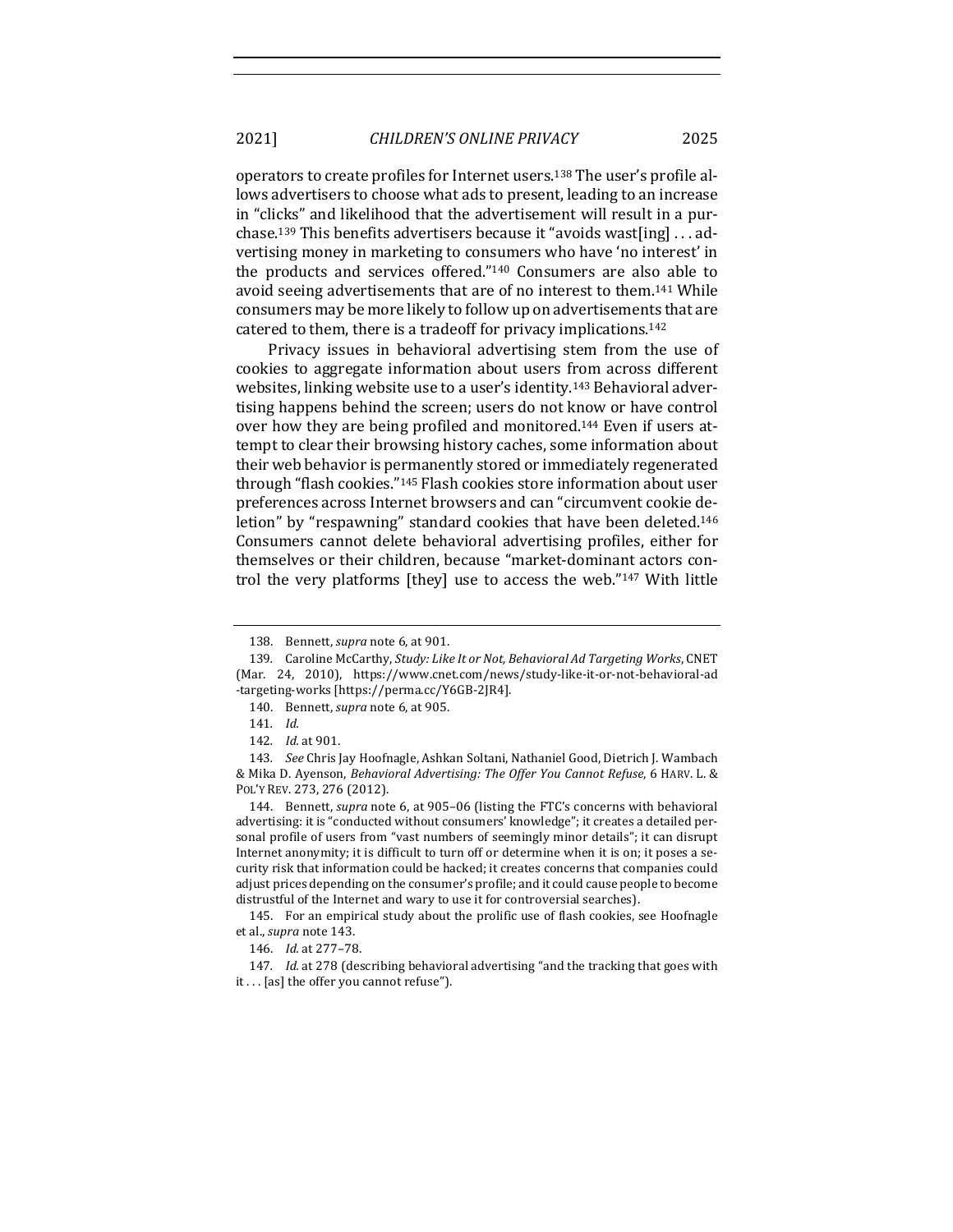control in parents' hands, either for themselves<sup>148</sup> or their children, regulators have important power and responsibility over users' advertising profiles.

The FTC began looking into behavioral advertising in 1999, when it first grew concerned about online profiling.<sup>149</sup> When looking at how it could or should regulate behavioral advertising, the Commission weighed the "benefits to consumers in the form of free content and a more personalized online experience" with "privacy concerns."150 Most of these FTC efforts did and continue to result in calls for industry self-regulation,<sup>151</sup> but the FTC entered into at least one settlement with a company that failed to disclose it was data collecting.<sup>152</sup>

Behavioral advertising has privacy implications because of how it capitalizes on user data.<sup>153</sup> That said, at least behavioral advertisements are separate from online content and easy to identify. The next Section addresses *embedded* advertisements, which are more difficult for Internet users to detect.

151. See *supra* Part I.B.2 for an analysis of how current industry self-regulation may fail to protect children from online advertising schemes.

152. See Sears Holdings Mgmt. Corp., FTC File No. 082-3099 (complaint June 4, 2009), https://www.ftc.gov/sites/default/files/documents/cases/2009/06/090604 searscomplaint.pdf [https://perma.cc/USH7-LKP8]; Sears Holdings Mgmt. Corp., FTC File No. 082-3099 (consent order June 4, 2009), https://www.ftc.gov/sites/default/ files/documents/cases/2009/06/090604searsagreement.pdf [https://perma.cc/ LBX7-LGK8]; Sears Settles FTC Charges Regarding Tracking Software, FED. TRADE COMM'N (June 4, 2009), https://www.ftc.gov/news-events/press-releases/2009/06/ sears-settles-ftc-charges-regarding-tracking-software [https://perma.cc/78H9 -H9DK] (settling a case with Sears after the shopping company paid certain consumers to participate in research software that would track their online browsing, but failed to adequately disclose all of the information that would be gathered). *But see FTC Ap*proves Sears Holdings Management Corporation Petition To Reopen and Modify Commis*sion Order Concerning Tracking Software*, FED. TRADE COMM'N (Feb. 28, 2018), https:// www.ftc.gov/news-events/press-releases/2018/02/ftc-approves-sears-holdings -management-corporation-petition [https://perma.cc/S8YY-SKU4] (approving a petition by Sears Holding Management to reopen and modify the 2009 settlement in order to add exemptions to the definition of "tracking application" which would help Sears to keep up with "current market practices"). The FTC's decision to revisit the Sears case fell in line with its dual missions to "promote competition, and protect and educate consumers." Id.

153. *See generally* Hoofnagle et al., *supra* note 143 (discussing new and persistent website tracking technology that users cannot disable).

<sup>148.</sup> See, e.g., In re Google Inc. Cookie Placement Consumer Priv. Litig., 934 F.3d 316, 320 (3d Cir. 2019) (describing the ways that adult Internet users do not always have control over cookies, even when they turn them off through their browsers).

<sup>149.</sup> *See* Letter from Donald S. Clark, *supra* note 137.

<sup>150</sup>*. Id.* at 2.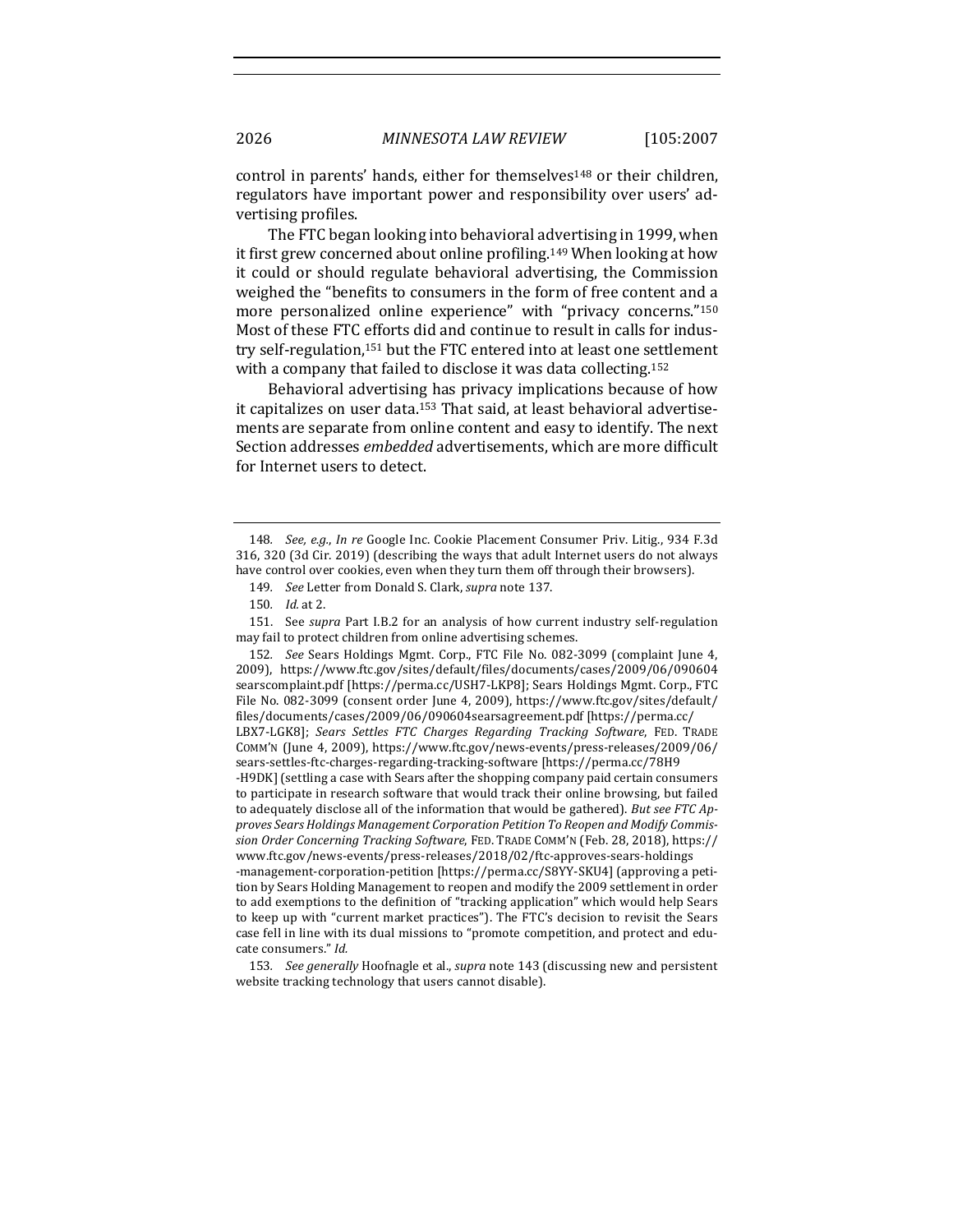2021] *CHILDREN'S ONLINE PRIVACY* 2027

### D. EMBEDDED ADVERTISEMENTS ARE DECEPTIVE AND POORLY REGULATED

Advertisements that spawn from Internet tracking have privacy implications but are easy to identify. Embedded advertisements such as product placements, however, can be more deceptive because they show up *inside* the content people intentionally view.<sup>154</sup> "Embedded advertising necessarily consists of the insertion of immaterial promotional messages in entertainment content."<sup>155</sup> These ads allow sponsors to include their brand in programming and online videos, making them difficult to avoid.<sup>156</sup> Adults can more easily recognize embedded advertisements for what they are, but children are not yet so skeptical.<sup>157</sup> They are even more trusting of information that is coming from peers,<sup>158</sup> making YouTube videos by kids particularly ripe for embedded advertisements.

Kid YouTubers can earn tens of thousands of dollars on their videos from ad revenue alone, before product endorsements.<sup>159</sup> In the YouTube-verse, video views are a form of currency.<sup>160</sup> Channels like Ryan's World<sup>161</sup> receive millions of views a day, enough to generate around half a million dollars a month in external advertisement revenue.<sup>162</sup> Ryan of Ryan's World gets a second round of income through

158. See generally Ken J. Rotenberg, Serena Petrocchi, Flavia Lecciso & Antonella Marchetti, Children's Trust Beliefs in Others and Trusting Behavior in Peer Interaction, 2013 CHILD DEV. RSCH. 1 (studying how children trust their peers).

159. A YouTube channel named EvanTubeHD "gets on average 1.1 million views a day. That means just on ads alone he is making about \$49,500 a month. That is almost \$600,000 a year." Steve Cooper, *How Much Do Kid Youtubers Make—Unbelievable!*, HOW TO MAKE MONEY AS KID (Oct. 23, 2018), https://www.howtomakemoneyasakid .com/how-much-do-kid-youtubers-make [https://perma.cc/D2V8-8YFQ].

160. *Id.* ("Kid Youtubers on average make \$1.50 per thousand views from the Youtube Partner Program. With brand deals, they can earn \$10,000 for every 100,000 views a video will get in the first 30 days.").

161. Formerly known as Ryan ToysReview. See discussion supra note 14.

162. Cooper, *supra* note 159 ("It is reported that in 2017 Ryan from Ryan's [World] made an incredible \$11 million from his channel. With an average of 9.7 million views a day Ryan would make just under \$500,000 a month.").

<sup>154.</sup> *See, e.g.,* Ann K. Hagerty, *Embedded Advertising: Your Rights in the TiVo Era*, 9 J. MARSHALL REV. INTELL. PROP. L. 146, 147 (2009); see also Jennifer Fujawa, The FCC's Sponsorship Identification Rules: Ineffective Regulation of Embedded Advertising in Today's Media Marketplace, 64 FED. COMMC'NS L.J. 549, 552-53 (2012) (describing four types of product placement: classic, institutional/corporate, evocative, and stealth).

<sup>155.</sup> Zahr Said, *Embedded Advertising and the Venture Consumer*, 89 N.C. L. REV. 99, 107 (2010).

<sup>156.</sup> Hagerty, *supra* note 154 ("Embedded advertising is the inclusion of sponsored brands in . . . programming.").

<sup>157.</sup> *Cf.* Lapierre et al., *supra* note 35, at S154 ("[E]vidence shows that children have more difficulty understanding that they are being marketed to ....").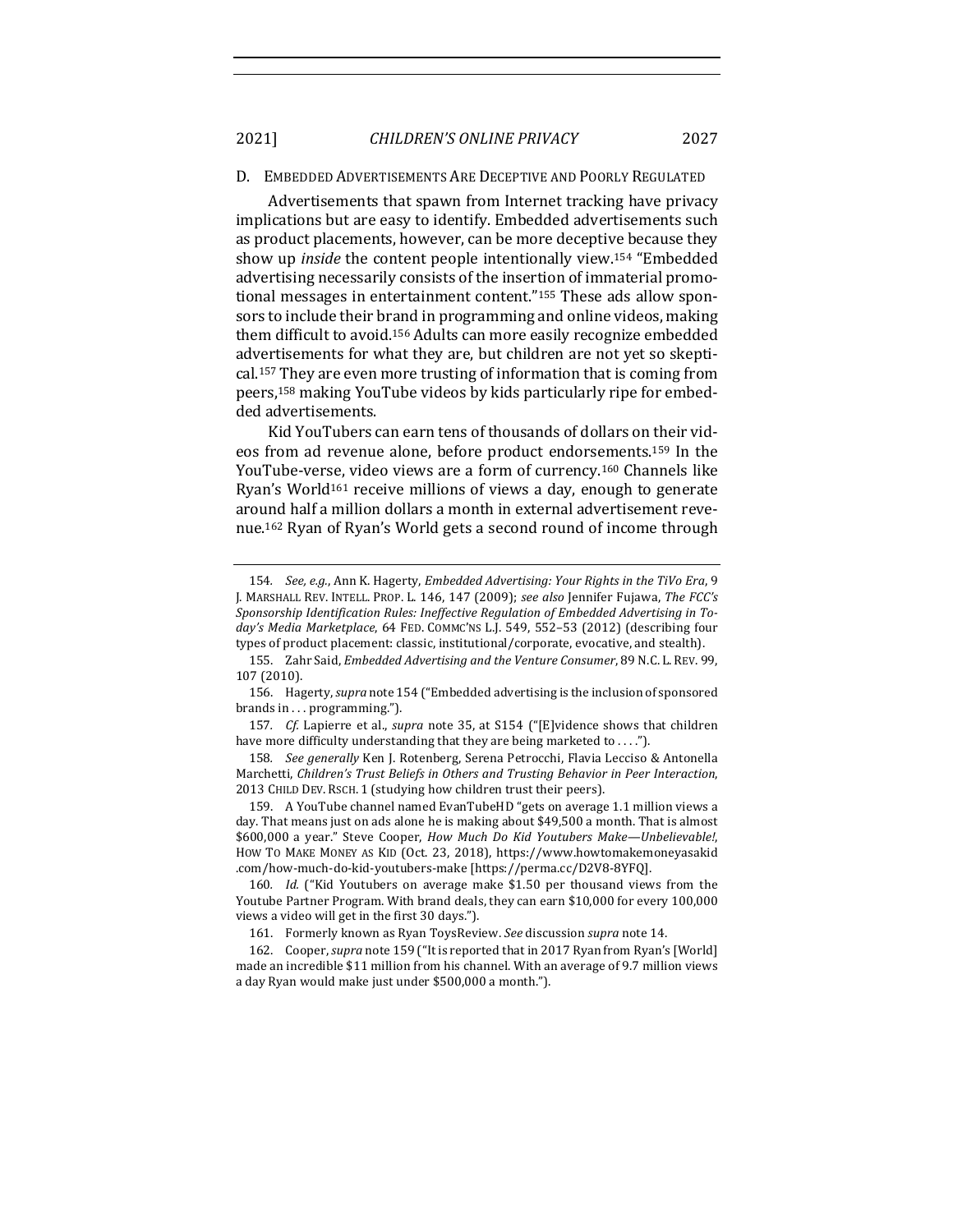his social media influencer status; businesses pay him to use and represent their products.<sup>163</sup> For example, Ryan's channel featured an ad for Hardee's fast food chain that gained four million views.<sup>164</sup> Ryan gets paid by the restaurant for the internal advertisement and paid through YouTube for any advertisements that played before his video.<sup>165</sup> Ryan will get paid even if he labels his video as an advertisement.<sup>166</sup> Young children are unable to recognize that Ryan is being paid to eat the fast food and only understand that one of their favorite YouTube stars seems to be enjoying the food.<sup>167</sup> The kids inside the videos are not the only ones making money. Advertisements geared toward children have the potential to bring in massive revenue for media services.<sup>168</sup> The growth of the Internet and child-oriented websites has exponentially increased the opportunities for advertisers to reach children.<sup>169</sup> In 2004 alone, advertisers spent twelve billion dollars in advertisements meant to appeal to children.<sup>170</sup> YouTube's cut of the children's advertising market is about five to seven hundred million dollars a year.<sup>171</sup>

By the age of five, children can distinguish commercials from regular TV programs, but they are not yet able to parse out the

167. *See generally* Rotenberg et al., *supra* note 158 (discussing children's trusting behavior during peer interactions).

168. *See, e.g.*, Fried, *supra* note 97, at 103-04 ("According to Magazine Publishers of America, [National Geographic Kid's] advertising revenue increased from zero for January 2002, to \$258,075 for January 2003. Advertising revenue has continued to increase, reaching \$4,971,283 for the period from January to July 2004." (citation omitted)).

170*. Id.* 

171. Mark Bergen, *YouTube Plans To End Targeted Ads on Videos Aimed at Kids*, BLOOMBERG (Aug. 20, 2019), https://www.bloomberg.com/news/articles/2019-08 -20/youtube-plans-to-end-targeted-ads-to-kids-to-comply-with-ftc [https://perma .cc/ZQ7Y-PV89]. 

<sup>163.</sup> Truth in Advertising Complaint, *supra* note 14.

<sup>164.</sup> *Id.*; see also Danielle Wiener-Bronner, First on CNN Business: Hardee's Partners with Child YouTube Star To Relaunch Kids' Meals, CNN (June 11, 2019), http://cnn.com/ 2019/06/11/business/hardees-youtube-partnership-ryan-toysreview/index.html [https://perma.cc/VNX9-UFDH] ("Ryan's natural interest in fast food made the Hardee's deal a good fit.").

<sup>165</sup>*. Cf. id.*

<sup>166.</sup> Advertising disclosures may help parents to sift through types of videos that they do not want their children viewing, but otherwise, most children will not be able to parse out the difference between a video with "this is an ad for Nickelodeon" at the top of the screen and a regular video about a product. See Truth in Advertising Complaint, *supra* note 14 (discussing inadequacy of advertising notice in *Ryan's Rise of the* Teenage Mutant Ninja Turtles Pretend Play Adventure!, YOUTUBE (Mar. 23, 2019), https://www.youtube.com/watch?v=Ukl8Ej9x-SU). 

<sup>169.</sup> WILCOX ET AL., *supra* note 46, at 4.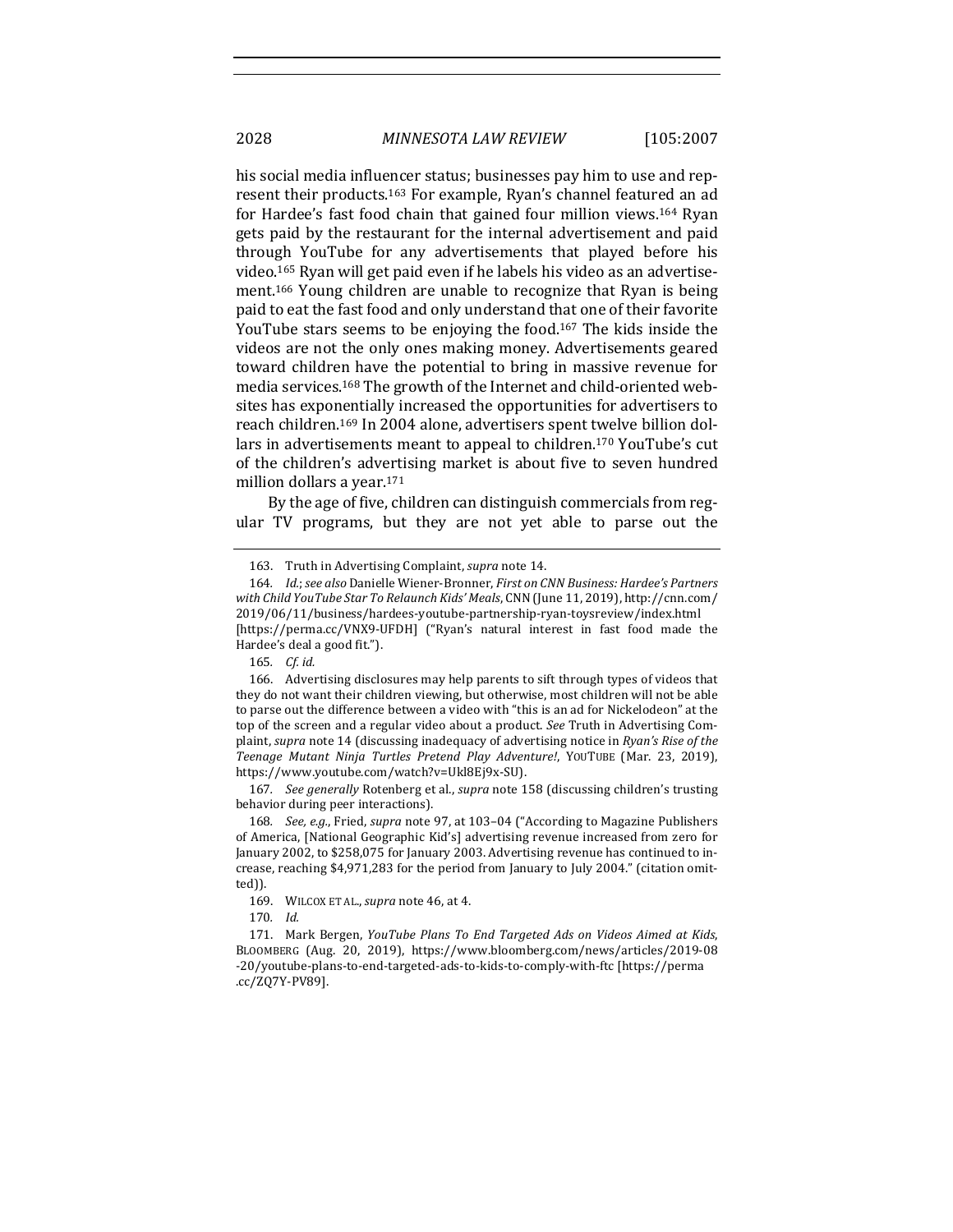2021] *CHILDREN'S ONLINE PRIVACY* 2029

motivational difference between the two.<sup>172</sup> Commercials are trying to sell goods whereas programs are meant to entertain.<sup>173</sup> The cues that assist preschoolers in distinguishing between commercials and programming, like "we'll return shortly" messaging, are absent when advertisements are embedded in videos.<sup>174</sup> Video streaming services like YouTube are beginning to include designators inside videos that say "ad," but the preschool audiences viewing those videos cannot read yet.<sup>175</sup> Even though the word "advertisement" appears on the same screen as the video, it is unlikely that younger children can discern that what they are seeing is actually an advertisement.<sup>176</sup>

Endorsements, another form of embedded advertisement, must also be clearly and conspicuously designated.<sup>177</sup> Benign acts like eating at a fast food restaurant or playing with a toy may be subject to FTC endorsement regulations.<sup>178</sup> Under these regulations, "advertising message[s]  $\ldots$  that consumers are likely to believe reflect[] the opinions ... or experiences of a party other than the sponsoring advertiser" qualify as endorsements.<sup>179</sup> Like other embedded advertisements, endorsements influence a consumer's buying habits.<sup>180</sup> The FTC has repeatedly pointed influencers and content creators to its "Endorsement Guides,"<sup>181</sup> which outline when relationships to brands should be disclosed.<sup>182</sup> These guides indicate that any "material connection" between an endorser and an advertiser should be clearly

176. Fried, *supra* note 97, at 106 (describing how National Geographic Kids magazine had a fake cover with an ad for Arby's fast food that said "advertisement" in small, red type but was probably not distinguishable by children as a magazine cover).

177. Guides Concerning Use of Endorsements and Testimonials in Advertising, 16 C.F.R. §§ 255.1–.5 (2020).

179. 16 C.F.R § 255.0(b).

180. *See generally The FTC's Endorsement Guides: What People Are Asking*, FED. TRADE COMM'N (Aug. 27, 2020), https://www.ftc.gov/tips-advice/business-center/ guidance/ftcs-endorsement-guides-what-people-are-asking [https://perma.cc/ZT5W -K2D3].

181*. Id.* 

182. FTC Staff Reminds Influencers and Brands To Clearly Disclose Relationship, FED. TRADE COMM'N (Apr. 19, 2017), http://www.ftc.gov/news-events/press-releases/ 2017/04/ftc-staff-reminds-influencers-brands-clearly-disclose [https://perma.cc/ D4JH-C2U9]. 

<sup>172.</sup> Roedder John, *supra* note 13, at 188.

<sup>173</sup>*. Id.* 

<sup>174.</sup> Truth in Advertising Complaint, *supra* note 14, at 7.

<sup>175.</sup> *See, e.g., The Future of the COPPA Rule: An FTC Workshop-Session 1, FED. TRADE* COMM'N (Oct. 7, 2019), https://www.ftc.gov/news-events/audio-video/video/future -coppa-rule-ftc-workshop-session-1 [https://perma.cc/H6HR-J5FR] (stating that children under age six can't read the advertisement warning).

<sup>178</sup>*. Id.*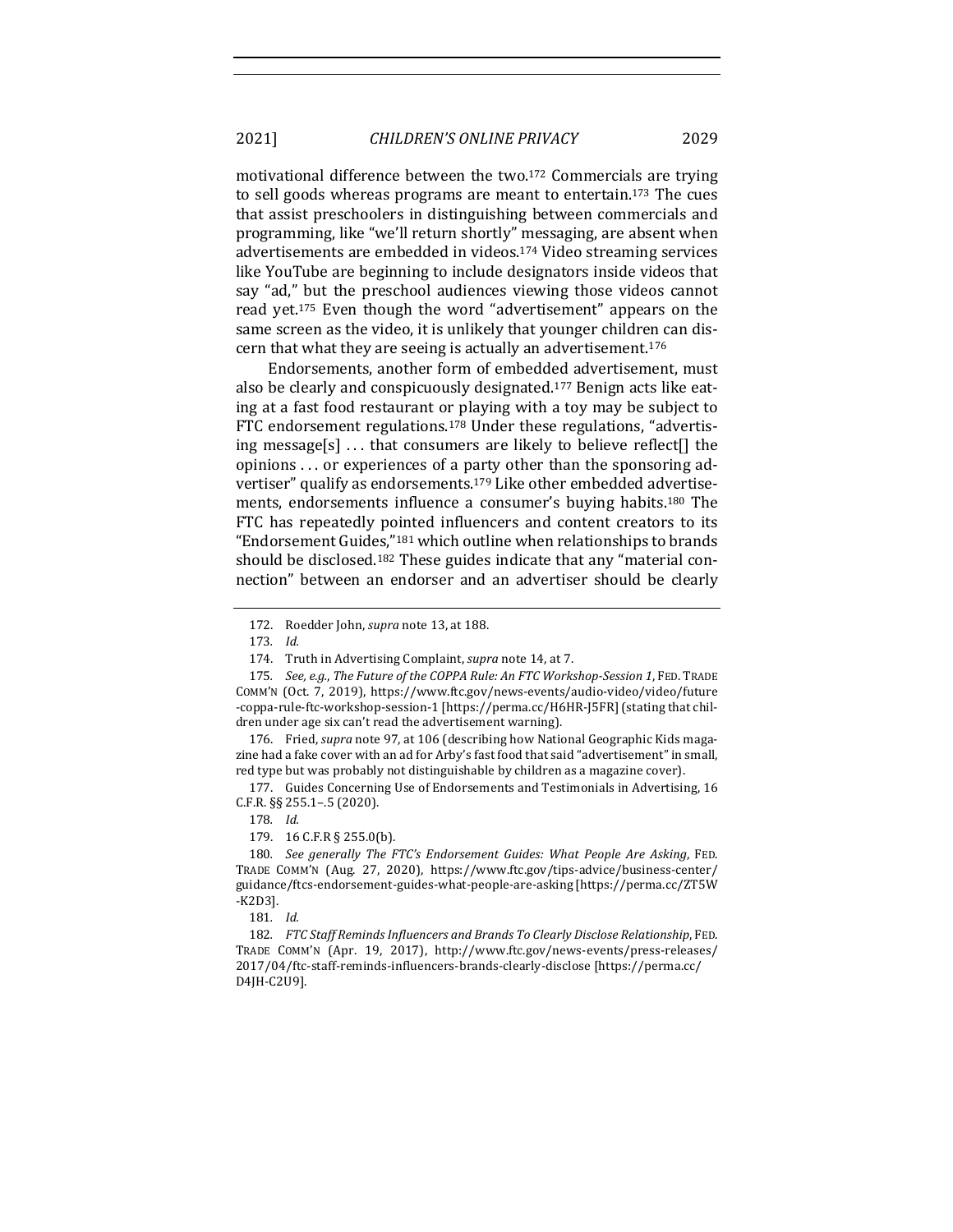disclosed, unless the connection is clear.<sup>183</sup> In ambiguous cases, content creators are advised to disclose their relationship with the marketed product.<sup>184</sup> This disclosure may be as simple as putting "#ad" in a post or video's description.<sup>185</sup> Again, this modest disclosure may not mean much to children.

YouTube draws in huge revenue from advertisements aimed at children.<sup>186</sup> The manner by which YouTube does so may violate COPPA. The next Section addresses a recent dispute between YouTube and the FTC over COPPA violations that sparked an early review of the COPPA rule.

# E. THE 2019 FTC SETTLEMENT WITH YOUTUBE AND THE SUBSEQUENT COPPA NOTICE-AND-COMMENT PERIOD

The FTC pushed its ten-year review of COPPA up from 2023 to 2019 in response to growing concerns about platforms hosting thirdparty child-directed content.<sup>187</sup> This fast-tracked review came after criticism that the FTC's 2019 \$170 million settlement with YouTube was too weak, given the company's net worth.<sup>188</sup> As part of the settlement, the FTC and YouTube agreed to hold individual content creators liable for COPPA compliance in the future.<sup>189</sup> Under this new schema, content creators are considered in charge of their own "websites," even though they are hosted on YouTube's platform and generating money for YouTube.<sup>190</sup>

<sup>183.</sup> *Id.*; 16 C.F.R. § 255.5 (2020).

<sup>184.</sup> *FTC's Endorsement Guides, supra* note 180 (responding to a query about a YouTube channel doing a product review of a knife, "[e]ven if you don't think it affects your evaluation of the product, what matters is whether knowing that you got the knife for free might affect how your audience views what you say about the knife. It doesn't matter that you aren't required to review every knife you receive. Your viewers may assess your review differently if they knew you got the knife for free, so we advise disclosing that fact.").

<sup>185</sup>*. Id.* 

<sup>186.</sup> Bergen, *supra* note 171.

<sup>187.</sup> Request for Public Comment, 84 Fed. Reg. 35,824 (July 25, 2019).

<sup>188.</sup> See, e.g., Greg Sandoval, Morgan Stanley Figured Out How Much YouTube Would Be Worth If It Were a Separate Company, and It's More Valuable than Disney, BUS. INSIDER (May 19, 2018, 2:22 AM), https://www.businessinsider.com/morgan-stanley -values-youtube-160-billion-dollars-2018-5 [https://perma.cc/9WR3-FLY5]. 

<sup>189.</sup> Kristin Cohen, *YouTube Channel Owners: Is Your Content Directed to Children?*, FED. TRADE COMM'N (Nov. 22, 2019, 12:56 PM), https://www.ftc.gov/news-events/ blogs/business-blog/2019/11/youtube-channel-owners-your-content-directed -children [https://perma.cc/YH5V-3YLL].

<sup>190.</sup> Johan Moreno, *YouTube Disables Personalized Ads, Comments on Children's* Videos, FORBES (Jan. 6, 2020, 3:17 PM), https://www.forbes.com/sites/johanmoreno/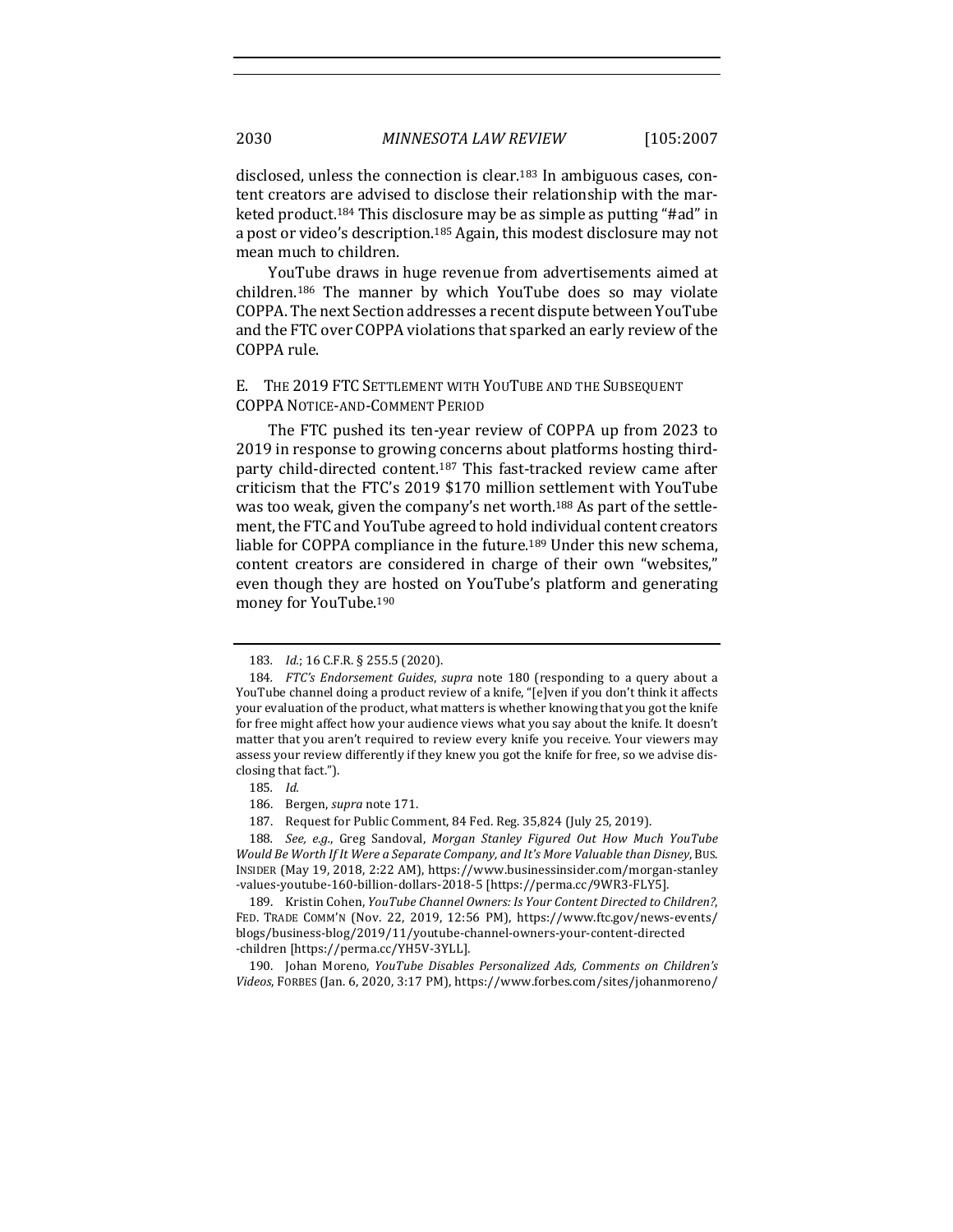The new system asks YouTube channel owners to explicitly tag their videos as child-oriented, allowing YouTube to verify that the content complies with COPPA.<sup>191</sup> It is up to individual YouTubers to determine if their content is child-oriented lest they risk being individually liable for a costly COPPA violation.<sup>192</sup> When content is marked as child-oriented, comments and notification are disabled, paid ads are limited, and data collection stops.<sup>193</sup> Critics commented that this YouTube-FTC settlement engages in a form of content censorship,<sup>194</sup> is unfair to content creators,<sup>195</sup> and represents "government overreach at its worst."<sup>196</sup> Those who favor robust regulation of children's content see the settlement as overly broad and punishing to content creators who might inadvertently violate the rule.<sup>197</sup>

In response to the FTC's scrutiny of COPPA, YouTube revamped its YouTube Kids program.<sup>198</sup> The following Section describes YouTube Kids, which takes big steps toward giving parents control

192. Cohen, *supra* note 189 (noting that one COPPA violation could carry a penalty of up to \$42,530).

195. *See, e.g.*, Vanessa Nadolska, Comment on FTC Implementation of COPPA (Dec. 11, 2019), https://www.regulations.gov/document?D=FTC-2019-0054-23025 ("If this continues, content creators will lose their jobs, us viewers will lose any passion and love for hobbies. This is quite unfair on behalf of the YouTube community. We [should not] be punished for other [people's] problematic ways. Parents should monitor their children on technology and devices, instead of allowing them to freely search the internet.").

196. *See, e.g.*, Timothy Ward, Comment on FTC Implementation of COPPA (Dec. 16, 2019), https://www.regulations.gov/document?D=FTC-2019-0054-28586 ("If the FTC sues someone for making something allegedly appealing to children, then the FTC can call virtually anything appealing to children and come after individuals with varied political, social, and religious persuasions.").

197. *See, e.g.*, Alex Cannella, Comment on FTC Implementation of COPPA (Jan. 2, 2020), https://www.regulations.gov/document?D=FTC-2019-0054-49015 ("The new rules are incredibly broad, to the point where I don't know how to appropriately follow them.").

198. Sarah Perez, *YouTube Kids Launches on the Web*, TECH CRUNCH (Aug. 30, 2019, 9:20 AM), https://techcrunch.com/2019/08/30/youtube-kids-launches-on-the-web [https://perma.cc/EJ65-JS5A].

<sup>2020/01/06/</sup>youtube-disables-personalized-ads-comments-on-childrens-videos [https://perma.cc/J429-ZEVM].

<sup>191.</sup> Press Release, *supra* note 7.

<sup>193</sup>*. Id.*

<sup>194</sup>*. See, e.g.*, Comment on FTC Implementation of COPPA (Jan. 14, 2020), https://www.regulations.gov/document?D=FTC-2019-0054-54986 ("[M]ake sure the good youtubers [are not] affected. Protecting children is a noble cause, but [it's] also censorship. Which should really be overseen by the parents. So be very careful not to overstep. You could easily ruin the lives of countless honest entertainers by going a bit too far.").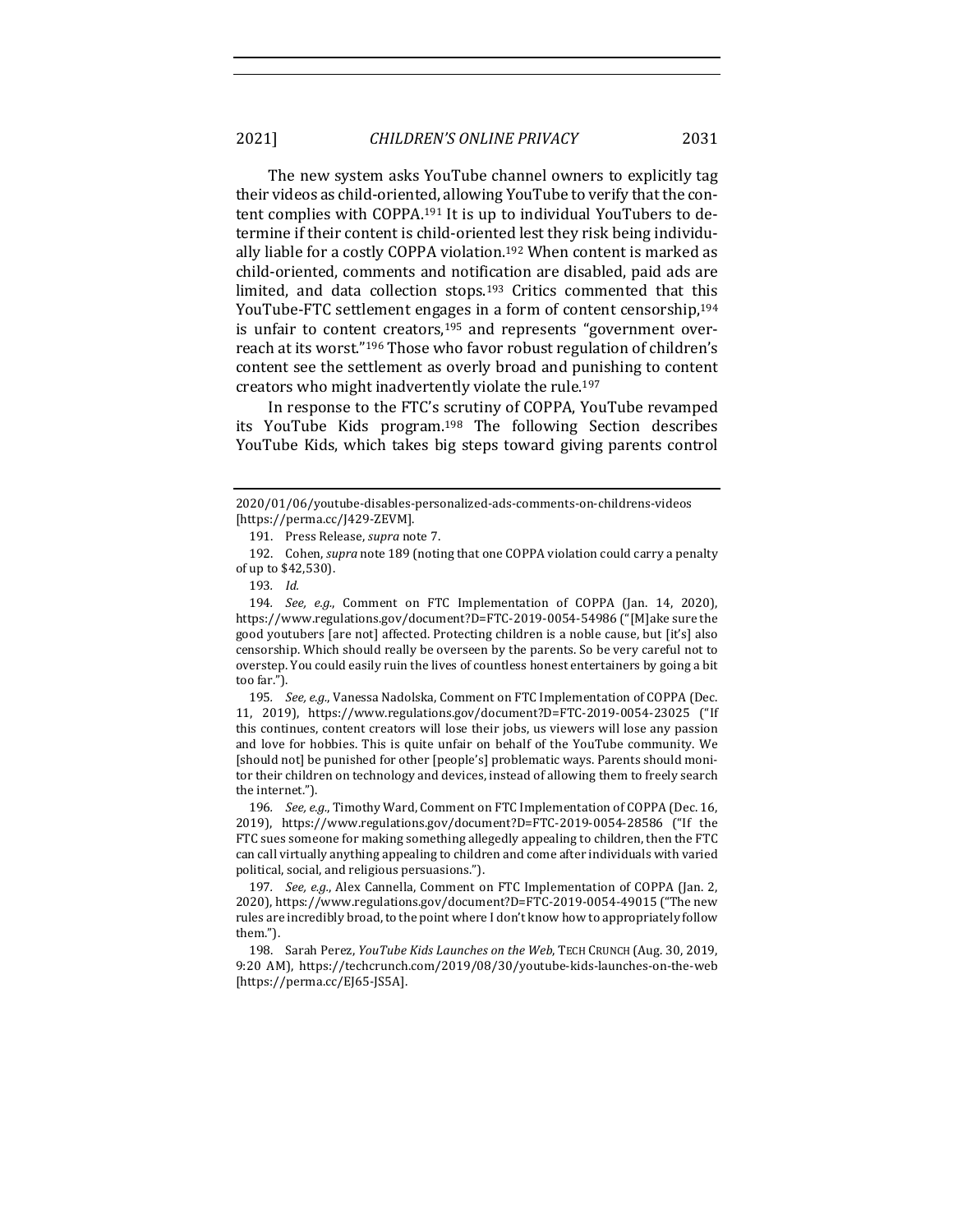over their children's interactions with the site but still allows for external and embedded advertisements.

# F. YOUTUBE KIDS GIVES PARENTS MORE CONTROL BUT DOES NOT ADDRESS EMBEDDED ADVERTISEMENTS

YouTube developed a special subsection of its services, YouTube Kids, to address some of the concerns about advertising to children.<sup>199</sup> YouTube Kids corresponds with COPPA's goals by increasing the control parents have over what their children watch.<sup>200</sup> The site provides tools for parents to curate how much screen time children get, control what age group's content they can access, and monitor their watch history.<sup>201</sup> Videos on YouTube Kids disable comments, scan for "family-friendly" qualities, and limit data collection.<sup>202</sup> YouTube Kids's features are "built by [YouTube's] engineering teams, human review, and feedback from parents to protect our community."203 The company acknowledges that, while not all videos are manually reviewed, community flagging of inappropriate content would lead to fast review.<sup>204</sup>

The release of YouTube Kids was overshadowed by the large settlement between the FTC and Google around allegations that YouTube illegally collected personal information from children without

<sup>199.</sup> YOUTUBE KIDS, *supra* note 8.

<sup>200.</sup> Jessica Campisi, *FTC Reaches Reported Settlement with Google over YouTube Child Privacy Violations*, HILL (July 20, 2019, 9:31 AM), https://thehill.com/policy/ technology/technology/453993-ftc-reaches-settlement-with-google-over-youtube -child-privacy [https://perma.cc/6W4J-FK32] ("YouTube has said it is working to address [COPPA compliance], saying it removed more than 800,000 videos in the first quarter of 2019 that violated their child safety rules. In June [2019], it announced other changes, such as restricting minors from live-streaming without an adult to disabling comments on videos with minors.").

<sup>201.</sup> *A Safer Online Experience for Kids*, YOUTUBE, https://youtube.com/kids/safer -experience [https://perma.cc/FUZ3-3DFW] ("Our built-in timer lets parents limit screen time by telling kids when it's time to stop watching. The timer will display a friendly alert and stop the app when the session is over so [the parent does not] have to."); Perez, *supra* note 198 ("The company ... introduced new age groupings on YouTube Kids to now include a 'Preschool' filter for those age 4 and younger, in addition to a 'Younger' group for ages 5 to 7, and an 'Older' group for kids over 7.").

<sup>202.</sup> *A Safer Online Experience for Kids, supra* note 201.

<sup>203</sup>*. Id.* 

<sup>204.</sup> *Id.* ("In order to find a variety of the best family-friendly videos from the broader universe of content on YouTube, we use a mix of automated filters built by our engineering teams, human review, and feedback from users.").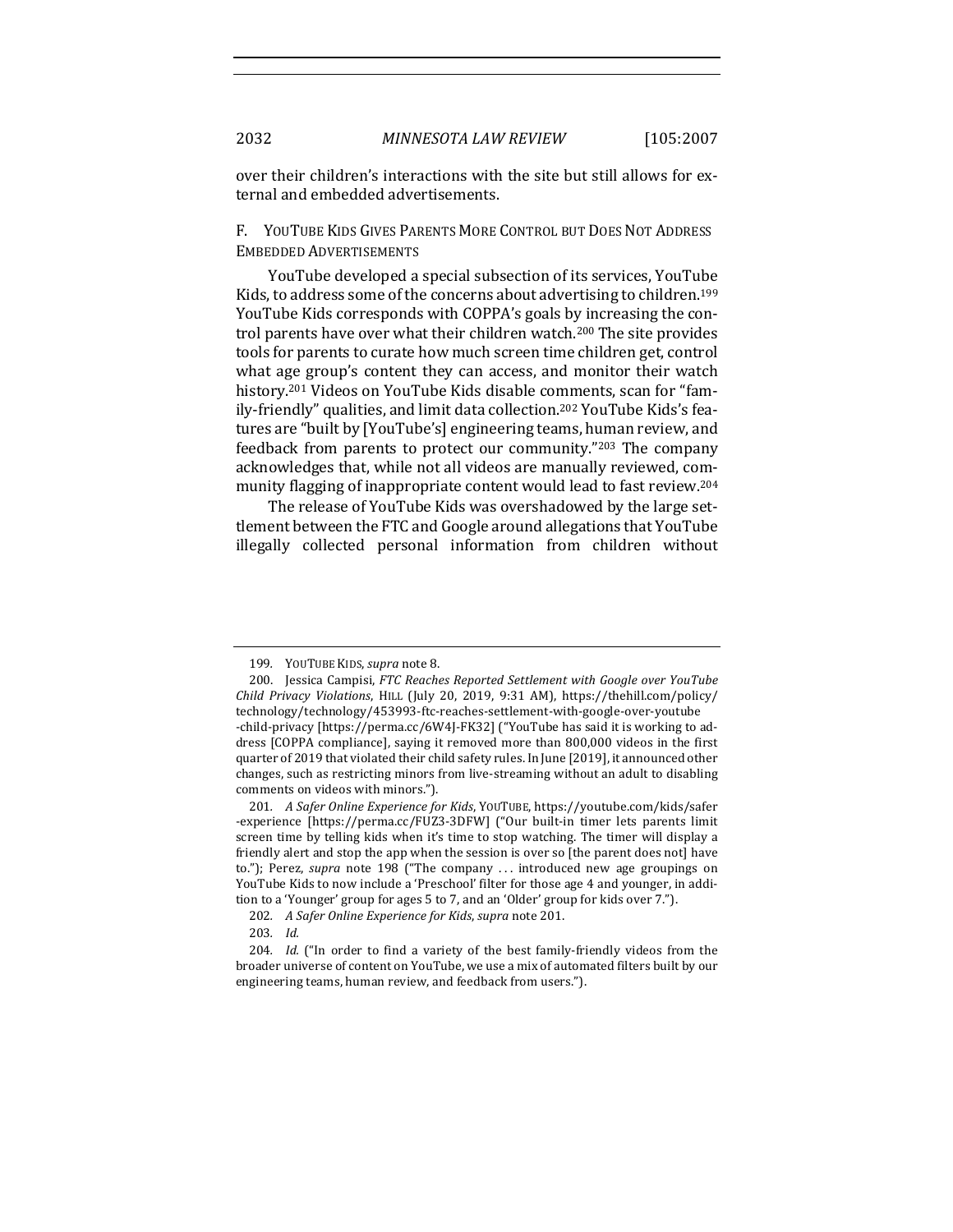parental consent.<sup>205</sup> In addition to the \$170 million settlement.<sup>206</sup> YouTube now has its content creators manually sort their videos into categories that will restrict child-oriented videos to the YouTube Kids app.<sup>207</sup> As part of this new operation, YouTube must provide notice to parents about their data collection practices and obtain parental consent before collecting personal information from children.<sup>208</sup> Parental consent—one of the pinnacle requirements of COPPA—is specifically facilitated in YouTube Kids.<sup>209</sup>

YouTube's advertising system is stricter for YouTube Kids; the ads are shorter and specifically kid-appropriate.<sup>210</sup> YouTube still uses paid advertisements on YouTube Kids so that they "can provide an experience free of charge."<sup>211</sup> Limiting the length of ads is reminiscent of the FCC compromise in the 1970s to limit the length of television advertisements toward children as opposed to banning ads outright.<sup>212</sup> "Paid ads" undergo a review process and do not allow for children to click through to purchase products.<sup>213</sup> The ads are prefaced with short animated videos that warn the child that they are about to be shown

206. *See* Singer & Conger, *supra* note 27 (arguing that the \$170 million penalty is a " slap on the wrist for one of the world's richest companies".

208*. Id.* 

<sup>205. &</sup>quot;[T]he FTC and New York Attorney General alleg[ed] that YouTube violated the COPPA Rule by collecting personal information  $-$  in the form of persistent identifiers that are used to track users across the Internet - from viewers of child-directed channels, without first notifying parents and getting their consent." See Press Release, supra note 7. YouTube earned millions of dollars with this information through targeted ads, even though it knew that the channels it was displaying those ads on were directed toward children. *Id.* At the time of the complaint, YouTube was manually reviewing videos with children's content and placing them on YouTube Kids, which does not collect identifiers, but those videos were still on the general YouTube site. *Id.* It even told advertisers "that it did not have users younger than [thirteen] on its platform and therefore channels on its platform did not need to comply with COPPA." *Id.* Aside from the monetary aspects of the settlement, the FTC had YouTube develop a system that allowed content creators to identify their content as child-oriented so that it's COPPA compliant. *Id.* Essentially, this aspect of the settlement ignores what YouTube was saying to advertisers about not having to worry about COPPA and instead places the impetus for action on the content creators.

<sup>207.</sup> *See* Press Release, *supra* note 7.

<sup>209.</sup> See *supra* Part I.B for a broader overview of COPPA.

<sup>210</sup>*. Ads in YouTube Kids*, YOUTUBE, https://support.google.com/youtubekids/ answer/6130541 [https://perma.cc/L3VX-547N]. 

<sup>211.</sup> *A Safer Online Experience for Kids, supra* note 201 ("All paid ads must be in strict compliance with [YouTube's] advertising policies, are clearly marked as advertisements and are only approved to be shown on YouTube Kids if they are familyfriendly.").

<sup>212.</sup> See WILCOX ET AL., *supra* note 46, at 8.

<sup>213.</sup> Ads in YouTube Kids, supra note 210.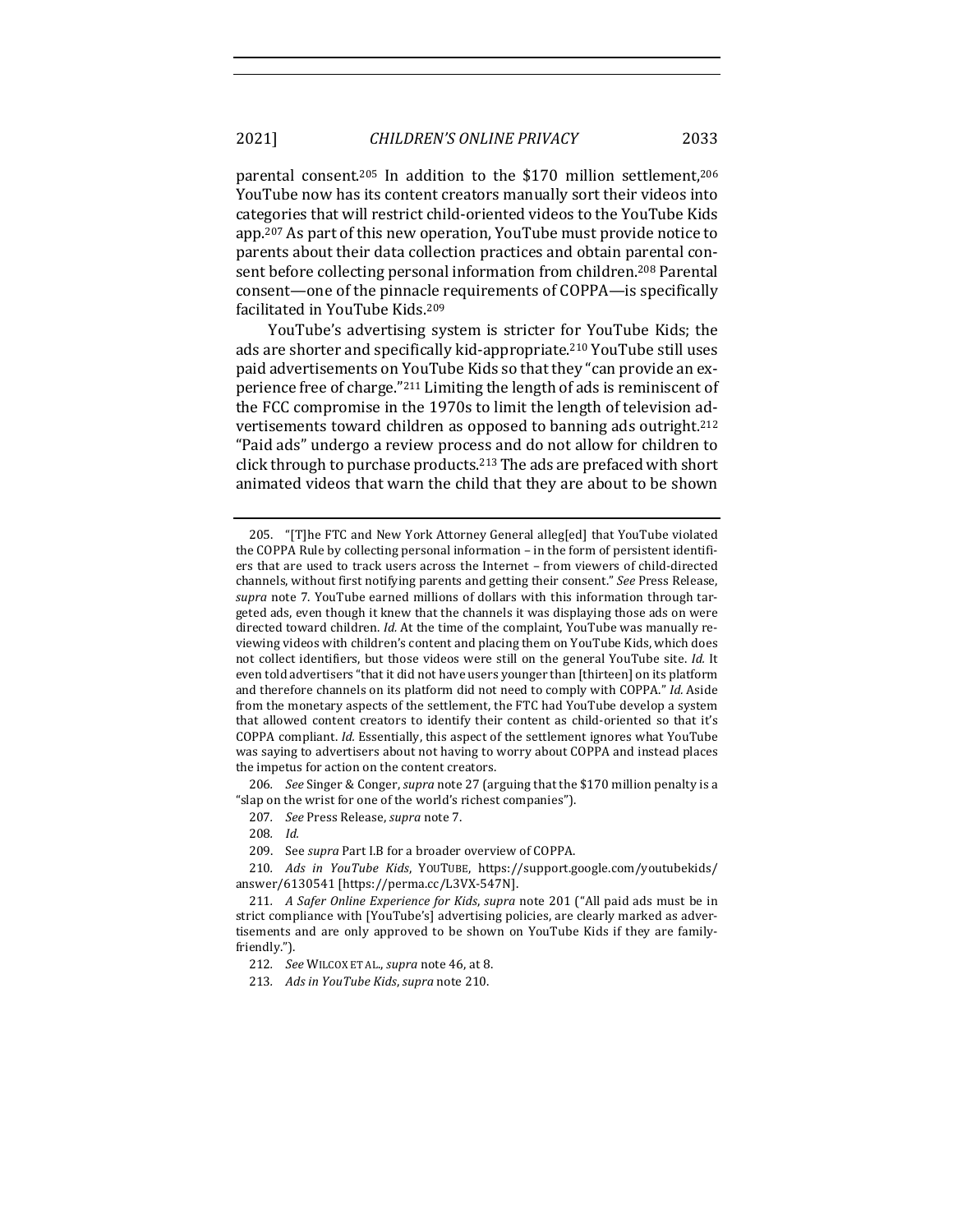an advertisement.<sup>214</sup> These regulations do not extend to embedded advertisements in videos uploaded by users.<sup>215</sup>

YouTube specifically addresses that "toy unboxing, family vlogging and/or let's play gaming videos" benefit children by modeling "imaginative  $play$ " and "problem solving."<sup>216</sup> But YouTube also acknowledges that commercial elements in unboxing videos may concern some parents.<sup>217</sup> Perhaps one of the most successful examples of a toy unboxing YouTube channel is Ryan's World, which this Note discusses in the next Section.

# G. RYAN'S WORLD: ONE KIDFLUENCER, TWENTY-THREE MILLION SUBSCRIBERS, BILLION DOLLAR ADVERTISING IMPLICATIONS

Ryan Kaji got his kidfluencer start in 2015 after he watched videos of kids on YouTube and asked his parents why he did not have his own channel.<sup>218</sup> Ryan's parents' decision to start recording their kid playing with toys paid off, transforming into millions of dollars in ad revenue and Ryan's own brand of toys and clothes.<sup>219</sup> Some of his most successful videos feature Ryan breaking open large "eggs" that contain toys and other products.<sup>220</sup> Smaller versions of these eggs are now available for purchase so that viewers can experience the same

216. *A Safer Online Experience for Kids, supra* note 201 (offering parents an option to "block videos or channels or limit YouTube Kids to only videos or channels that you have approved" in response to concerns about commercial content).

218. Rupert Neate, Ryan Kaji, 9, Earns \$29.5m as This Year's Highest-Paid YouTuber, GUARDIAN (Dec. 18, 2020), https://www.theguardian.com/technology/2020/dec/18/ ryan-kaji-9-earns-30m-as-this-years-highest-paid-youtuber [https://perma.cc/K299 -RQEA] (describing how Ryan was the highest paid YouTube star for the third year in a row and how he made an additional \$200 million in sales of branded items).

219. *See id.*; McKeever, *supra* note 17; see also Sahil Patel, 9-Year-Old YouTube Star *Ryan Kaji Opens Virtual World on Roblox*, WALL ST. J. (Dec. 4, 2020), https://www.wsj .com/articles/9-year-old-youtube-star-ryan-kaji-opens-virtual-world-on-roblox -11607079600 [https://perma.cc/E6R7-25DJ] (claiming Ryan's franchise earned \$500 million between 2018 and 2020). 

220. *See, e.g.,* Ryan's World, *Giant Egg Surprise Opening Transformer Toys*, YOUTUBE (July 13, 2015), https://www.youtube.com/watch?v=YCYFXwYo\_Bc (reporting over 96 million views).

<sup>214</sup>*. Id.* 

<sup>215.</sup> Advertising on YouTube Kids, YOUTUBE, https://support.google.com/youtube/ answer/6168681 [https://perma.cc/N5C8-H62X] ("Content uploaded by users to their channels are not considered Paid Ads. For example, a search for 'trains' could result in a TV commercial for toy trains uploaded by a user or a toy train company, none of which are Paid Ads. Likewise a search for 'chocolate' can show a user-uploaded video on making chocolate fudge even though we do not allow paid advertising for chocolatiers.").

<sup>217</sup>*. Id.*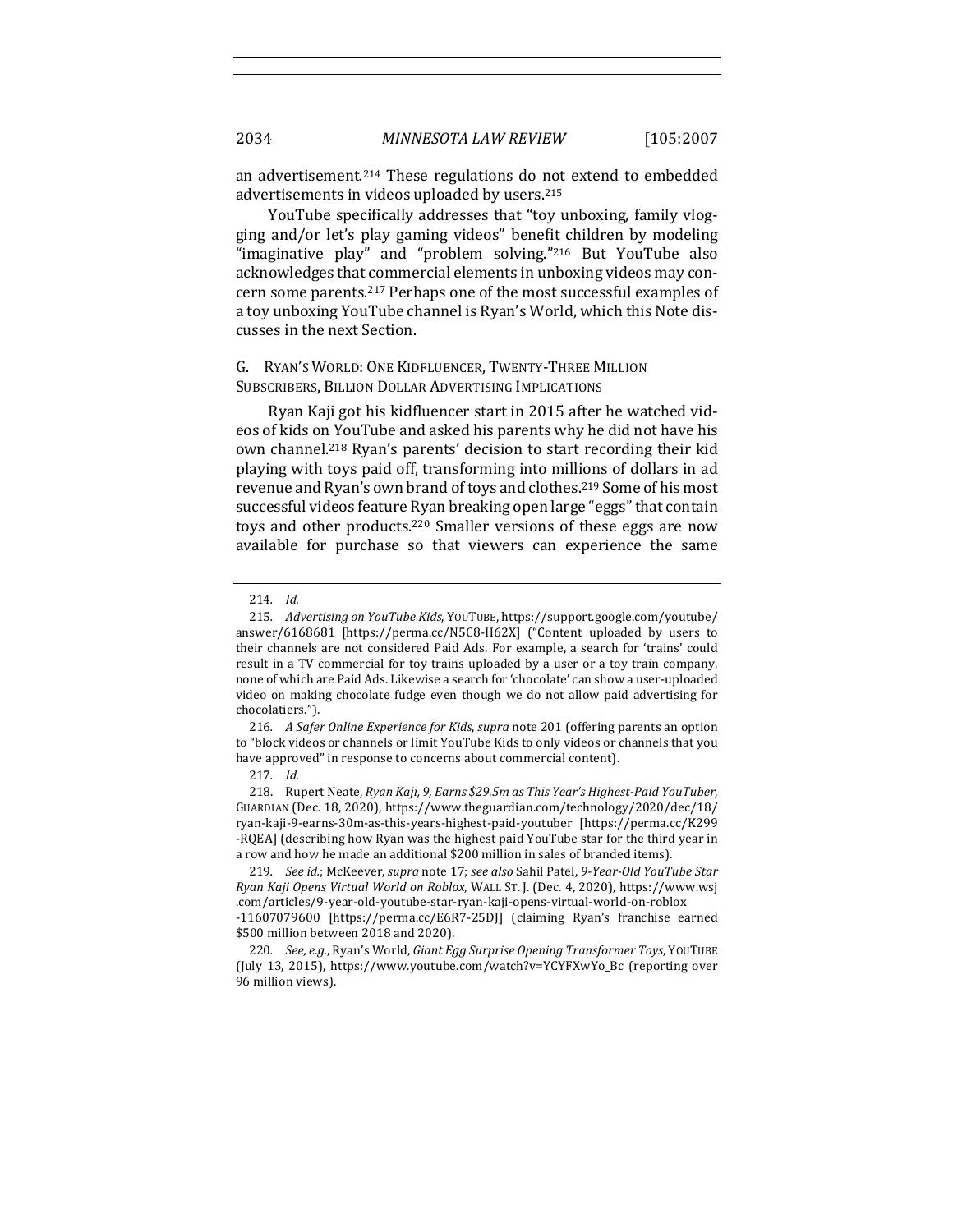excitement as Ryan.<sup>221</sup> Over the years, Ryan's channel evolved from primarily depicting him playing with toys to educational videos where he shows viewers how tsunamis work<sup>222</sup> or how to replicate his science experiments.<sup>223</sup> Though Ryan is most famous for "unboxing" videos, as his popularity and variety has grown, so too have his opportunities for monetization.

Ryan's process of unwrapping toys, playing with them, then providing a review tapped into the "unboxing" trend in videos.<sup>224</sup> Unboxing videos feature people expressing great amusement while opening presents or toys.<sup>225</sup> The most popular unboxing videos tend to be of expensive objects like video game consoles or smartphones.<sup>226</sup> Creators dramatize the act of opening a product and promote the superiority of that product's first use.<sup>227</sup> Associating expensive material goods with joy can be particularly harmful for children who might view unboxing videos and think that "the key to happiness is having lots of toys."<sup>228</sup> This sort of anti-"hand-me-down" mentality sets up difficult expectations for families with less means but is great for advertisers who are trying to sell new products.

Ryan's World's ad revenue originally came from both embedded and external ads.<sup>229</sup> External ads function on an opt-in system where channels can choose to let advertisers show a short clip before the chosen content played.<sup>230</sup> Advertising monetization is the primary

<sup>221.</sup> See, e.g., Ryan's World Eggstravaganza 6pk, TARGET, https://www.target.com/ p/ryan-s-world-eggstravaganza-6pk/-/A-75666434 [https://perma.cc/7V7N-QZ9D].

<sup>222.</sup> Ryan's World, *How Tsunamis Are Formed???* | Educational Video for Kids wit [sic] Ryan ToysReview!!!, YOUTUBE (Aug. 10, 2019), https://www.youtube.com/watch? v=G2cznwPY13M. 

<sup>223.</sup> Ryan's World, *DIY Science Experiment for Kids Rainstorm and Baking Soda and* Vinegar!!!, YOUTUBE (Jan. 2, 2020), https://www.youtube.com/watch?v=O2mwGjTRY.

<sup>224.</sup> *E.g.*, Robert D. Hof, *'Unboxing' Videos a Gift to Marketers*, N.Y. TIMES (Dec. 6, 2015), https://www.nytimes.com/2015/12/07/business/media/unboxing-videos-a -gift-to-marketers.html [https://perma.cc/DX89-R3QZ]. 

<sup>225</sup>*. See generally* Heather Kelly, *The Bizarre, Lucrative World of 'Unboxing' Videos*, CNN (Feb. 13, 2014, 10:49 AM), https://www.cnn.com/2014/02/13/tech/web/ youtube-unboxing-videos/index.html [https://perma.cc/5MLV-CBPL]. 

<sup>226</sup>*. Id.* 

<sup>227.</sup> Angela J. Campbell, *Rethinking Children's Advertising Policies for the Digital* Age, 29 LOY. CONSUMER L. REV. 1, 5-6 (2016).

<sup>228.</sup> *Id.* at 48.

<sup>229.</sup> See Steve Cooper, *supra* note 159 (discussing Ryan's World's external ad revenue); Truth in Advertising Complaint, *supra* note 14, at 2-3 (discussing brands paying for embedded endorsements on Ryan's World).

<sup>230</sup>*. See* Eric Rosenberg, *How YouTube Ad Revenue Works*, INVESTOPEDIA (June 4, 2020), https://www.investopedia.com/articles/personal-finance/032615/how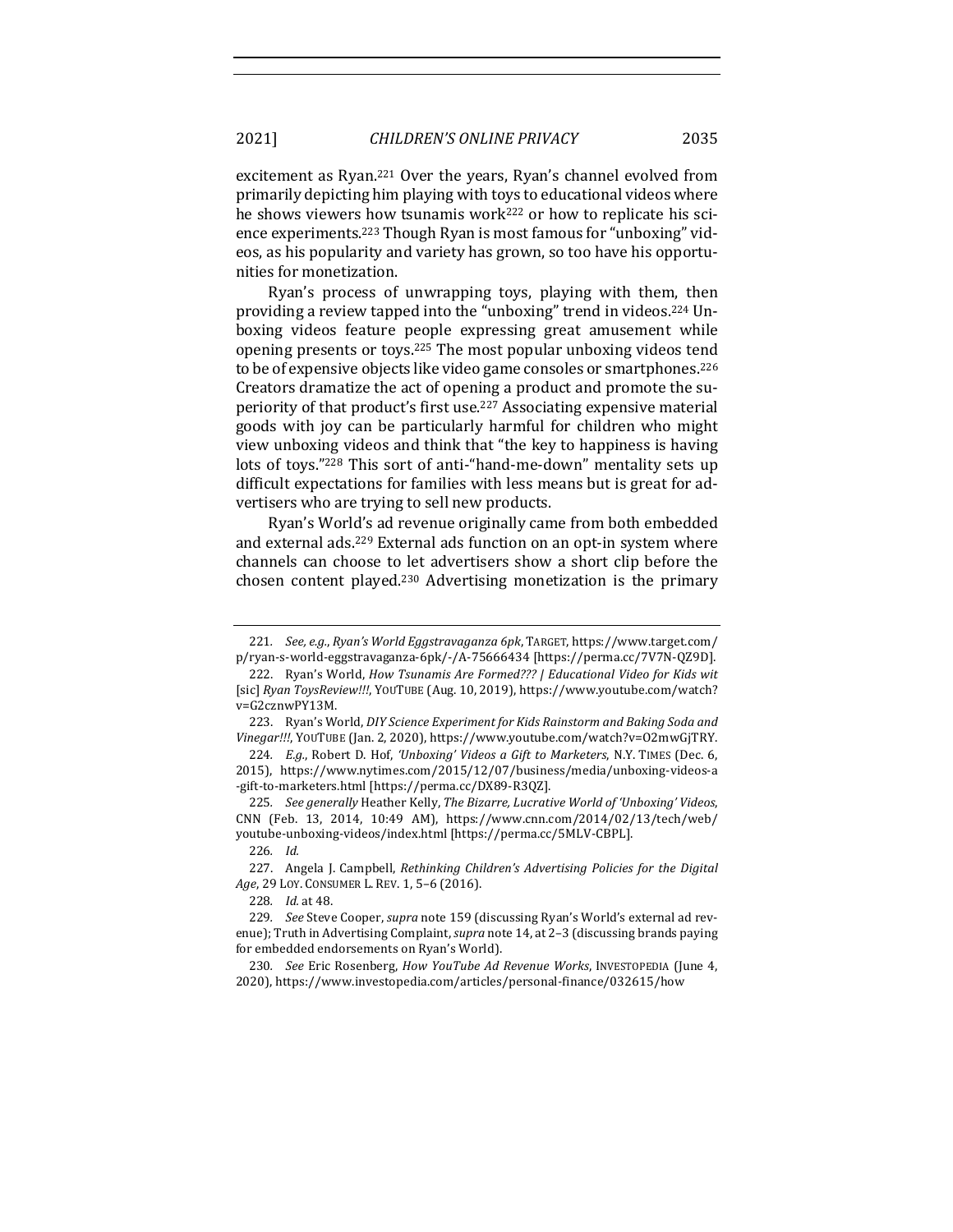way that YouTube and content creators get revenue from their videos.<sup>231</sup> The more views a video gets, the more times an ad plays, and the more money a YouTuber makes.<sup>232</sup> Before regulations, these commercials would air between videos as part of YouTube's auto-play feature, which meant that children could view multiple videos and ads without interacting with the platform themselves.<sup>233</sup> YouTube benefits doubly from this system by collecting money from the initial ads and valuable behavioral data about the underage viewers that can then be used by its parent company, Google, to generate more ads (and money).<sup>234</sup> This advertisement system impacts both children and parents.235

The FTC interpreted these external ads in children's videos like Ryan's as COPPA violations because the ads collected data about children without parental consent.<sup>236</sup> In response, YouTube implemented "child-safe" procedures on children's videos by shutting down external advertisements, comments, and data collection.<sup>237</sup> Currently, none of Ryan's videos play external ads or allow for comments. The videos still have an auto-play feature, which plays one video after another without any parental approval. Auto-play means that a video with embedded advertisements could play after a video that a parent approved.

Ryan's "toy review" created an opportunity for toymakers to give a kid toys and get free reviews with millions of viewers. In essence, every one of Ryan's review videos was an embedded advertisement for that toy. Kids would see Ryan playing with the toy and want to have

<sup>-</sup>youtube-ad-revenue-works.asp [https://perma.cc/A6MH-MC2V] (noting that content creators have to first "turn on" the service for external ads).

<sup>231</sup>*. Id.*

<sup>232</sup>*. Id.* 

<sup>233.</sup> Cf. ROHIT CHOPRA, FED. TRADE COMM'N, DISSENTING STATEMENT IN THE MATTER OF GOOGLE LLC AND YOUTUBE, LLC 5 (2019), https://www.ftc.gov/system/files/ documents/public\_statements/1542957/chopra\_google\_youtube\_dissent.pdf [https://perma.cc/7NG2-CZYT] (discussing the value of YouTube's auto-play feature in the monetization of behavioral ads).

<sup>234</sup>*. Id.*

<sup>235.</sup> Id. ("By illegally collecting children's data on YouTube, Google can better monetize data collected from parents and children across properties, giving the company a clear competitive advantage when targeting them.").

<sup>236</sup>*. See generally* Campisi, *supra* note 200 (discussing the FTC's case against YouTube).

<sup>237.</sup> See Natalie Jarvey, New YouTube Policies Aim To Make Kids' Videos Safer, but *Creators Will Suffer*, HOLLYWOOD REP. (Sept. 20, 2019, 6:00 AM), https://www .hollywoodreporter.com/news/new-youtube-policies-aim-make-kids-videos-safer -but-creators-will-suffer-1239664 [https://perma.cc/2A5S-NEXM] (discussing the changes in YouTube's policies after the FTC COPPA settlement).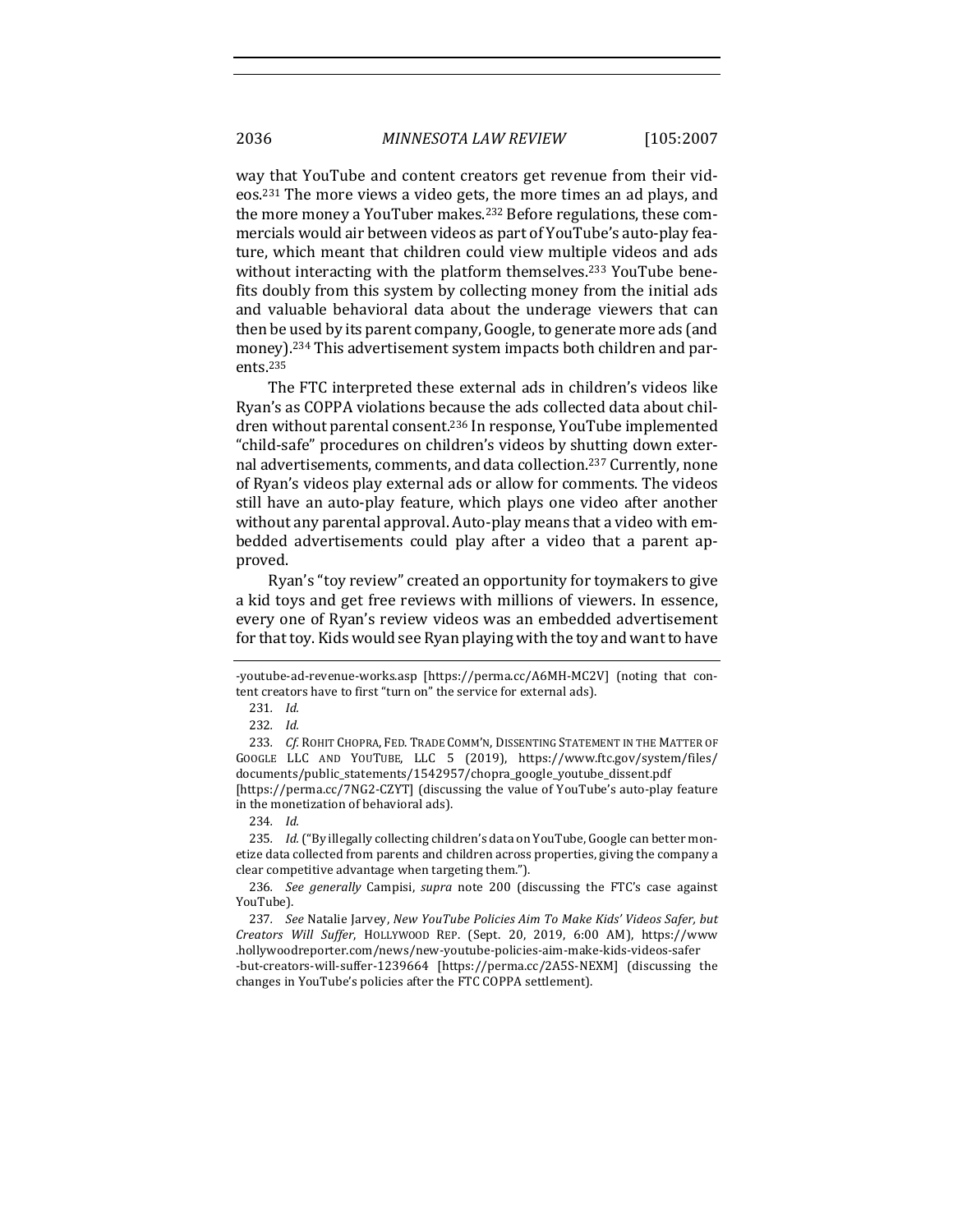that experience for themselves.<sup>238</sup> Companies are able to generate new sales from children viewing Ryan's videos without having to navigate advertisement regulations. This creates a work-around in COPPA compliance that could have been addressed in YouTube's settlement with the FTC but was not.

# II. YOUTUBE'S SETTLEMENT WITH THE FTC PLACES THE PRESSURE FOR COPPA COMPLIANCE ON CONTENT CREATORS

COPPA is designed to manage content on websites geared toward children, in part so that those sites do not profit from children's data.<sup>239</sup> COPPA achieves this by requiring that "website operators notify parents and obtain their consent *before* they collect, use, or disclose children's personal information" and set up clear privacy policies.<sup>240</sup> Traditionally, the FTC enforced this rule by bringing claims against the parent companies of websites and not the individuals overseeing specific subsets of those sites.<sup>241</sup> This type of top-down enforcement ensures that the FTC regulates large entities with the resources to create changes and achieve compliance<sup>242</sup> as opposed to individuals who may lack the legal literacy to know what makes something COPPA-compliant. With that in mind, the FTC's 2019 settlement with YouTube over COPPA violations misses its mark for two reasons: (1) it places YouTube's burden as a website under COPPA onto content creators, and (2) it focuses on how videos are labeled as opposed to their advertising content, which creates an incentive for creators to deceptively advertise. This Part will examine those issues

-remove-three-dating-apps-after-ftc-warns-operator [https://perma.cc/FR5R-EJSH] (describing a warning letter that the FTC sent to a Ukraine-based company, Wildec LLC, for operating several dating apps that were allowing access to children as young as twelve, because even though the apps all indicated that they were limited to people thirteen and up, twelve-year-olds were still able to use them and communicate with adults). 

242. *Cf.* Zach, *How Much Is YouTube Worth in [Year]*, LOOXCIE (Oct. 6, 2019), https:// www.looxcie.com/youtube-worth [https://perma.cc/VH9G-EW6L] ("YouTube's revenue in 2015 was estimated to be \$3.5 billion.").

<sup>238.</sup> See generally Roedder John, *supra* note 13 (analyzing the effects of advertising on children as consumers).

<sup>239.</sup> *See Complying with COPPA: Frequently Asked Questions, supra note* 63.

<sup>240.</sup> Press Release, *supra* note 74.

<sup>241.</sup> *See, e.g.*, Playdom Complaint, *supra* note 60 (suing Playdom, Inc. as a parent company for COPPA violations that individual websites under its control were conducting); In re Nickelodeon Consumer Priv. Litig., 827 F.3d 262 (3d Cir. 2016) (suing Viacom as the parent company of Nickelodeon for unlawfully collecting personal information about children under thirteen); *App Stores Remove Three Dating Apps After FTC Warns Operator About Potential COPPA, FTC Act Violations, FED. TRADE COMM'N (May 6,* 2019), https://www.ftc.gov/news-events/press-releases/2019/05/app-stores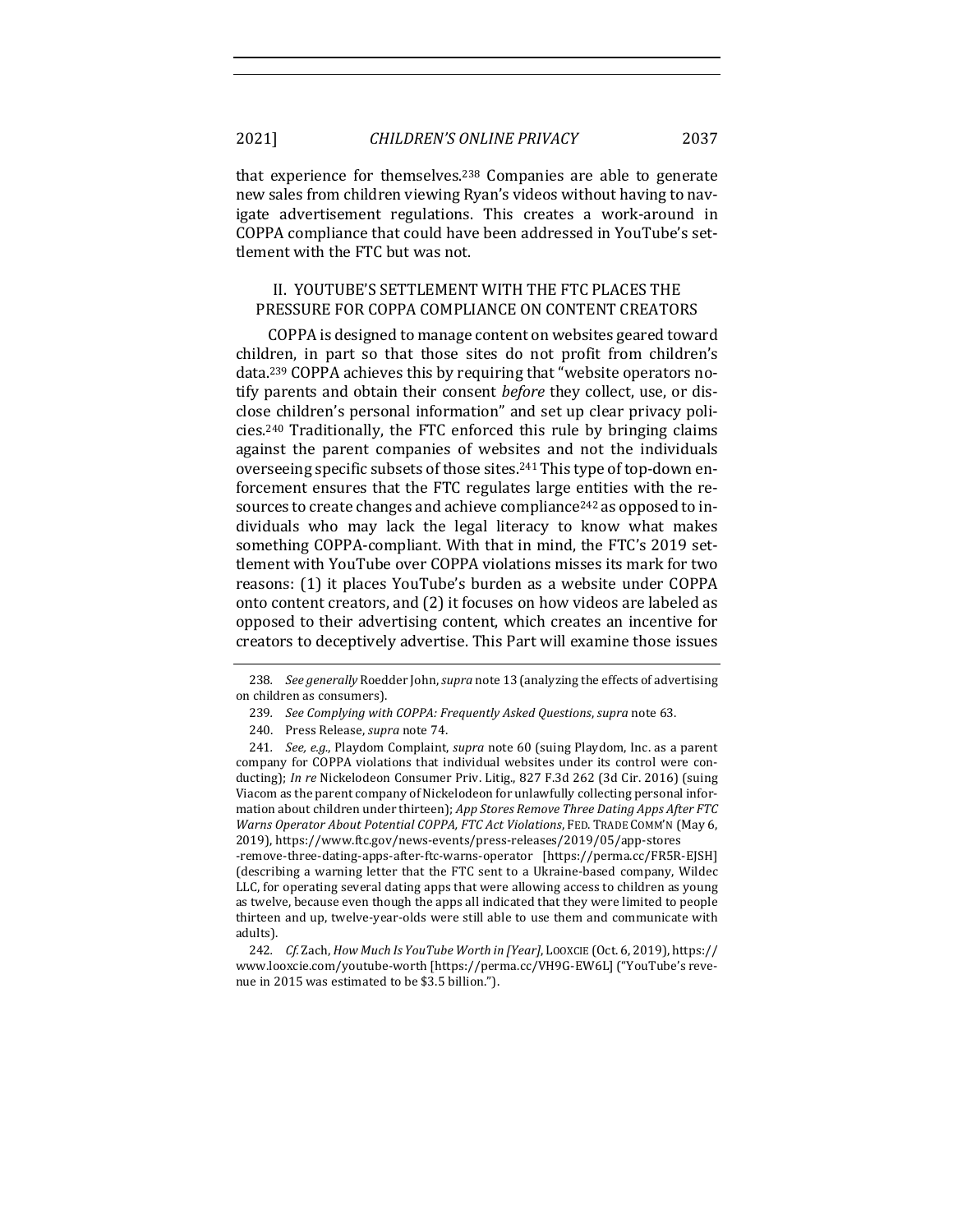individually and then demonstrate how they manifest in Ryan's World.

# A. WEALTHY YOUTUBE'S SETTLEMENT WITH THE FTC SHIFTED ITS RESPONSIBILITY ONTO MORE VULNERABLE CONTENT CREATORS

According to the FTC's settlement with YouTube, content creators are now held directly responsible for adhering to COPPA.<sup>243</sup> While compliance seems easy on its face—creators only have to label their videos as child-directed and the platform will implement the regulatory rules—many content creators have a difficult time knowing if their videos are just attractive to children or actually made for them.<sup>244</sup> The implications of failing to label a video or channel as childdirected are huge for independent content creators who could be blocked from the platform and financially devastated by a  $$42,530$ FTC fine.<sup>245</sup> YouTube, which is estimated to be worth up to \$160 billion,<sup>246</sup> needs only to apply COPPA standards to the creator-labeled videos and continue business as usual.

There are three new COPPA-driven categories for YouTube channels and videos to fall into: general, mixed, and "made for kids"/childdirected.<sup>247</sup> These new categories, made in response to the FTC settlement, are meant to guide content creators in their COPPA compliance but can be contradictory. The only YouTube content that will not fall under COPPA is considered "general" and must not be made with any suggestion of an intent to target kids.<sup>248</sup> Examples of general audience videos are "gaming video[s] that feature adult humor" and "[a]nimated content that appeals to everyone."<sup>249</sup> Yet one of the factors that YouTube suggests creators look to when determining if their video has a child audience is whether the video has animated content

<sup>243.</sup> *See* Press Release, *supra* note 7.

<sup>244.</sup> *See, e.g.*, Makena Kelly & Julia Alexander, *YouTube's New Kids' Content System Has Creators Scrambling*, VERGE (Nov. 13, 2019, 3:06 PM), https://www.theverge .com/2019/11/13/20963459/youtube-google-coppa-ftc-fine-settlement-youtubers -new-rules (quoting a YouTuber who reviews collectable toys as saying "the verbiage of 'kid directed' vs 'kid attractive' isn't very clear .... It's hard to know if we're in violation or not.").

<sup>245</sup>*. Complying with COPPA: Frequently Asked Questions*, *supra* note 63.

<sup>246.</sup> Geoff Weiss, *Morgan Stanley Pegs YouTube's Valuation at \$160 Billion, Above Disney, Comcast, and Netflix*, TUBEFILTER (May 21, 2018), https://www.tubefilter.com/ 2018/05/21/morgan-stanley-youtube-valuation-160-billion [https://perma.cc/9P4L -EXUZ].

<sup>247.</sup> Determining If Your Content Is "Made for Kids," YOUTUBE HELP, https:// support.google.com/youtube/answer/9528076 [https://perma.cc/6PAG-Y8BW].

<sup>248</sup>*. Id.*

<sup>249</sup>*. Id.*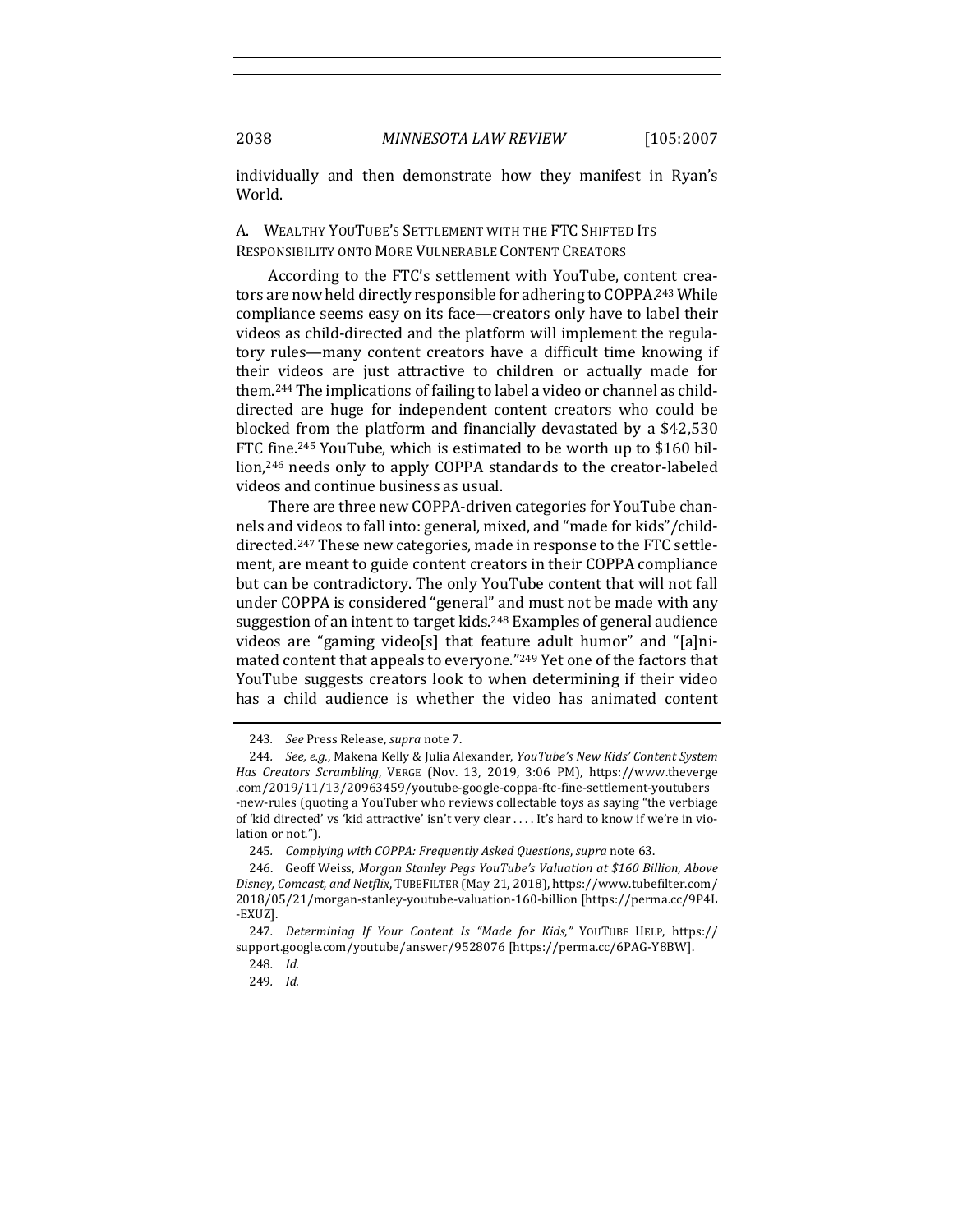because animation is attractive to child audiences.<sup>250</sup> So animation flags that content might be child-directed, but if the animated video appeals to everyone then it might be "general." This teetering edge means risking an FTC fine for violating COPPA or foregoing traditional

If a YouTuber wants to avoid this risk, they should designate their content as one of the two COPPA-compliant categories. Content that is made for kids is easier to categorize because it is determined by the intent of the creator.<sup>251</sup> For instance, Ryan of Ryan's World is a kid who speaks to other kids as his audience. Ryan's World is unambiguously "made for kids."

The more ambiguous "mixed audience" category is construed broadly to encompass anything that may have viewers under the age of thirteen, even if under-thirteen-year-olds are not the main audience.<sup>252</sup> YouTube provides creators with a list of factors to consider when determining whether their content is mixed or made for children, but ultimately says to creators, "you know your videos and your audience best, and it is your legal responsibility to comply with COPPA  $\dots$  and designate your content accurately."<sup>253</sup> YouTube picked up the \$170 million settlement tab in 2019 but now tells content creators that, moving forward, they are operating as their own "websites" under COPPA. 

Proponents of the shift in responsibility to comply with COPPA, namely YouTube and its parent company, Google, likely see it as a practical move. If videos are going to be categorized en masse, then it would be more efficient for content creators to do it themselves than for YouTube to sort through millions of uploads. One of the problems with this theory, however, is that it relies on the average content creator to be conversant with COPPA rules.<sup>254</sup> YouTube and Google are

advertising revenue.

<sup>250</sup>*. Id.* 

<sup>251</sup>*. Id.*

<sup>252</sup>*. Id.* 

<sup>253</sup>*. Id.*

<sup>254.</sup> Lesley Fair, \$170 Million FTC-NY YouTube Settlement Offers COPPA Compliance *Tips for Platforms and Providers*, FED. TRADE COMM'N (Sept. 4, 2019, 9:16 AM), https://www.ftc.gov/news-events/blogs/business-blog/2019/09/170-million-ftc -ny-youtube-settlement-offers-coppa [https://perma.cc/NCE2-LT53] ("Content creators need to be conversant with COPPA."). See generally Todd Spangler, What You Need To Know About YouTube's New COPPA Child-Directed Content Rules, VARIETY (Jan. 3, 2020, 9:45 AM), https://variety.com/2020/digital/news/ftc-rules-child-directed -content-youtube-1203454167 [https://perma.cc/7Y7W-NKUP] ("The big problem is, nobody is sure what 'child-directed content' means exactly, and producers and creators are worried they could be socked with thousands of dollars of fines or other penalties depending on how the rules are interpreted.").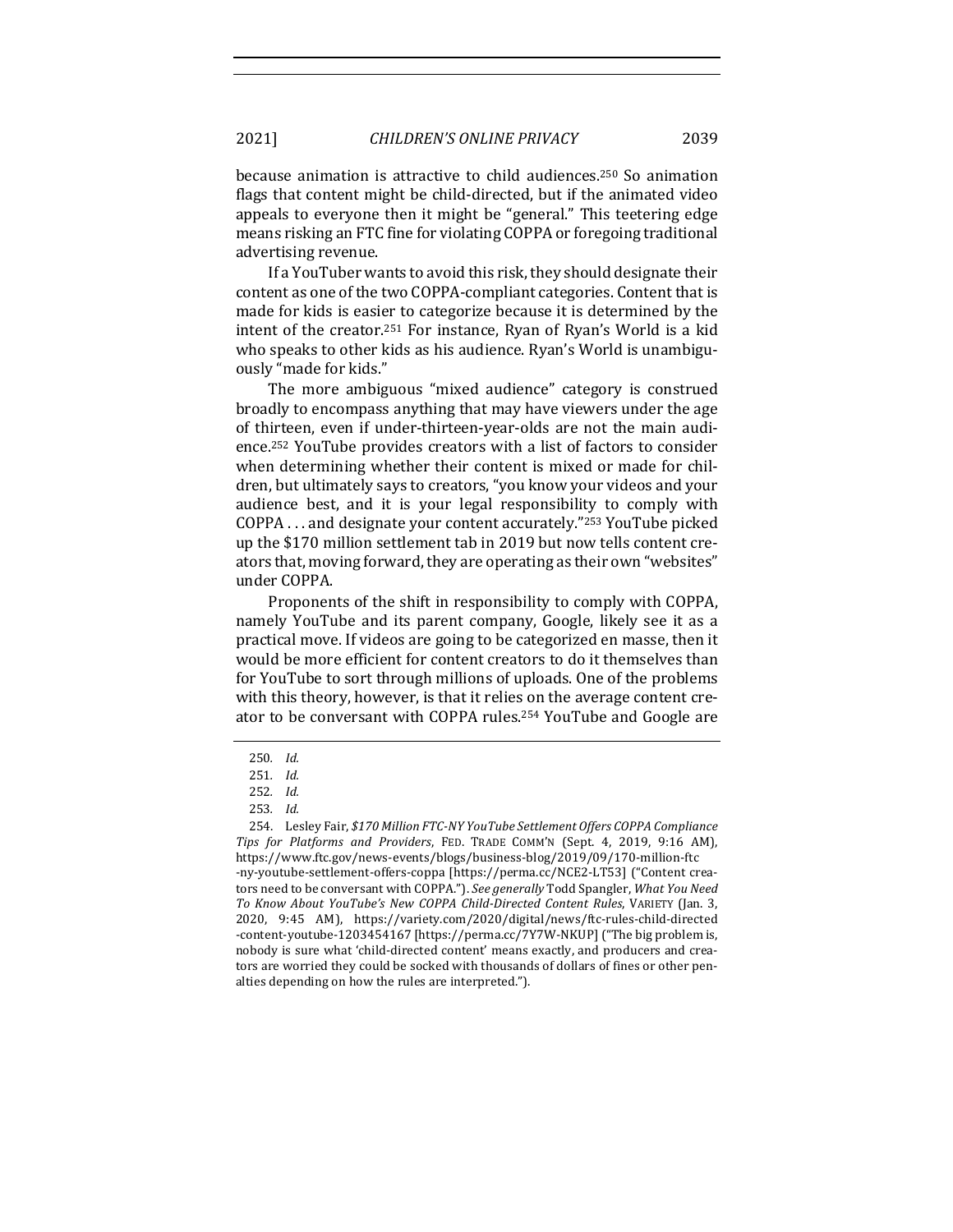tech giants with independent legal teams; they have the capability to interpret federal regulations and determine compliance where creators likely do not. If a creator wants to avoid the labyrinthine regulatory jargon, they should by default designate their videos as mixed or child-directed. In doing so, their videos will be moved over to YouTube Kids, causing some channels to shut down due to loss of external ad revenue.<sup>255</sup> This could be particularly devastating for content creators who make YouTube videos as their career,<sup>256</sup> causing them to recalibrate what kind of videos they produce<sup>257</sup> or risk losing the monetization that they depend on from their videos. YouTube as a parent company, however, is unlikely see much of a dent in its revenue given that kids videos are only a subset of the content that it hosts.

One could argue that the content creators do not have to work hard to navigate COPPA compliance because all they have to do is sort their videos into the correct category. Therefore, it might not matter that they are less legally sophisticated than YouTube. This argument ignores the fact that content creators are not in control over the gathering of data from underage users; YouTube is.<sup>258</sup> Because content creators do not play a role in what is done with the information belonging to their viewers, they should not be required to forego the "general content" designation, one that increases their viewership across age groups, for fear of FTC backlash.

Responding to the FTC settlement, Google asserted that content developers are better equipped to categorize their own content.<sup>259</sup>

<sup>255.</sup> See James Wellemeyer, *YouTube Considers Removing Child Stars—Their Parents Say That's a Drastic Solution to a Complex Problem,* MARKETWATCH (June 26, 2019, 3:24 PM), https://www.marketwatch.com/story/parents-of-youtube-child-stars-say -proposed-safety-protections-could-cost-them-money-2019-06-26 [https://perma .cc/64Z9-LCY6] ("Some parents of child YouTube stars worry that moving children's content off the main site could dramatically decrease the revenue they make on their videos."); Spangler, *supra* note 254 ("YouTube's new COPPA-compliance rules have led some creators - fearful of potential fines and projecting massive advertising-revenue losses - to shut down.").

<sup>256.</sup> Jarvey, *supra* note 237 (quoting YouTuber LaToya Moore-Broyles, operator of a channel called MyFroggyStuff, "Whether you are an adult collector who loves toys or not, you will no longer be able to monetize your videos the same way.... For us people who have YouTube as a career, that's kind of detrimental.").

<sup>257.</sup> *Id.* (describing one YouTuber's decision to produce more teen-focused videos and fewer videos about toys, which attract children); *see also* Spangler, *supra* note 254 (describing how one children's channel is going to focus on "stuff that's more tweenoriented and older" because "you don't want it to be misinterpreted." (internal quotation marks omitted)).

<sup>258.</sup> CHOPRA, *supra* note 233.

<sup>259.</sup> GOOGLE, RESPONSE TO REQUEST FOR COMMENTS ON THE FTC'S IMPLEMENTATION OF THE CHILDREN'S ONLINE PRIVACY PROTECTION RULE 11 (2019), https://www.regulations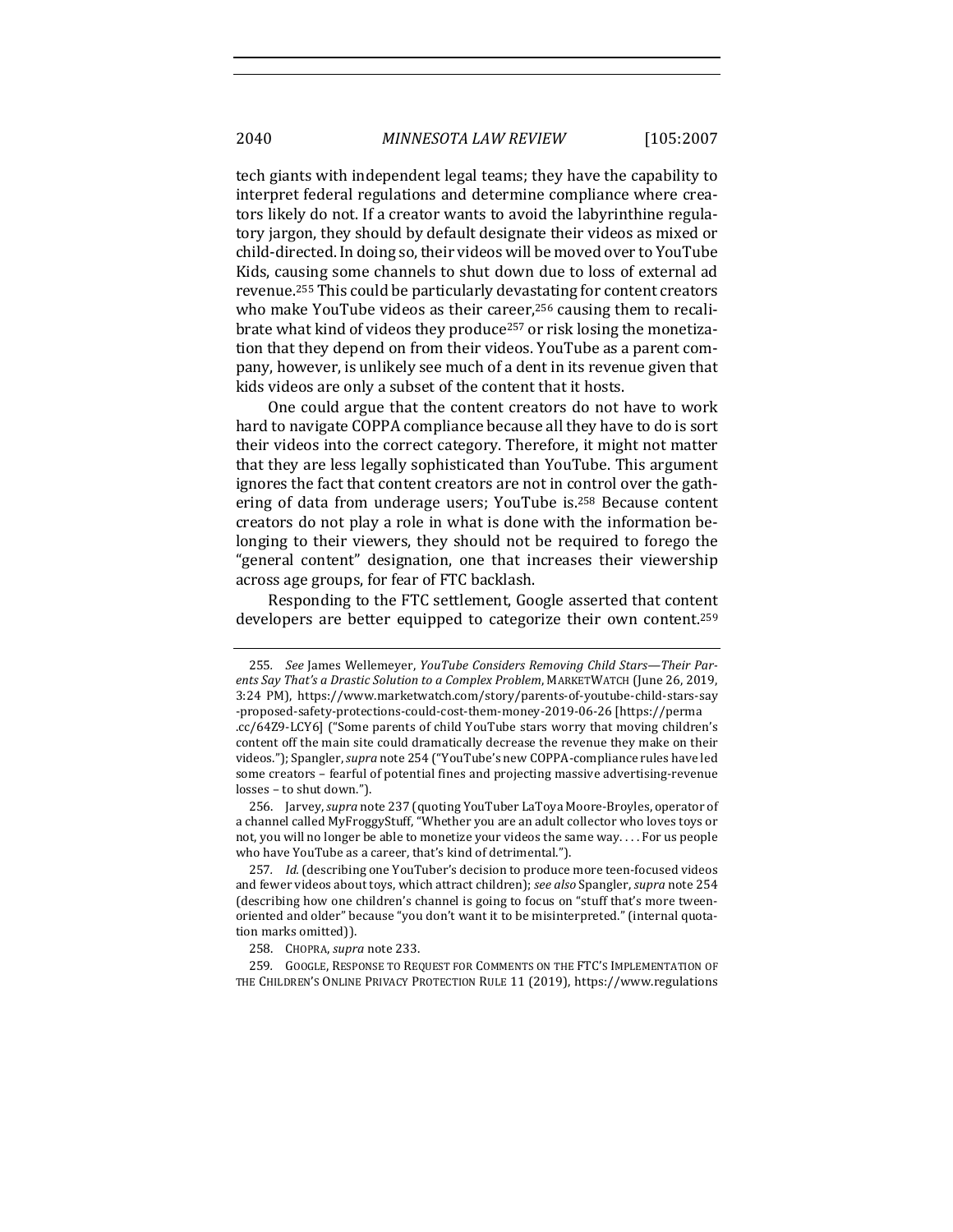Creators "know the intended audience of their content, the actual audience of their content, where and how the content is marketed or advertised, and other indicia of child-directedness that [YouTube] can't ascertain by looking only at the content itself."<sup>260</sup> That claim makes sense—those who create content should know it best. This claim does not, however, address the discrepancy between YouTube's legal knowledge and a content creator's ability to navigate regulatory requirements.261

Larger-scale content creators, like Ryan Kaji, may be called to bear some of the responsibility of COPPA compliance because they benefit far more from viewership than smaller channels.<sup>262</sup> Ryan's family makes millions through his channel every year,<sup>263</sup> so FTC fines may not be too damaging for them. But even though Ryan's channel is riddled with embedded advertisements and makes millions, he should not be held liable for COPPA compliance instead of YouTube. Ryan's channel is a subsidiary of YouTube, not an independent website.<sup>264</sup> Though Ryan may earn money from his videos on YouTube, the platform earns from his videos *and* every other monetized video channel that it hosts. Further, if more successful content creators like Ryan were faced with fines and others were not, a controversial line would have to be drawn regarding what level of success warrants liability.

Of course, not all YouTubers make millions from their channels, and typically only the most successful ones receive embedded advertisement and product placement opportunities.<sup>265</sup> If smaller-scale content creators have to designate their videos as child-directed to

<sup>.</sup>gov/contentStreamer?documentId=FTC-2019-0054-21661&attachmentNumber=1& contentType=pdf. 

<sup>260</sup>*. Id.*

<sup>261.</sup> Google, speaking on behalf of itself and "smaller companies," claims it is challenging to make legal evaluations of content that it did not develop. *Id.* But unlike the smaller companies that it is speaking for, Google has a robust legal team that can ensure compliance.

<sup>262.</sup> *See, e.g.*, Cooper, *supra* note 159 (describing how Ryan makes millions of dollars a year from his channel's 9.7 million views per day).

<sup>263.</sup> See Truth in Advertising Complaint, *supra* note 14, at 1.

<sup>264</sup>*. See Ryan's World*, YOUTUBE, https://www.youtube.com/channel/UChGJGhZ9 SOOHvBB0Y4DOO\_w [https://perma.cc/5G7S-KKZR] (demonstrating that Ryan's World is housed within YouTube, not separate from it).

<sup>265.</sup> *See, e.g., Influencer Marketing with YouTube Product Placement Videos,* MEDIAKIX, https://mediakix.com/blog/how-youtube-product-placement-videos -reach-millions [https://perma.cc/XG28-ADWM] (describing how YouTubers and

other social media influencers integrate a product or service into their content "in a way that seems authentic" and plays on the relationship that they have with their audience).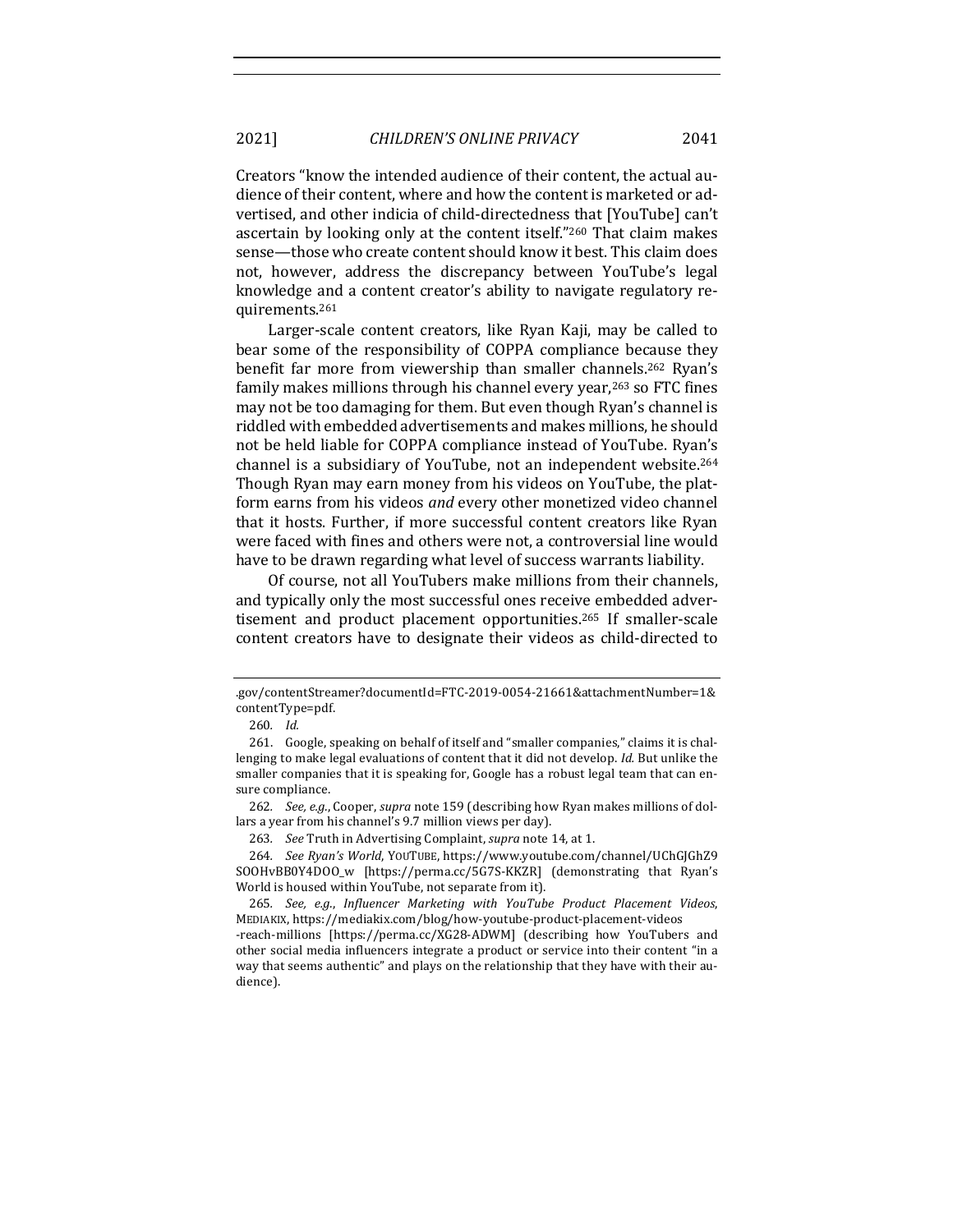avoid regulative pressure or liability, those creators may have to turn to embedded advertisements to gain income. YouTube permits these advertisements<sup>266</sup> but requires that they comply with YouTube's ad policies.<sup>267</sup> Embedded advertisements within children's videos are subject to a specific subset of those policies which forbids the content from being "deceptive, unfair or inappropriate for its intended audience, [from making] use of any third party trackers or otherwise attempt[ing] to collect personal information without first obtaining parental consent, and [it] must otherwise comply with all applicable laws and regulations."<sup>268</sup> Again, this puts the impetus on content creators to determine if they are complying with applicable laws and regulations. 

Perhaps what's of most concern is the unknown: content creators do not know how the new YouTube video categorization system will impact their income.<sup>269</sup> The next Section explores how a decrease in external advertisement revenue may cause some content creators to turn to more *internal* advertisement methods to make up for the loss.

B. DESIGNATING A VIDEO AS CHILD-DIRECTED DOES NOT CONTROL ITS ADVERTISING CONTENT

YouTube's child-directed categorization limits behavioral advertising and data collection, but it does not control for embedded advertising.<sup>270</sup> By ignoring such content, YouTube both fails to check whether creators are designating videos properly and allows channels

<sup>266</sup>*. Add Paid Product Placements, Sponsorships and Endorsements*, YOUTUBE, https://support.google.com/youtube/answer/154235 [https://perma.cc/EPC5

<sup>-</sup>ZG5C] ("You[Tubers] may include paid product placements, endorsements, sponsorships, or other content that requires disclosure to viewers in your videos."). They must designate the video as containing a paid promotion and conform to YouTube's advertisement policies. *Id.* 

<sup>267</sup>*. Google Ads Policies*, YOUTUBE, https://support.google.com/adspolicy/ answer/6008942 [https://perma.cc/LH7R-SRXC]. 

<sup>268</sup>*. Ads & Made for Kids Content*, YOUTUBE, https://support.google.com/ adspolicy/answer/9683742 [https://perma.cc/UVG7-2DY4] (specifically restricting ads promoting consumable food and drinks, fighting sports, and, interestingly, astrology). 

<sup>269.</sup> Jarvey, *supra* note 237 ("While creators won't know the full impact of the changes until they go into effect, one think tank estimates that some channels could see their advertising revenue decline by more than half.").

<sup>270</sup>*. See An Update on Our Efforts To Protect Minors and Families*, YOUTUBE BLOG (June 3, 2019), https://youtube.googleblog.com/2019/06/an-update-on-our-efforts -to-protect.html [https://perma.cc/P32F-HYGM] (describing YouTube's efforts to protect minors on its platform by developing technology that sifts for exploitative content and inappropriate behaviors, but not for advertising content).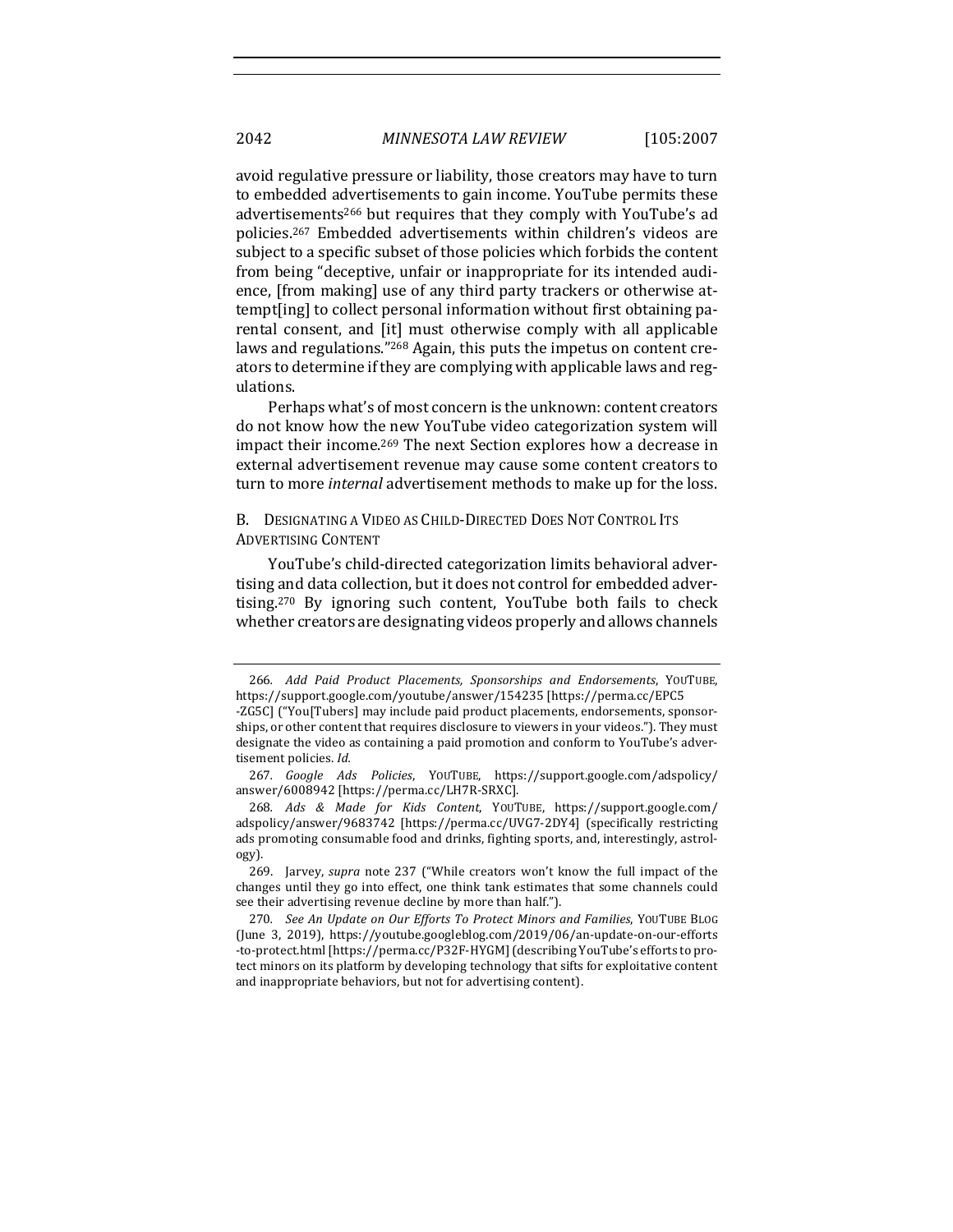to include unchecked deceptive advertising.<sup>271</sup> Users can flag videos that they think are inappropriate, but that does not necessarily mean that the video will be taken down.<sup>272</sup> Some of the forbidden content includes "pornography, incitement to violence, harassment, or hate speech."<sup>273</sup> Embedded advertisements are not one of the categories that YouTube considers inappropriate.

YouTube Kids has an option for parents who want to prevent their children from seeing certain content to block either specific videos or whole channels.<sup>274</sup> This feature does a good job of allowing parents to monitor content but does not replace the value of YouTube making sure that videos are not deceptively advertising to vulnerable populations. Currently, there is no method of detecting if videos contain sponsored content unless that video is marked as an advertisement. 

Many YouTubers rely on revenue from behavioral advertisements and use it as incentive to create new content.<sup>275</sup> Though behavioral advertisements have privacy implications, they are out in the open and easily monitored. Embedded advertisements, however, are interspersed with content and difficult to avoid. They are especially problematic for children who cannot tell the difference between advertisements and content.<sup>276</sup> When external advertisement revenue is limited, content creators will have more reasons to be deceptive in their advertising. This problem may be limited to famous YouTubers who are attractive to advertisers for their large subscribership. As discussed in the next Section, YouTubers with large followings—like Ryan Kaji—are more likely to be sponsored to present products.

<sup>271</sup>*. See id.* 

<sup>272.</sup> *Contra YouTube Community Guidelines Enforcement*, GOOGLE TRANSPARENCY REP., https://transparencyreport.google.com/youtube-policy/removals [https:// perma.cc/K2RH-2QRW] (citing over seven million videos as being taken down between June and September 2020 by community and automated flagging because of their violative content).

<sup>273</sup>*. Id.* 

<sup>274</sup>*. See Parent Resources*, YOUTUBE, https://www.youtube.com/kids/parent -resources [https://perma.cc/X8FU-P8KS] (listing video and channel blocking as one of the tools for parents on YouTube Kids).

<sup>275.</sup> *Cf.* Cooper, *supra* note 262 (discussing the high compensation YouTubers receive for external ads based on number of views).

<sup>276.</sup> *See* Truth in Advertising Complaint, *supra* note 14, at 7-8.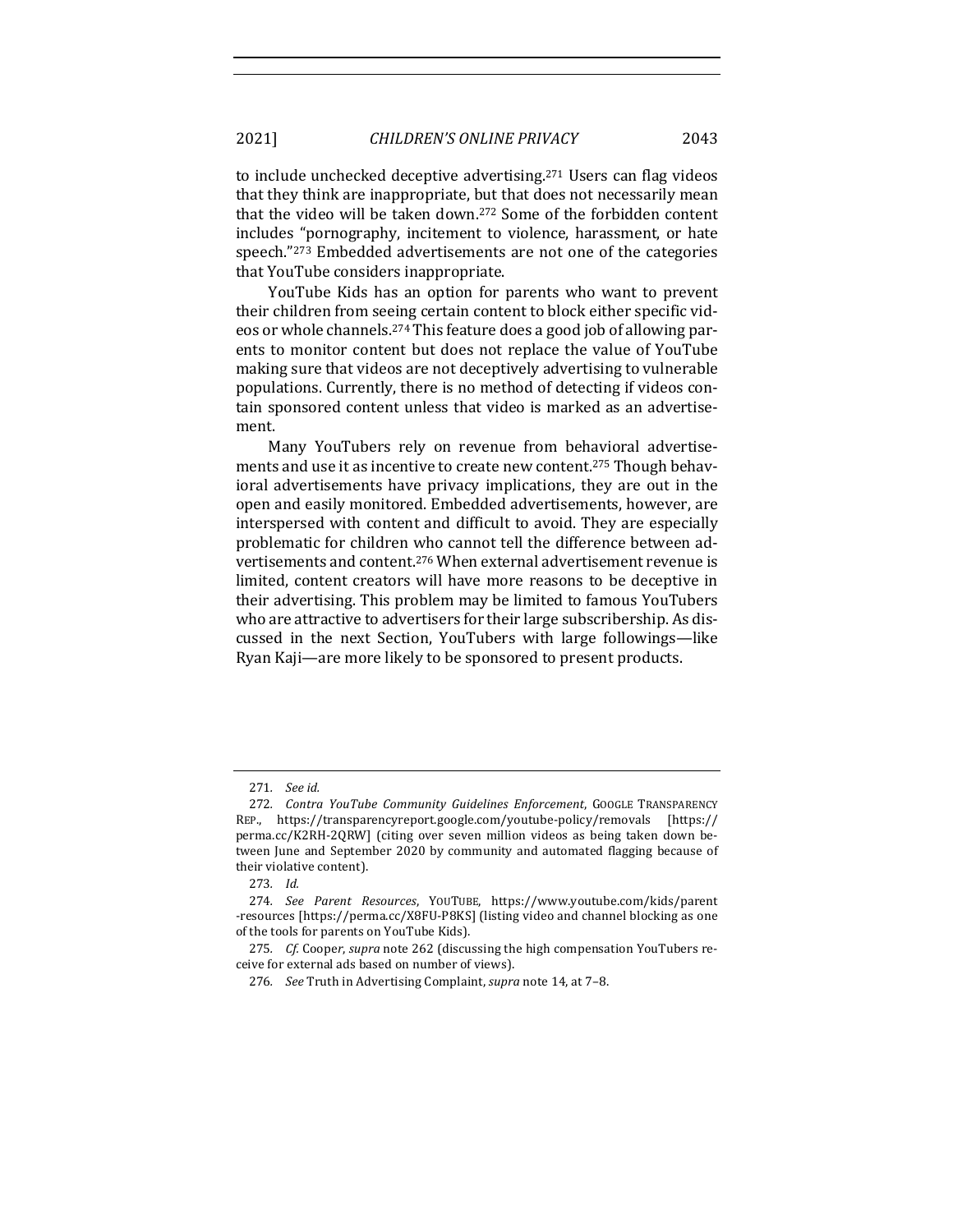C. RYAN'S WORLD DEMONSTRATES THE PERVASIVENESS OF EMBEDDED ADVERTISEMENTS AND THEIR SPECIFIC INFLUENCE ON YOUNG VIEWERS

Ryan Kaji has been sponsored by Hardee's, Nickelodeon, Hasbro, Walmart, and numerous other companies.<sup>277</sup> Ryan's endorsement videos often look similar to his genuine videos with no disclosure that there is something different about them.<sup>278</sup> Some of his videos are more explicit, such as entire advertisements for amusement parks that come with several disclaimers.<sup>279</sup> An issue with these disclaimers is that they fall deaf upon preschoolers who cannot yet read or understand what sponsored content is.<sup>280</sup> Preschoolers are Ryan's primary audience—most of his videos feature "at least one product that is recommended for children under the age of five."<sup>281</sup> This trend was less of an issue when Ryan was under five himself, but now he is reviewing toys for audiences half his age, which toes the line of unlawful endorsements.<sup>282</sup> It is hard to imagine that, at nine years old, Ryan is genuinely enjoying a product made to teach preschoolers to count, yet he plays with one in a video.<sup>283</sup> Ryan's promotion of products targeted toward young children takes advantage of a group that is particularly susceptible to commercial content.<sup>284</sup>

The COPPA regulatory system makes a loophole for Ryan's videos because it does not look for advertising content in videos, only ageappropriate content. All of Ryan's videos are child-appropriate under traditional guidelines, as children are his primary audience. Because of that, the FTC's settlement with YouTube makes little impact on Ryan's channel because he and his parents do not have to guess about whether their videos should be labeled as child-directed.<sup>285</sup> It is possible that their viewership will decrease slightly on YouTube Kids, impacting their ad revenue, but that is less likely because their videos

<sup>277</sup>*. See id.* at 2.

<sup>278</sup>*. Id.* 

<sup>279.</sup> Ryan's World, *Legoland Amusement Theme Park Rides for Kids with Ryan's World!!!, YOUTUBE (Jan. 5, 2020), https://www.youtube.com/watch?v=-0cfp7WL690* (amassing over ten million views despite being labeled as an ad).

<sup>280.</sup> *See* Truth in Advertising Complaint, *supra* note 14, at 4.

<sup>281</sup>*. Id.* at 5. 

<sup>282.</sup> Consumer endorsements must reflect the honest opinions and experiences of the endorser. For a description of lawful consumer endorsements, see Guides Concerning Use of Endorsements and Testimonials in Advertising, 16 C.F.R. § 255.1 (2009).

<sup>283.</sup> See Truth in Advertising Complaint, *supra* note 14, at 6.

<sup>284.</sup> *See* Roedder John, *supra* note 13, at 204 tbl.2.

<sup>285</sup>*. See generally* Spangler,*supra* note 254 (describing how Ryan's World "will not see big drops in revenue because [it] is not solely dependent on ad sales and can sell context-based spots").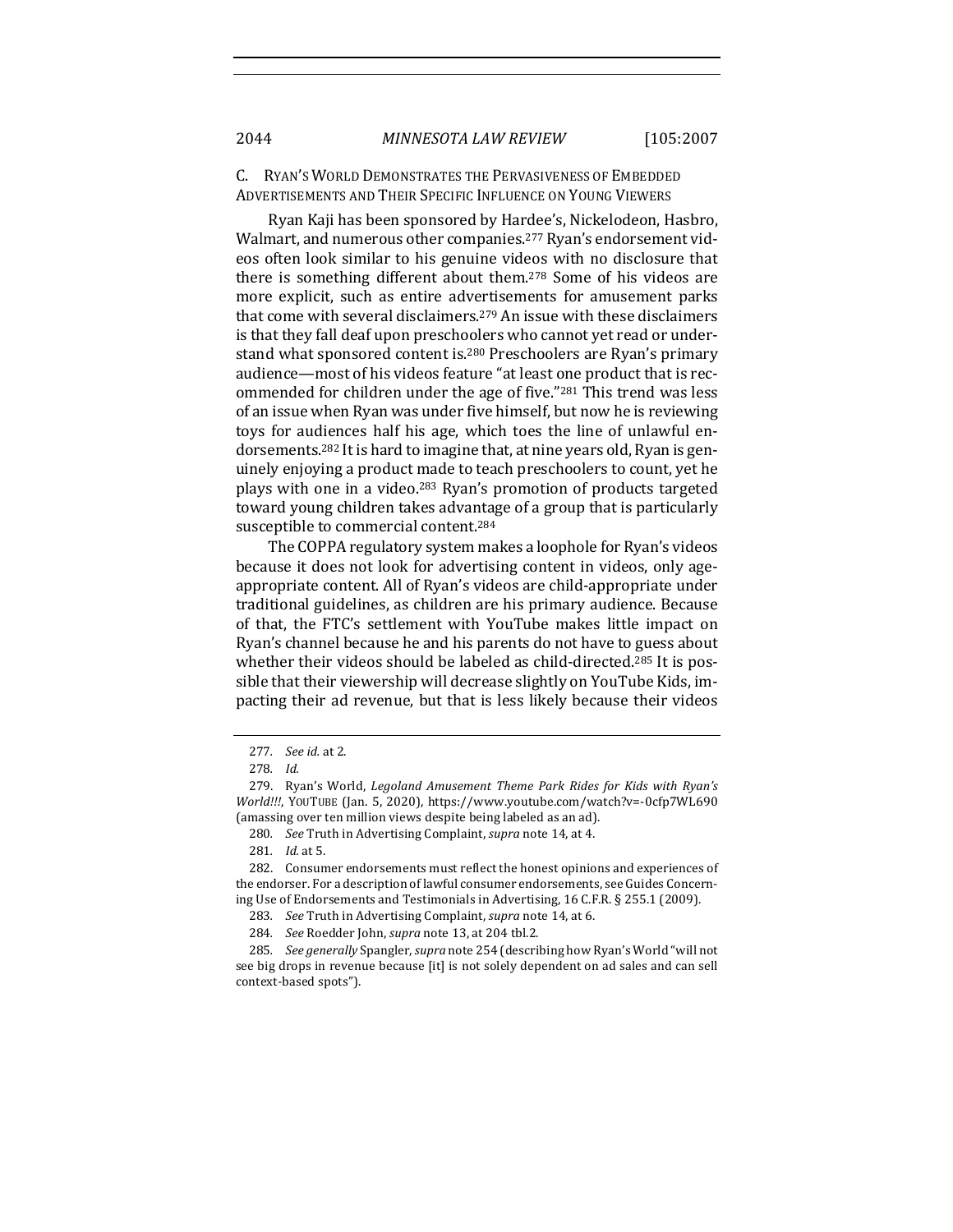2021] *CHILDREN'S ONLINE PRIVACY* 2045

are still on the general YouTube site. A complaint from nonprofit Truth in Advertising<sup>286</sup> might have had more of an impact on Ryan's channel than the FTC settlement. Right around when the complaint was made, Ryan announced that he was expanding his channel from just toy reviews to more elaborate science experiments and instructional videos.<sup>287</sup> This change did not mean that he no longer showed sponsored content. In fact, by expanding his channel's scope, Ryan opened up entirely different markets of sponsorship. Ryan's videos, through embedded advertisements, blend "organic" content with promotions.<sup>288</sup> Children watch the promotional videos and decide that they want the toy or product advertised, without realizing that Ryan is paid to sell that item.<sup>289</sup> While the FTC is focusing on YouTube's content categorization scheme, content with embedded advertisements is openly targeting and influencing children's consumer behavior without being subject to parental control.

This Part explained how the FTC's settlement with YouTube over COPPA violations puts pressure on content creators and fails to address the consumer effects of embedded advertisements. The following Part proposes solutions to these concerns.

# III. THE FTC SHOULD NOT LET YOUTUBE DEFLECT RESPONSIBILITY FOR COPPA COMPLIANCE

The FTC's settlement with YouTube was a missed opportunity to hold the platform accountable for the ways that it monetized child audiences.<sup>290</sup> YouTube had to become COPPA compliant as a result of the settlement. It did so by revamping the YouTube Kids platform, making content creators designate their videos as child-directed or not, and providing annual COPPA compliance training for creators.<sup>291</sup> While these are important improvements, they have the downside of

290*. See supra* Part I.C.2. 

<sup>286.</sup> Truth in Advertising Complaint, *supra* note 14.

<sup>287.</sup> See supra note 14 and accompanying text.

<sup>288.</sup> *See* Adam Bulger, *The Big Problems with Ryan's World, According to Parents* and Experts, FATHERLY (Feb. 28, 2020, 5:15 PM), https://www.fatherly.com/love -money/ryans-world-review-expert-parents (explaining that "it [is] really hard to tell the difference" between organic and promotional videos).

<sup>289.</sup> *Id.* (suggesting that parents help their children develop critical thinking about media by explaining that Ryan is paid to sell toys to them).

<sup>291.</sup> *See* Joseph Simons, Chairman, Fed. Trade Comm'n, Prepared Remarks of Chairman Joseph Simons, YouTube Settlement Press Conference 2 (Sept. 4, 2019), https://www.ftc.gov/system/files/documents/public\_statements/1543118/simons\_ remarks\_youtube\_settlement\_press\_conference.pdf [https://perma.cc/E23M-J5VQ] (listing the three primary components of the FTC settlement with YouTube).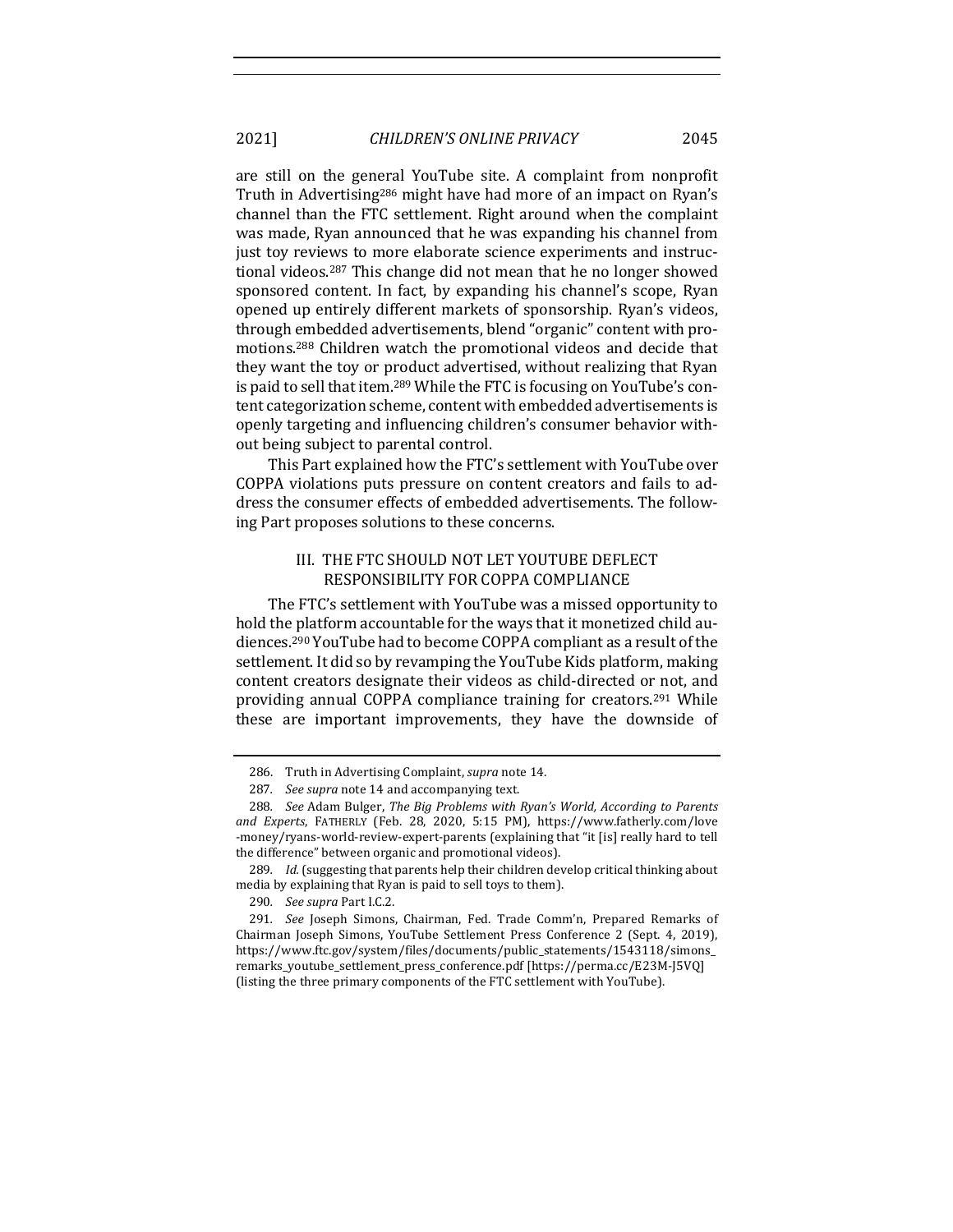incentivizing content creators to use deceptive advertising behavior to make up for lost behavioral advertising revenue. Instead, the FTC should have required YouTube to establish a mechanism that would ensure content creators are adequately designating their videos as child-directed and not including embedded advertisements as a means to avoid losing revenue.

If the FTC settlement foreshadows how the COPPA rule will be reinterpreted, then not only will content creators be liable for huge fines, but other platforms may abscond responsibility for COPPA compliance. This Part addresses these concerns by first suggesting that platforms, like YouTube, carry some liability for content creators' COPPA violations. Then, this Part suggests the FTC focus more attention on embedded advertisements rather than solely on data collection. One way of addressing embedded advertisements would be through the development of ad-detecting software, as discussed in Section C of this Part. Finally, this Part proposes new legislative attention to COPPA, which has potential for bipartisan support.

A. YOUTUBE SHOULD BE HELD LIABLE FOR CONTENT CREATORS' COPPA VIOLATIONS

The FTC's settlement with YouTube put the pressure on content creators to comply with COPPA, while only requiring YouTube to facilitate that compliance.<sup>292</sup> The "first impression" interpretation of COPPA that was established in the YouTube settlement asserts that individual content creators are "standalone 'operators' under COPPA, subject to strict liability for COPPA violations."<sup>293</sup> In doing so, the FTC established YouTube as a third-party content host, thereby absolving YouTube of responsibility to inquire as to whether content is childdirected.<sup>294</sup> FTC Commissioners Simons and Wilson argue that this categorization is consistent with previous interpretations of COPPA and that requiring any technical relief against YouTube is more than the FTC previously demanded of third parties.<sup>295</sup> FTC Commissioners

<sup>292.</sup> JOSEPH J. SIMONS & CHRISTINE S. WILSON, FED. TRADE COMM'N, REGARDING FTC AND PEOPLE OF THE STATE OF NEW YORK V. GOOGLE LLC AND YOUTUBE, LLC 1 (2019) https:// www.ftc.gov/system/files/documents/public\_statements/1542922/simons\_wilson\_ google\_youtube\_statement.pdf [https://perma.cc/L9YM-VMKD] ("This settlement now makes Defendants responsible for creating a system through which content creators must self-designate if they are child-directed.").

<sup>293</sup>*. Id.*

<sup>294</sup>*. Id.* 

<sup>295</sup>*. Id.* at 2.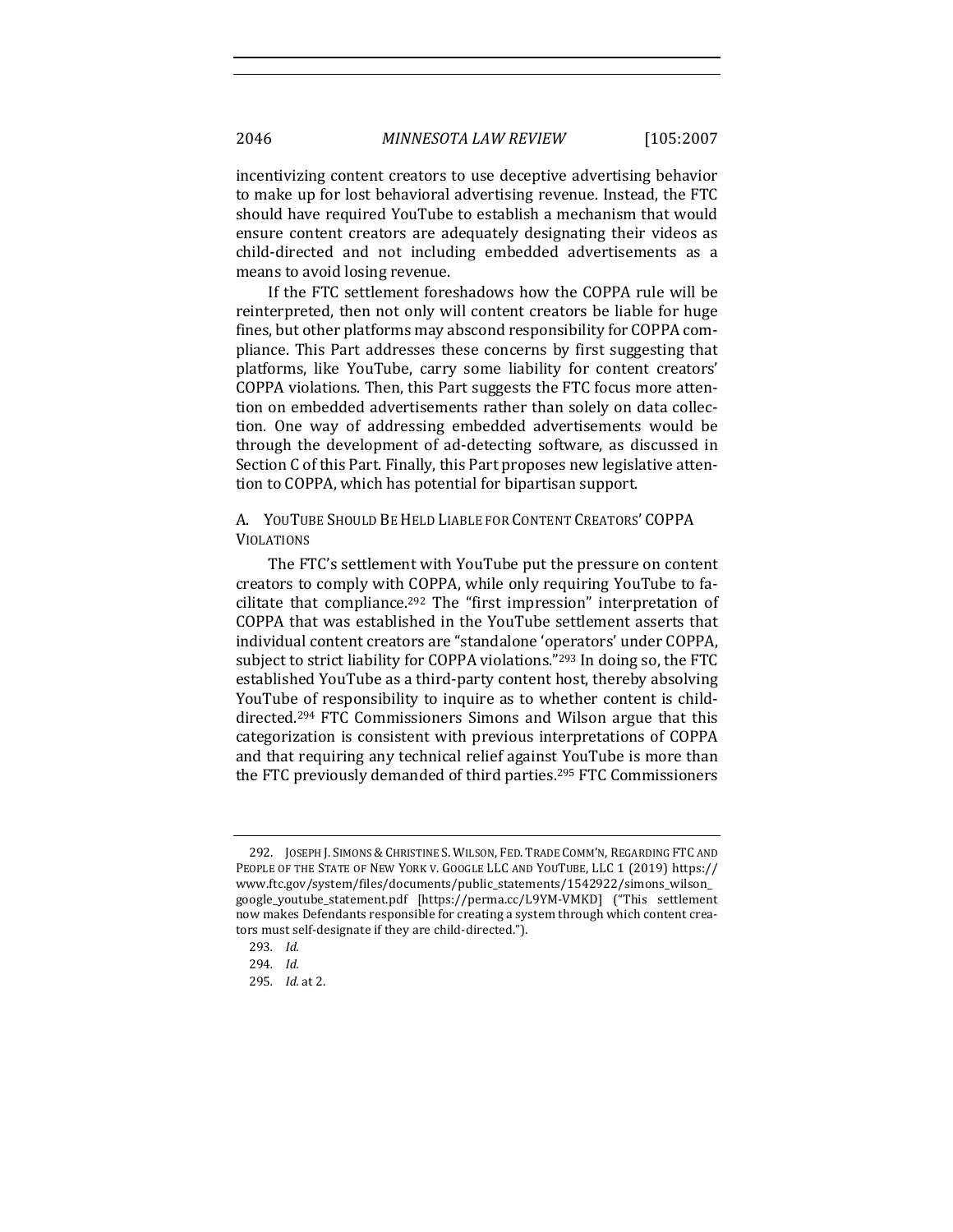Slaughter<sup>296</sup> and Chopra<sup>297</sup> disagree and correctly suggest that the FTC's settlement with YouTube "brings down the hammer on small [companies], while allowing large [companies] to get off easier."298 By treating individual YouTubers as owners of their own "websites" within YouTube, the FTC turns these content creators into small companies.<sup>299</sup> Here, YouTube, a huge corporation,<sup>300</sup> is only "paying a slice of their profits from wrongdoing and executives avoid scrutiny."301

YouTube "baited children using nursery rhymes, cartoons, and other kid-directed content on curated YouTube channels to feed its massively profitable behavioral advertising business."302 This is especially egregious because YouTube knew that it was collecting information from children<sup>303</sup> and did not shut off data tracking. Instead, it

300. A 2018 settlement between the FTC and VTech is another example of a large international corporation being given a slap on the wrist by federal regulators. See *Electronic Toy Maker VTech Settles FTC Allegations that It Violated Children's Privacy* Law and the FTC Act, FED. TRADE COMM'N (Jan. 8, 2018), https://www.ftc.gov/news -events/press-releases/2018/01/electronic-toy-maker-vtech-settles-ftc-allegations -it-violated [https://perma.cc/KP2U-YATZ]. There the FTC settled with VTech, a multibillion-dollar electronic manufacturing company based out of Hong Kong, for \$650,000 after it allegedly "failed to provide direct notice to parents or obtain verifiable consent from parents concerning its information collection practices as required under [COPPA]." *Id.* 

- 301. CHOPRA, *supra* note 233, at 7.
- 302. *Id.* at 1.

303. *Id.* at 3 ("Google claims that they 'have always been clear that YouTube has never been for people under 13.' The facts suggest that the opposite is true. Google curates a vast collection of content on YouTube channels that is clearly aimed at kids." (citing Mark Bergen, *YouTube Videos Aimed at Kids Are the Most Popular, Pew Finds,* BLOOMBERG (Aug. 30, 2019, 9:26 AM), https://www.bloomberg.com/news/articles/ 2019-07-25/youtube-videos-aimed-at-kids-are-the-most-popular-pew-finds [https://perma.cc/E2H4-FZ5L])).

<sup>296.</sup> REBECCA KELLY SLAUGHTER, FED. TRADE COMM'N, DISSENTING STATEMENT IN THE MATTER OF GOOGLE LLC AND YOUTUBE, LLC (2019), https://www.ftc.gov/system/files/ documents/public\_statements/1542971/slaughter\_google\_youtube\_statement.pdf [https://perma.cc/Z4BP-5TTQ]. 

<sup>297.</sup> CHOPRA, *supra* note 233.

<sup>298.</sup> *Id.* at 1.

<sup>299.</sup> *Id.* Later extrapolating that "[w]hen small players and upstarts violate COPPA, the companies pay dearly and the executives are investigated and, if liable, held personally accountable." *Id.* at 7. For example, the FTC stuck a start-up called Musical.ly with a \$5.7 million penalty for COPPA violations after it collected personal information from users without asking for their age. See Lesley Fair, *Largest FTC COPPA Settlement Requires Musical.ly To Change Its Tune*, FED. TRADE COMM'N (Feb. 27, 2019, 12:57 PM), https://www.ftc.gov/news-events/blogs/business-blog/2019/02/largest-ftc-coppa -settlement-requires-musically-change-its [https://perma.cc/23J4-ZQ66]. However, this settlement did not shut down Musical.ly, which rebranded itself as the monumentally popular app TikTok.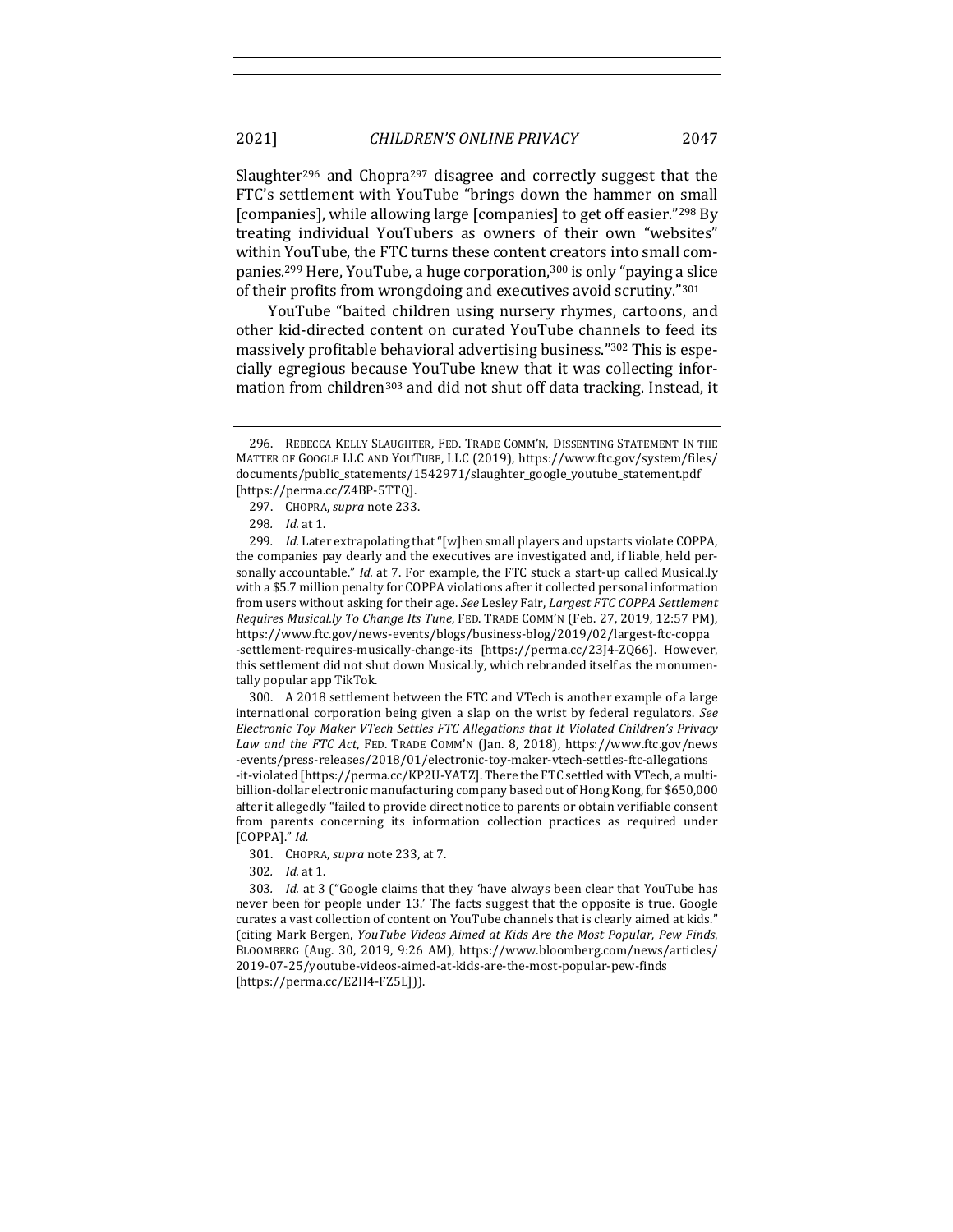and its parent company, Google, used that information to create psychological profiles of underage users to determine what ads would be most persuasive to them.<sup>304</sup> This was a "business decision" on behalf of YouTube and Google, made to maximize profit from YouTubers' videos over concerns for children's privacy.<sup>305</sup> While content creators may reap benefits from behavioral advertisements though monetization of their videos, it is YouTube that is in control of the data collection. Despite that imbalance in *who* is collecting data, the FTC determined that content creators should be liable for any of their videos that might attract a child audience. $306$ 

COPPA was designed to regulate websites, not independent content creators within a website.<sup>307</sup> Moving forward, the FTC should require YouTube—which is profiting off of data collection from childviewers—to take measures to monitor incoming videos for child-directed content. For instance, YouTube could flag all videos promoting children's toys and ensure that no behavioral data is collected from users who watch those videos. Because YouTube alone profits off data collection, limiting the information it collects but maintaining ads can bring it in compliance with COPPA without sticking it to content creators. With ads still on their videos, content creators can generate income without turning to more deceptive embedded advertisements. If YouTube wants to create consequences for creators who deceptively advertise on their site, then it can do so by warning them, removing videos, or blocking them all together. The FTC, however, should not take on the responsibility of penalizing creators who are at a disadvantage in understanding the complex regulatory language of COPPA.308

The Commissioners who are in favor of the YouTube settlement argue that it indeed requires a lot on behalf of the company, by forcing YouTube to disgorge all of its advertising profits from videos that it

<sup>304</sup>*. Id.* 

<sup>305.</sup> *Id.* at 7 ("Google and YouTube made a business decision to allow behavioral advertising without human review. The settlement's provisions requiring a function for content creators to disclose whether the content is child-directed may have the perverse effect of allowing Google to pin the blame on content creators, even when they already know when YouTube videos are clearly for children.").

<sup>306.</sup> SIMONS & WILSON, *supra* note 292, at 1.

<sup>307</sup>*. See*  15 U.S.C. §§ 6501(2), 6502(a)(1) (regulating "operators" of websites, which are defined as whoever collects and maintains personal information about users of the website).

<sup>308.</sup> YouTube does have an annual COPPA training for employees, but it is unclear what that training consists of, and it does not extend to content creators. See generally Simons, *supra* note 291, at 2-3 ("YouTube must provide annual training about complying with COPPA for employees who deal with channel owners.").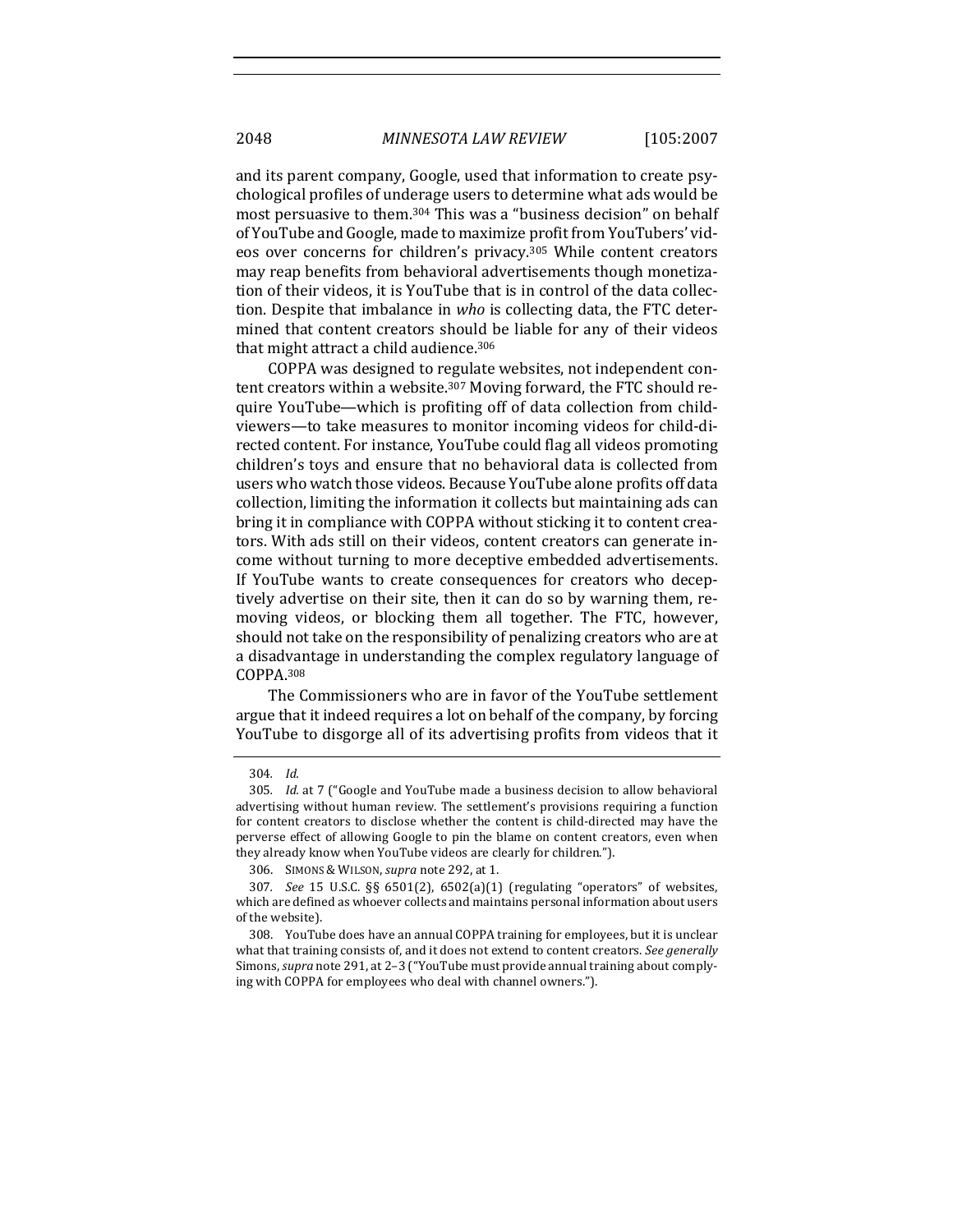2021] *CHILDREN'S ONLINE PRIVACY* 2049

knew were directed at children and "create a system for self-designation of child-directed content and train employees about that system and about COPPA's requirements overall."309 They claim that other large online companies like Twitter and Facebook do not have to implement such systems, so YouTube's punishment was uniquely harsh.<sup>310</sup> In pointing to these other companies, the Commissioners state that the settlement will create a "ripple effect" in the industry that will lead other companies to also rethink COPPA compliance.<sup>311</sup> That is not the only way it could shake out; large companies with individual content creators may see this settlement as permission to create moderate controls for child data collection then leave it to their creators to do the rest.

The settlement's establishment of content creators as independent companies disrupts COPPA's safe harbor structure. COPPA's safe harbor programs, like CARU, are more effective if utilized by one larger organization than innumerous individual content creators. CARU works with individual companies to ensure their advertisements comply with COPPA.<sup>312</sup> CARU is a membership-supported organization.<sup>313</sup> It would be unreasonable to require content creators, acting as independent companies, to pay CARU. Such a requirement would likely cause many YouTubers to shut down their channels. It would be similarly unreasonable to require CARU to oversee so many channels. Doing so could overrun the organization's quasi-adjudicative structure.<sup>314</sup> Though there are many problems with CARU's operating structure, it is still the leading safe harbor program that addresses children's advertisements. As long as CARU is the standard, its emphasis on self-regulation would be more feasible for larger companies than smaller ones with fewer resources.

<sup>309.</sup> SIMONS & WILSON, *supra* note 292, at 3.

<sup>310</sup>*. Id.* at 3–4.

<sup>311.</sup> *Id.* at 4.

<sup>312</sup>*. See COPPA Safe Harbor Services*, *supra* note 87. 

<sup>313</sup>*. See Children's Advertising Review Unit*, BBB NAT'L PROGRAMS, https:// bbbprograms.org/programs/all-programs/children's-advertising-review-unit [https://perma.cc/BG8V-K4F]] (featuring the logos of many large companies identified as "CARU Supporters").

<sup>314.</sup> Letter from Wayne J. Keely, CARU Dir., to Donald S. Clark, Sec'y, FTC, CARU's Request for Commission Approval of Continuance of Safe Harbor Status (Apr. 2, 2012), https://www.ftc.gov/system/files/attachments/press-releases/revised-childrens -online-privacy-protection-rule-goes-effect-today/130701carusafeharborapp.pdf [https://perma.cc/D68N-5PEQ].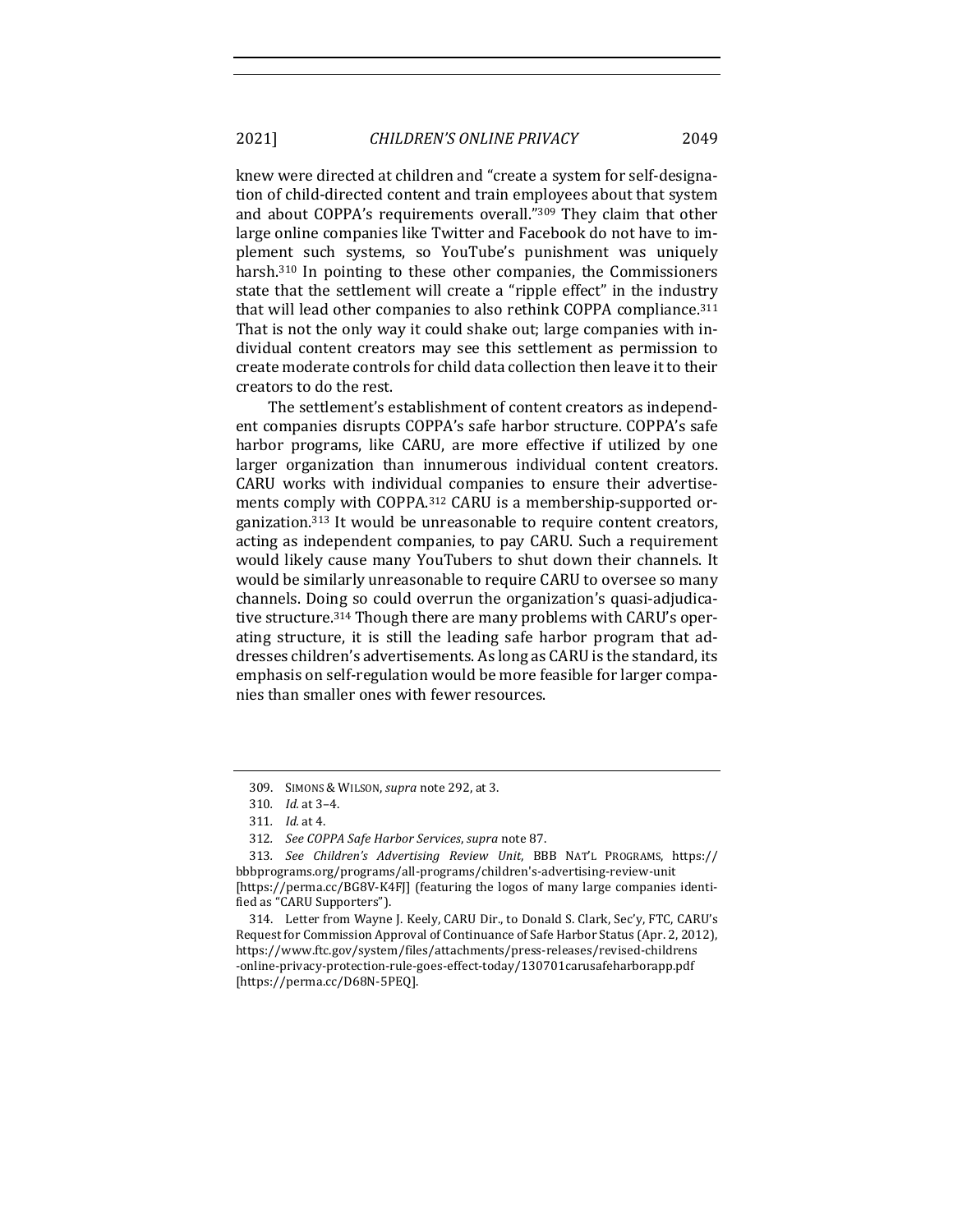### B. THE FTC SHOULD FOCUS ON REGULATING EMBEDDED ADVERTISEMENTS

The FTC's settlement with YouTube focused on how videos would be categorized rather than diving into the reason for categorization: content. Embedded advertisements within the content of videos are difficult for parents to control on their own and are currently unchecked by programs like YouTube Kids.<sup>315</sup> If the FTC ignores the role embedded advertisements play in children's content, it will miss the purpose of COPPA.316

Embedded advertisements are already on the FTC's radar but only as they apply to adult consumers. $317$  The FTC has raised flags about "advertising and promotional messages that are not identifiable as advertising."<sup>318</sup> It warns against deceptive advertising techniques that "capture the attention and clicks of ad-avoiding consumers." $319$ Ad-avoiding consumers fall into the general category of "reasonable consumer"—the benchmark for determining if an embedded advertisement is deceptive.<sup>320</sup> Reasonability varies based on an advertisement's targeted audience.<sup>321</sup> Framed this way, embedded advertisements could be regulated differently for child audiences.<sup>322</sup> The FTC's settlement with YouTube, however, fails to address that concern.

YouTube currently invests in artificial intelligence that automatically flags content that violates its rules and community guidelines.<sup>323</sup> YouTube's CSAI (Child Sexual Abuse Imagery) technology specifically

<sup>315.</sup> *See supra* Part I.D (discussing embedded advertisements).

<sup>316.</sup> *See supra* Part I.B (providing an introduction to COPPA).

<sup>317.</sup> See generally FED. TRADE COMM'N, ENFORCEMENT POLICY STATEMENT ON DECEPTIVELY FORMATTED ADVERTISEMENTS (2015), https://www.ftc.gov/system/files/ documents/public\_statements/896923/151222deceptiveenforcement.pdf [https:// perma.cc/JR2C-76F9].

<sup>318.</sup> *Id.* at 1.

<sup>319</sup>*. Id.* at 2. 

<sup>320.</sup> *Id.* at 10 ("Deception occurs when an advertisement misleads reasonable consumers as to its true nature or source, including that a party other than the sponsoring advertiser is the source of an advertising or promotional message, and such misleading representation is material.").

<sup>321</sup>*. Id.* at 12.

<sup>322.</sup> *Id.* (citing Press Release, Fed. Trade Comm'n, Commission Enforcement Policy Statement in Regard to Clear and Conspicuous Disclosure in Television Advertising (Oct. 21, 1970), www.ftc.gov/system/files/documents/public\_statements/288851/ 701021tvad-pr.pdf [https://perma.cc/RZ6C-C62L]). 

<sup>323.</sup> *See, e.g., YouTube Community Guidelines Enforcement, supra note 272; Protect Your Content and Online Community from Child Exploitation Videos*, YOUTUBE, https:// youtube.com/csai-match [https://perma.cc/G9DB-LFGQ].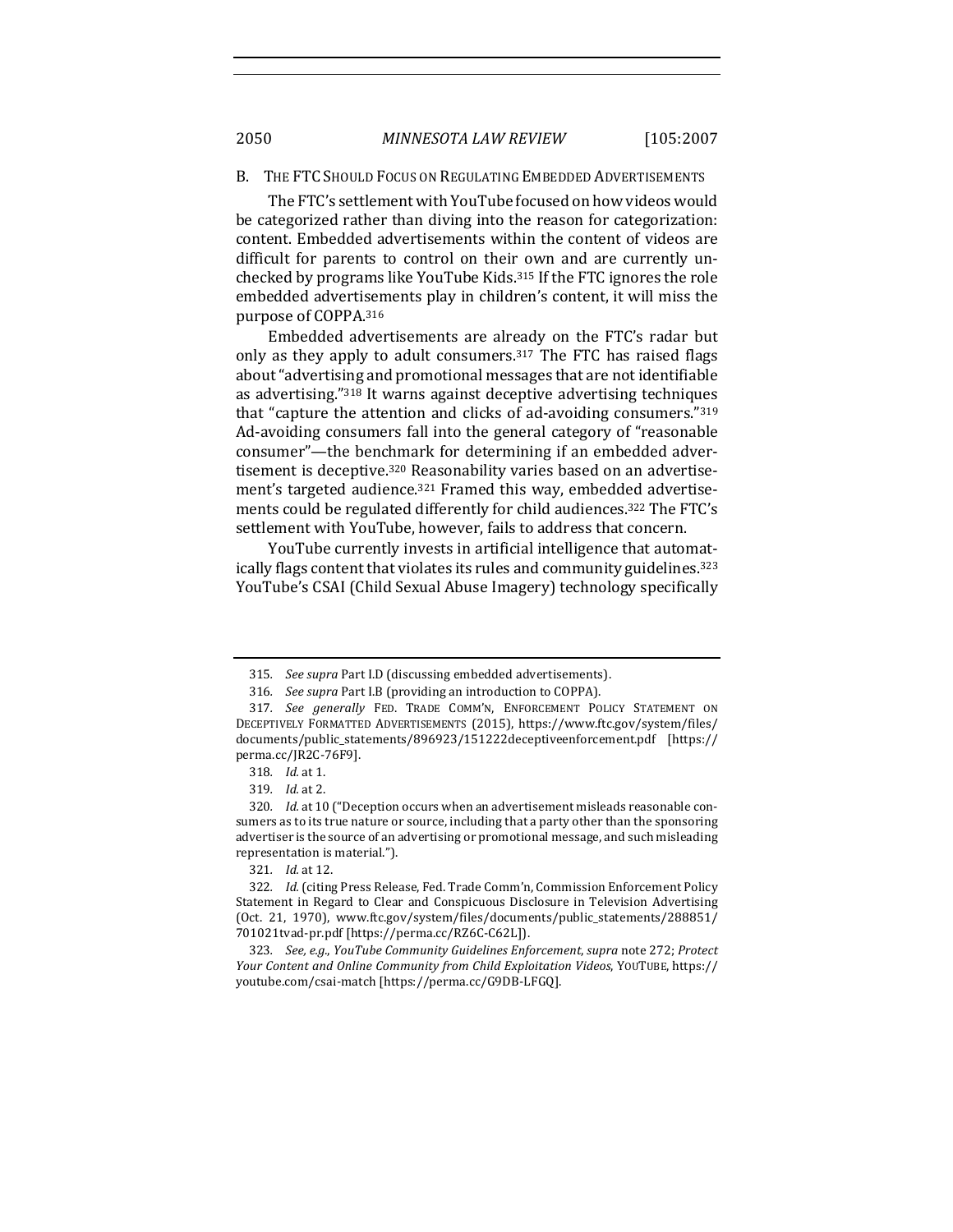targets online child exploitation videos,<sup>324</sup> which are unarguably more harmful than advertisements. These sorts of videos should be flagged and removed as fast as possible, and it is responsible of YouTube to invest in technology that combats such online abuse. But since that technology exists, it could be expanded further to look out for embedded advertisements.

Using artificial intelligence to pick up embedded advertisements in children's videos may cut against the FTC's reasonable consumer standard.<sup>325</sup> It is likely more difficult to develop artificial intelligence that reasons like a child would reason than technology that picks up on objectively exploitative images (such as CSAI). Perhaps then, a screening approach to embedded advertisements in children's videos should move away from the reasonability standard and toward an objective standard. If any embedded advertisements are present in videos, not just those that a child may be deceived by, the video should be flagged. Content creators would not be required to take down their flagged videos. Instead, parents would be presented with an option to hide videos with embedded advertisements.<sup>326</sup>

This system aligns with COPPA's goals by giving parents more control over their children's online experience. It is also feasible because it utilizes image-identifying technology that already exists, rather than requiring the development of a more complex reasoning program. The following Section offers an example of such ad-detecting technology. 

### C. DEVELOPING TECHNOLOGY TO DETECT DECEPTIVE ADVERTISING

Ryan Kaji's channel has made strides, moving away from the toy reviews that made it famous and toward educational material. There are many merits to the work that Ryan and his parents are doing, and his friendly appeal is immediately evident. But Ryan's benign charm does not negate the negative implications of deceptive advertisements that target preschoolers. This could be curbed if YouTube developed a version of its CSAI technology to monitor for advertising within videos. 

Advertisement-detecting technology, or AD tech, would work by flagging every "toy reveal" video and determining whether it was

<sup>324.</sup> Protect Your Content and Online Community from Child Exploitation Videos, su*pra* note 323.

<sup>325.</sup> See supra note 320 and accompanying text (establishing a reasonable consumer standard for determining whether an advertisement is deceptive).

<sup>326.</sup> YouTube Kids already provides numerous toggles for parents to customize their child's experience with the platform. See supra Part I.F.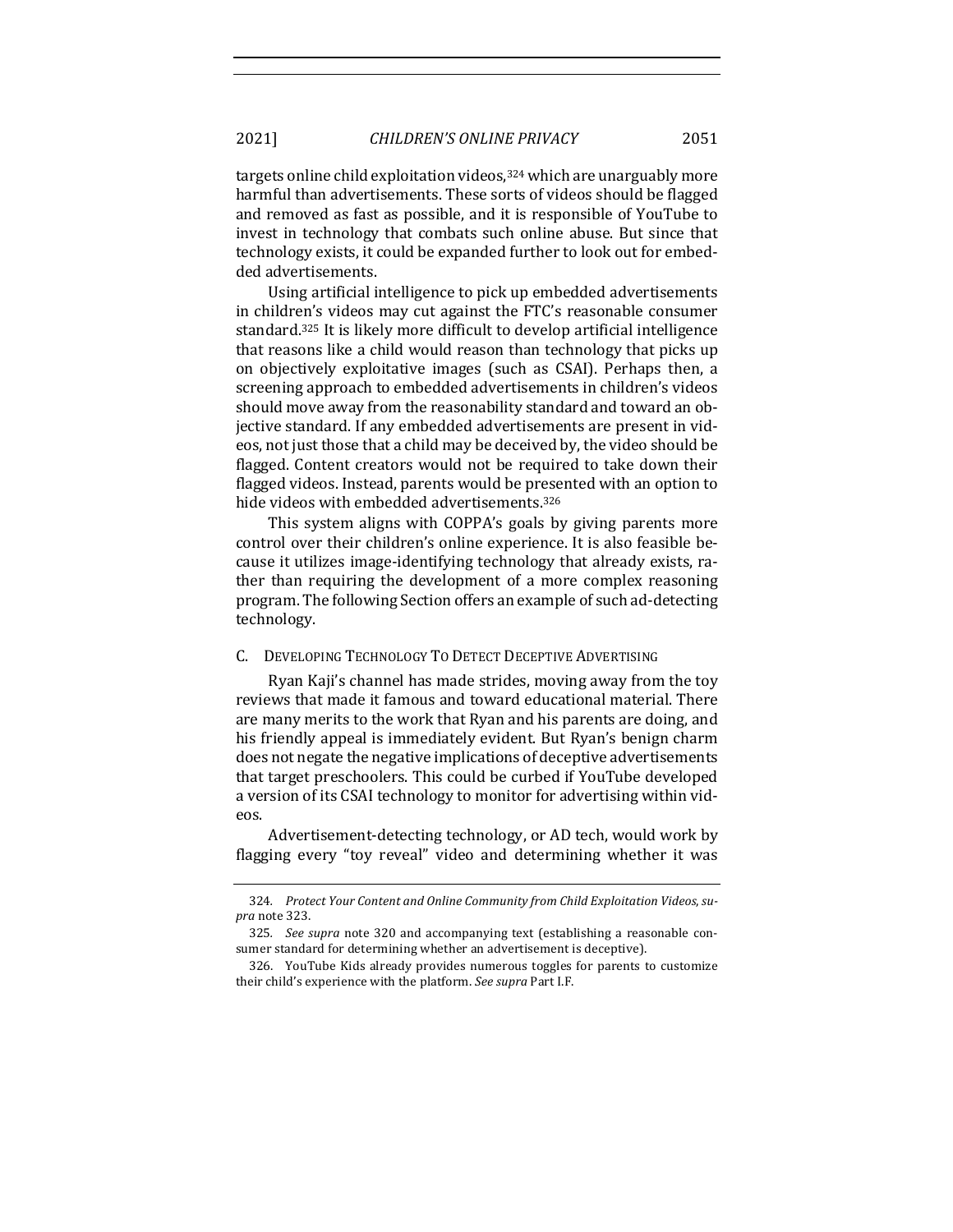sponsored by the toymaker. Currently, content creators like Ryan have to label explicit advertisement videos with "#ad" and a short disclaimer before the video plays.<sup>327</sup> They do not need to label every toy that he plays with in videos as being advertisements. While plenty of those videos are benign, some may be sponsored.<sup>328</sup> Sponsored content could be detected by searching for promotional language within videos or by comparing *who* the YouTuber is with *what* they are selling. For instance, if a ten-year-old makes a video of themself playing with a toy marketed toward toddlers, then that video is likely sponsored. AD tech would sort all sponsored content into a specific category that could then be shut on and off by parents through the YouTube Kids application.<sup>329</sup> Ideally, AD tech's sponsored content categories could then be toggled by users on the general YouTube site to create more user-control.

Opponents of AD tech might argue that identifying sponsored ads and creating an option to block them could cause content creators to lose money. Any costs, however, are worth it for COPPA compliance. AD tech will fulfill some of COPPA's mission of putting control over Internet experiences back into the hands of parents.<sup>330</sup>

### D. LEGISLATIVE SOLUTIONS

There is already bipartisan support for protecting children from being taken advantage of online.<sup>331</sup> One of the significant legislative proposals already made is the establishment of a private right of action under COPPA.<sup>332</sup> A private right of action would allow parents to directly enforce their children's rights under COPPA. The downside of such a provision is that it may limit who can bring these actions to families with means to afford a lawsuit. Such a downside could be avoided if fee-shifting provisions are included.

Legislation could also clear up the confusion around what constitutes a website under COPPA. As it currently stands, YouTube channels are considered individual websites within the larger platform.

<sup>327.</sup> E.g., Ryan's World, supra note 264.

<sup>328.</sup> It is highly unlikely that Ryan would choose to play with a toy made for toddlers, but he does so in some of his sponsored videos.

<sup>329.</sup> Though it may seem like a lofty task to develop this sort of artificial intelligence software, it will probably cost less than \$230 million—the amount of YouTube's settlement with the FTC.

<sup>330.</sup> Surely there are parents out there who have no problem with their children viewing embedded advertisements in videos. That is entirely fine. The AD tech solution simply turns that into a choice.

<sup>331</sup>*. See supra* Part I.B.3. 

<sup>332.</sup> *See* Castor Introduces Kids PRIVCY Act To Strengthen COPPA, *supra* note 25.